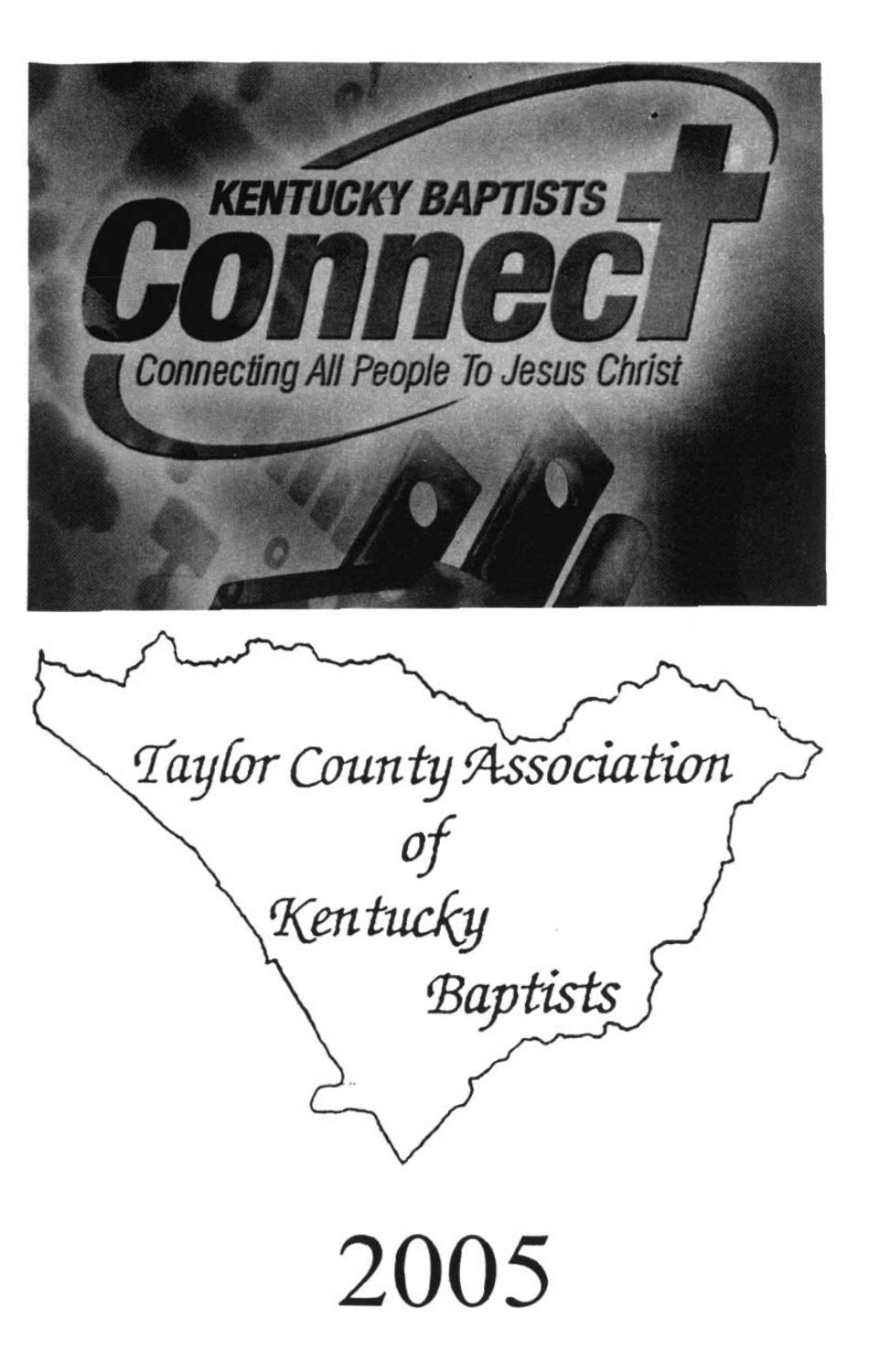# TAYLOR COUNTY ASSOCIATION<br>OF<br>KENTUCKY BAPTISTS'

**Twentieth Annual Spring Meeting** Held with Raikes Hill Baptist Church Monday, May 9, 2005, 7:00 P.M.

Forty-Eighth Annual Meeting Green River Memorial Baptist Church Monday, September 12, 2005 at 7:00 P.M.

And

**Fairview Baptist Church** Tuesday, September 13, 2005, at 4:00 P.M. And 7:00 P.M.

## **Moderator, George Phillips** Clerk, Helen Henderson

The Taylor County Baptist Association Will meet with Yuma Baptist Church Monday, May 8, 2006

#### And

Friendship Baptist Church Monday, September 11, 2006 at 7:00 P.M.

And

Pleasant Hill Baptist Church Tuesday, September 12, 2006 at 4:00 P.M. And  $7:00$  P.M.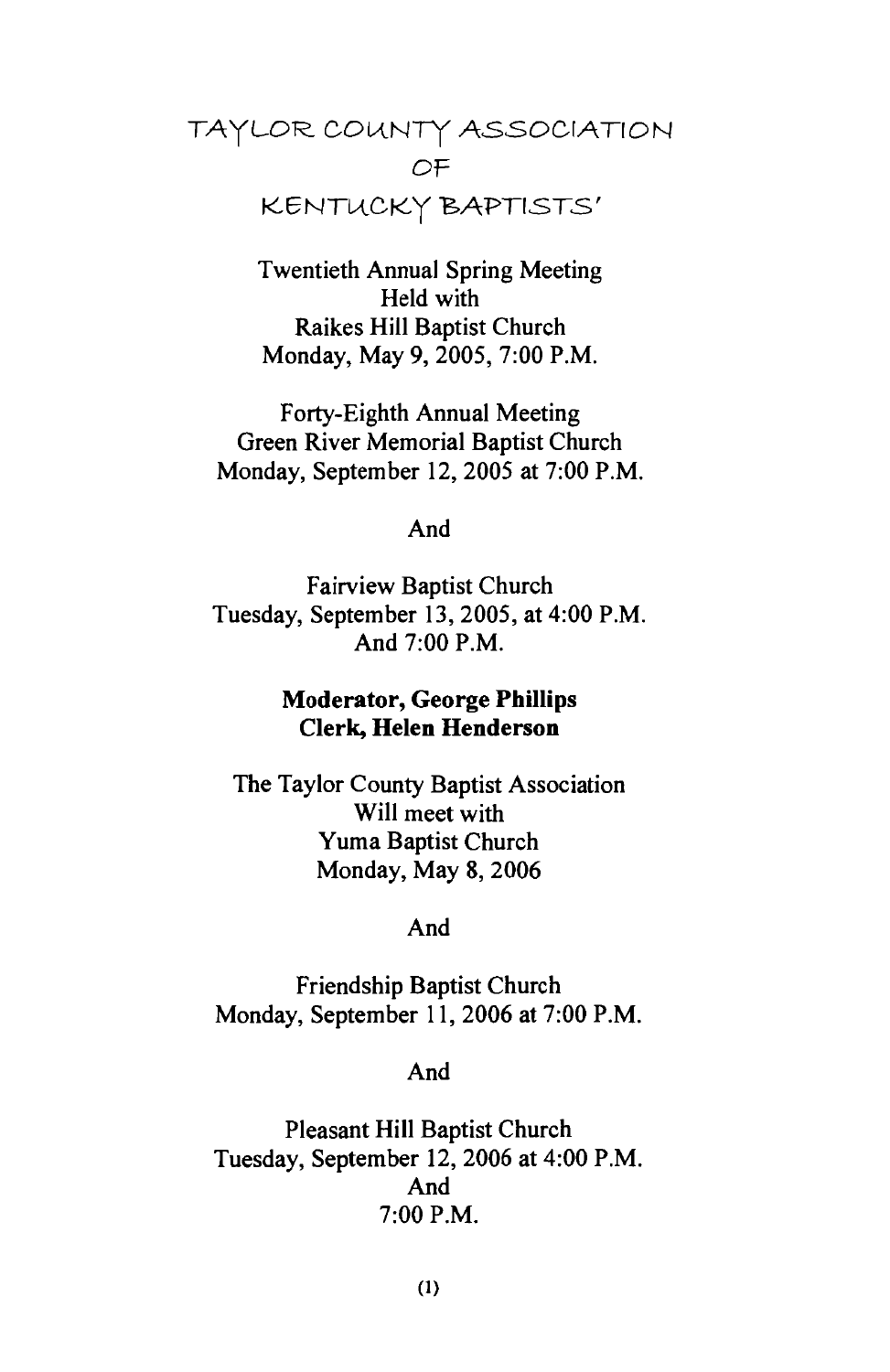## **TABLE OF CONTENTS**

| <b>Association Directory</b>                                  | $1 - 12$         |
|---------------------------------------------------------------|------------------|
| <b>Taylor County Association of Kentucky Baptists</b>         | 1                |
| <b>Table of Contents</b>                                      | $\overline{2}$   |
| <b>Association Directory</b>                                  | $\overline{3}$   |
| <b>Mission Projects of Taylor County</b>                      | $\overline{4}$   |
| Taylor County Baptist Association Elected to Kentucky Baptist | 5                |
| <b>Convention Boards and Institutions</b>                     |                  |
| <b>Associational Teams</b>                                    | 6                |
| <b>Ordained Ministers</b>                                     | 7                |
| <b>Associational Pastors</b>                                  | 8-9              |
| <b>Executive Board Members</b>                                | 10               |
| <b>Other Church Staff</b>                                     | $11 - 12$        |
| <b>Messengers</b>                                             | $13 - 14$        |
| <b>Constitution and By-Laws</b>                               | $15-17$          |
| <b>Executive Board Annual Meeting</b>                         | 18               |
| <b>Order of Business-Spring Meeting</b>                       | 19               |
| <b>Order of Business-Fall Meeting</b>                         | $19 - 20$        |
| <b>Proceeding for Spring Meeting</b>                          | $21 - 22$        |
| <b>Proceeding for Fall Meeting</b>                            | $22 - 26$        |
| <b>Historical Events</b>                                      | $26 - 28$        |
| In Memoriam                                                   | 28-29            |
| <b>Taylor County Baptist Association Proposed Budget</b>      | $30 - 31$        |
| <b>Church Contributions</b>                                   | $32 - 33$        |
| <b>Map Insert</b>                                             | 34-35            |
| Letter from Nickolai Syrovatko                                | $36 - 37$        |
| <b>Reports</b>                                                | 38-48            |
| <b>Executive Board Report</b>                                 | 38-39            |
| <b>Auditor's Report</b>                                       | 40               |
| <b>Chapel Report</b>                                          | 40               |
| Kentucky League on Alcohol and Gambling                       | 40               |
| <b>Spiritual Growth Report</b>                                | 40               |
| <b>Christian Women's Job Corps</b>                            | 41               |
| <b>Baptist Campus Ministries</b>                              | $42 - 43$        |
| <b>Heartland Outreach</b>                                     | 43               |
| <b>Kingdom Growth Report</b>                                  | 44               |
| Time, Place, and Preacher                                     | 45               |
| <b>WMU</b>                                                    | 45               |
| <b>Resolutions Committee</b>                                  | 46               |
|                                                               | 46               |
| <b>Federal Marriage Amendment</b>                             | 47               |
| <b>Leadership Growth</b><br><b>Resolution</b>                 |                  |
| <b>Director of Missions</b>                                   | 47<br>48         |
|                                                               | 49-50            |
| Southern Kentucky Hispanic Ministry                           |                  |
| Directors                                                     | $51 - 58$        |
| <b>Treasurers</b>                                             | 51<br>52         |
| <b>Women's Missionary Union</b>                               |                  |
| <b>Clerks</b>                                                 | 53               |
| <b>Deacons</b>                                                | 54               |
| <b>Sunday School Directors</b>                                | 55               |
| <b>Discipleship Training</b>                                  | 56               |
| <b>Music</b>                                                  | 57               |
| <b>Brotherhood</b><br><b>Statistical Tables</b>               | 58               |
|                                                               | $59-63$<br>64-68 |
| <b>Historical Tables</b><br><b>Index</b>                      | 69               |
|                                                               |                  |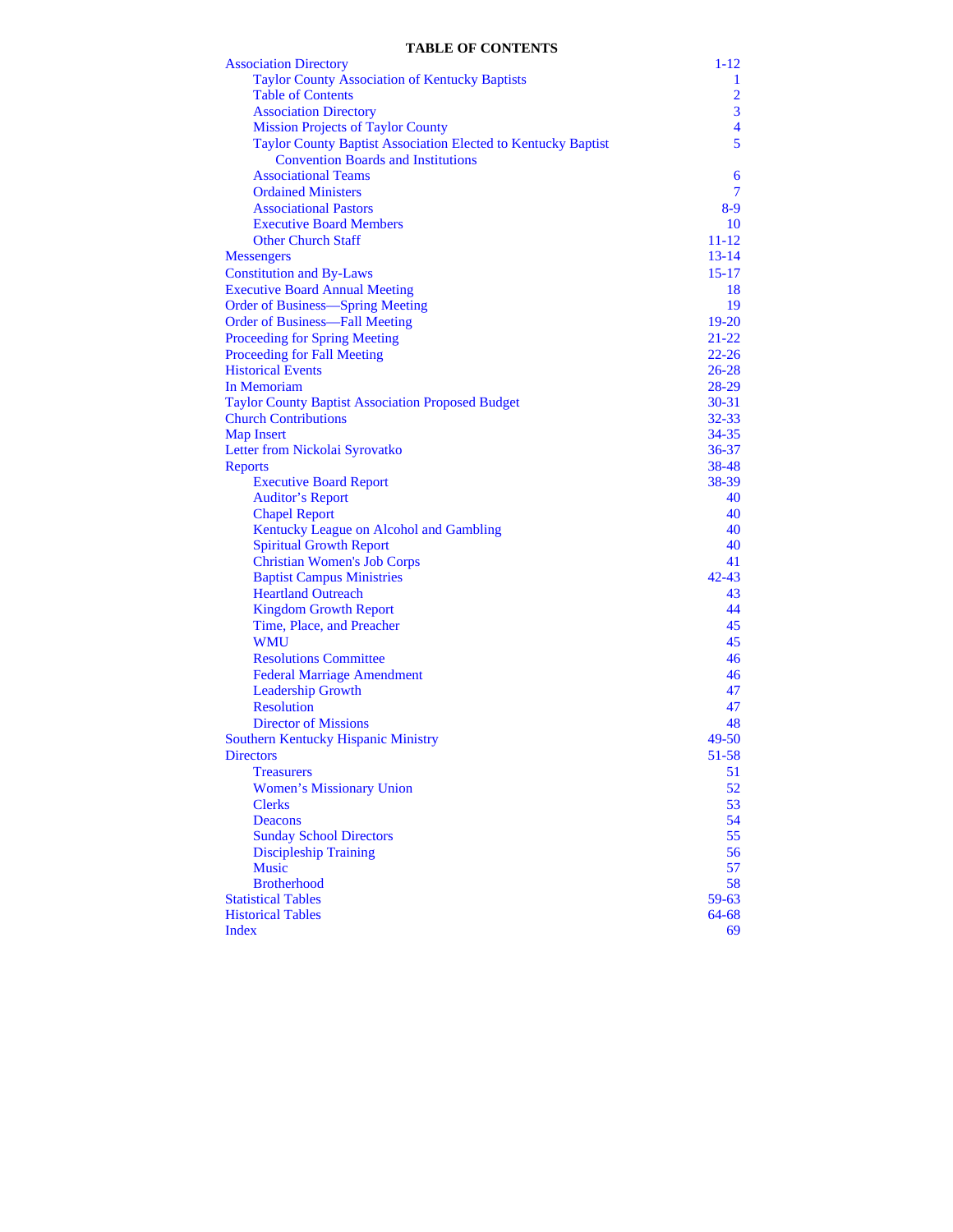## **ASSOCIATION DIRECTORY** TAYLOR COUNTY ASSOCIATION OF KENTUCKY BAPTIST OFFICE **P.O. BOX 298** CAMPBELLSVILLE, KENTUCKY 42719-0298 PHONE 270-465-5600

| Moderator                                              |              |
|--------------------------------------------------------|--------------|
| Gary Durham, 3441 Old Columbia Road                    | 270-789-1401 |
| <b>First Assistant Moderator</b>                       |              |
| Bill Henderson, 31 Friendship Road                     | 270-469-9809 |
| <b>Clerk</b>                                           |              |
| Helen Henderson, 279 Shiloh Road                       | 270-465-8998 |
| <b>Assistant Clerk</b>                                 |              |
| Michael Goodwin, 65 Linda Lane                         | 270-465-4169 |
|                                                        |              |
| <b>Treasurer</b><br>David Gaddie, 305 Summit Drive     | 270-789-2913 |
|                                                        |              |
| <b>Assistant Treasurer</b>                             |              |
| Dave Walters, 1103 Hampton Court                       | 270-789-2449 |
| <b>Auditor</b>                                         |              |
| Henry Pippin, 301 Steeplechase                         | 270-789-4245 |
| <b>Assistant Auditor</b>                               |              |
| Allen Young, 112 Pearl Avenue                          | 270-465-8249 |
|                                                        |              |
| Director of Missions                                   |              |
| Dr. Robert Clark, 115 Wakefield                        | 270-465-6261 |
| $\mathbf{v}$ , and the second contract of $\mathbf{v}$ |              |

## Kentucky Baptist Convention Mission Board Taylor County

| David W. Gaddie, 305 Summit Drive (2007)       | 270-789-2913 |
|------------------------------------------------|--------------|
| Dr. James E. Jones, 101 Wellington Park (2008) | 270-789-2055 |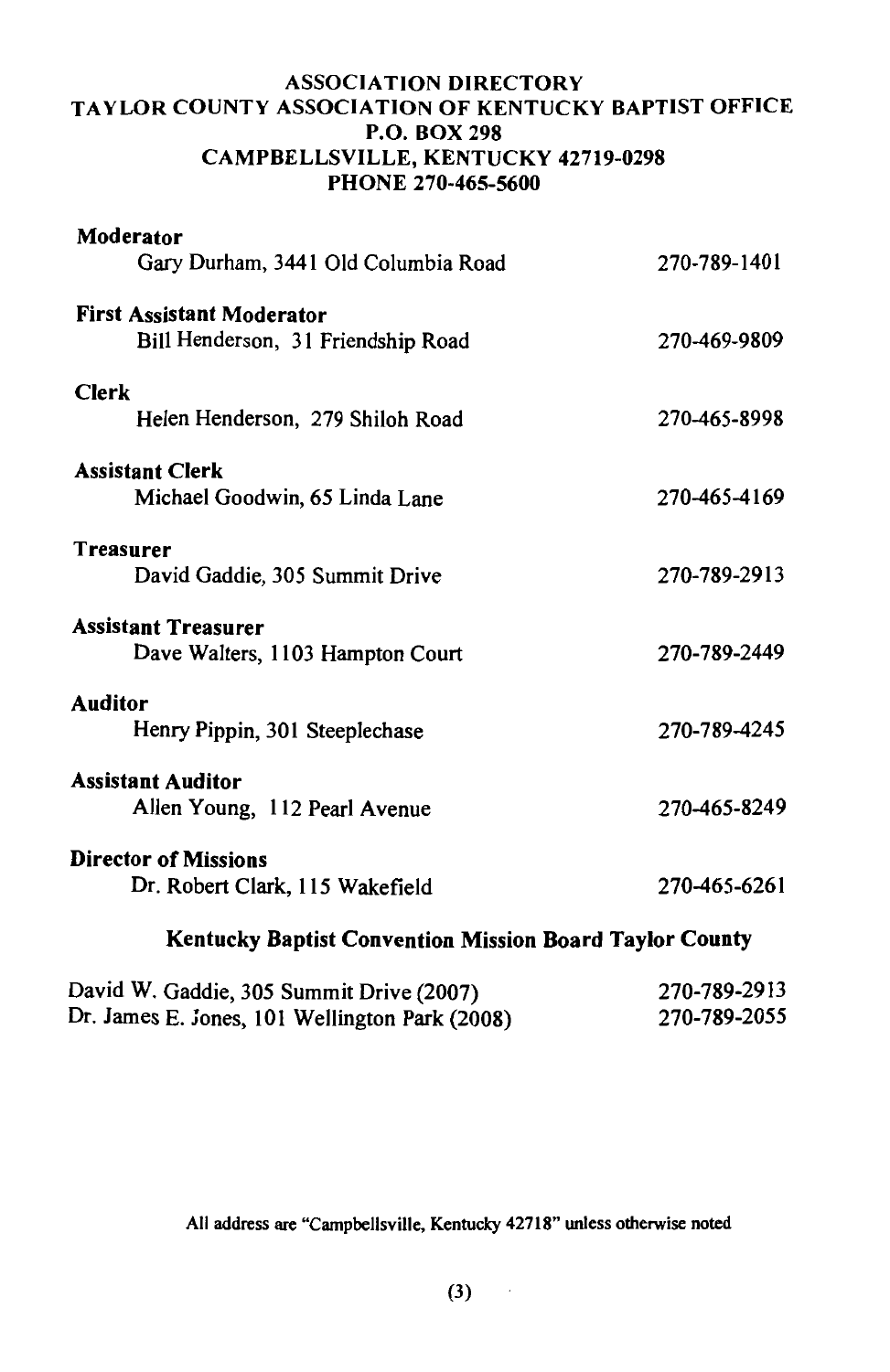#### MISSION PROJECTS OF THE TAYLOR COUNTY BAPTIST **ASSOCIATION** 2005-2006

**Hispanic Ministries** 

**Assist People on Mission** 

**Cornerstone Counseling** 

Kentucky Heartland Outreach

Christian Women's Job Corps

**Baptist Student Union** 

July 4<sup>th</sup> Witnessing Outreach

Vacation Bible School Clinic

Men on Mission

Women's Missionary Union

Partnership with Baptist Churches

And with Dr. Nickolai Syrovatka in Saint Petersburg Russia

Central Kentucky Crisis Pregnancy Center

Ransdall Chapel Fund

Spiritual Growth Team

Leadership Growth Team

Kingdom Growth Team

Taylor County Baptist Association Churches cooperating to connect and disciple people to Jesus Christ.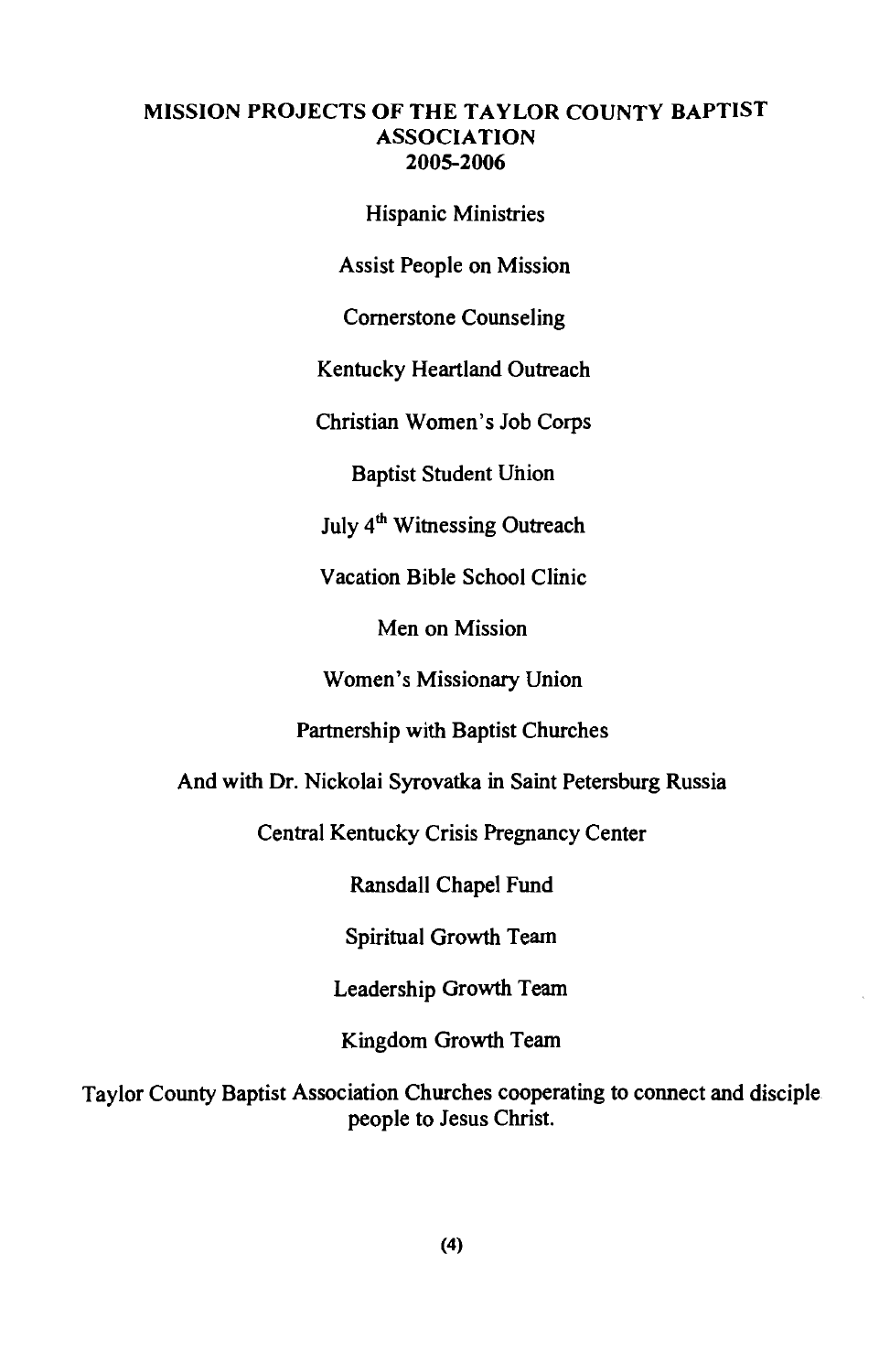#### **TAYLOR COUNTY BAPTIST ASSOCIATION** ELECTED TO KENTUCKY BAPTIST CONVENTION BOARDS **AND INSTITUTIONS**

## **Kentucky Mission Board**

David W. Gaddie, (2007) Dr. James E. Jones (2008)

## Kentucky Baptist Homes for Children, Director

Dr. James E. Jones (2008) Chairman

Kentucky League on Alcohol and Gambling Problems Tom Gupton, (2007)

## **Western Recorder, Director**

Skip Alexander, (2008)

## **Campbellsville University, Trustees**

Barry Bertram, (2008) Teresa Cassell, (2008) Fuller Harding, (2008) Ronald Rafferty, (2008) Dr. Ralph Tesseneer, (2008)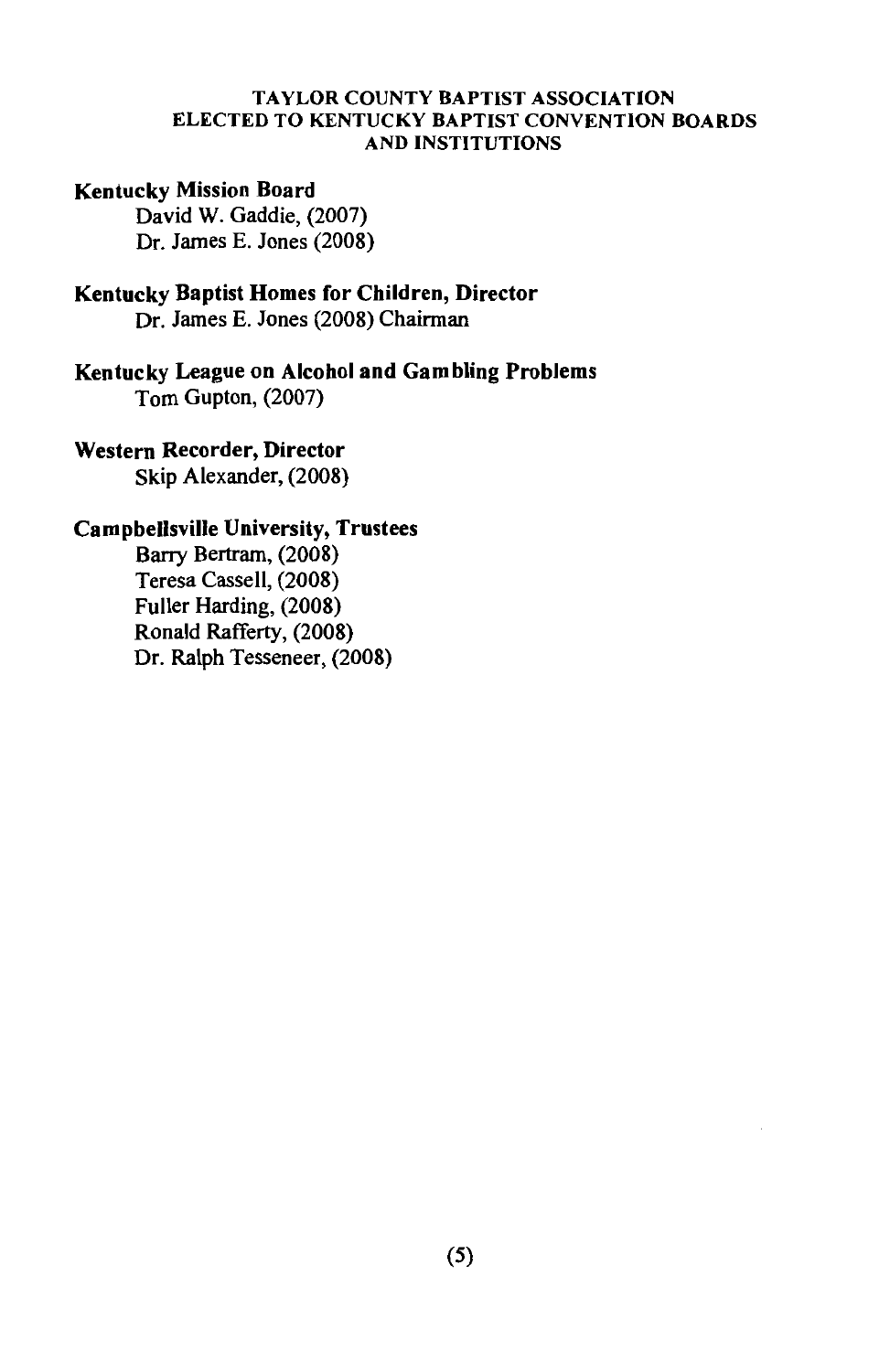## **TEAMS**

| Administrative Team                                      |              |
|----------------------------------------------------------|--------------|
| Moderator, Gary Durham, 3441 Old Columbia Road           | 270-789-1401 |
| Clerk, Helen Henderson, 279 Shiloh Road                  | 270-465-8998 |
| Treasurer, David Gaddie, 305 Summit Drive                | 270-789-2913 |
| Spiritual Growth, Larry Rowell, PO Box 530               | 270-789-4801 |
| Kingdom Growth, Bill Henderson, 31 Friendship Road       | 270-469-8115 |
| Leadership Growth, Jimmy York, 311 Sharon Drive          | 270-465-7186 |
| Director of Missions, Robert S. Clark, 115 Wakefield Dr. | 270-465-6261 |
| <b>Spiritual Growth Team</b>                             |              |
| Chair, Larry Rowell, PO Box 530                          | 270-789-4801 |
| Sunday School, Don Gowin, 500 E. Meadow Creek Road       | 270-465-0122 |
| Discipleship Training, Jeff Newton, 407 Hastings Way     | 270-789-1139 |
| Church Music, Tim Hooper, 308 Underwood Rd.              | 270-465-5938 |
| Tim Shockley, 274 Snow Lane                              | 270-469-9262 |
| Creative Ministries, Bill Sanders, 6300 Bengal Road      | 270-789-1705 |
| <b>Leadership Growth Team</b>                            |              |
| Chair, Jimmy York, 311 Sharon Drive                      | 270-465-7186 |
| Equipping Pastors and Staff, Bob Langlois,               | 270-789-6646 |
| 5716 Knifley Rd. ElkHorn, Kentucky 42733                 |              |
| Care of Pastors and Staff, Gary Durham,                  | 270-789-1404 |
| 3441 Old Columbia Road                                   |              |
| Fellowship of Pastors and Staff, Eugene Smith,           | 270-465-2820 |
| 407 Ingram Avenue                                        |              |
| <b>Kingdom Growth Team</b>                               |              |
| Chair, Bill Henderson, 31 Friendship Road                | 270-469-8115 |
| Evangelism, Don Green, 213 Crawford Street               | 270-789-0532 |
| Missions, Bill Henderson, 31 Friendship Road             | 270-789-0532 |
| Brotherhood, Wendell Bowen, 714 Lebanon Road             | 270-465-8011 |
| WMU, Sharon Wayne, 146 Wayne Road                        | 270-789-1088 |
| <b>Mission Scholarship Committee</b>                     |              |
| Larry Rowell, PO Box 530                                 | 270-465-8115 |
| George Phillips, PO Box 303                              | 270-465-2078 |
| Bill Sanders, 6300 Bengal Road                           | 270-789-1705 |
| Sharon Wayne, 146 Wayne Road                             | 270-789-1088 |
| Michael Goodwin, 65 Linda Lane                           | 270-465-4169 |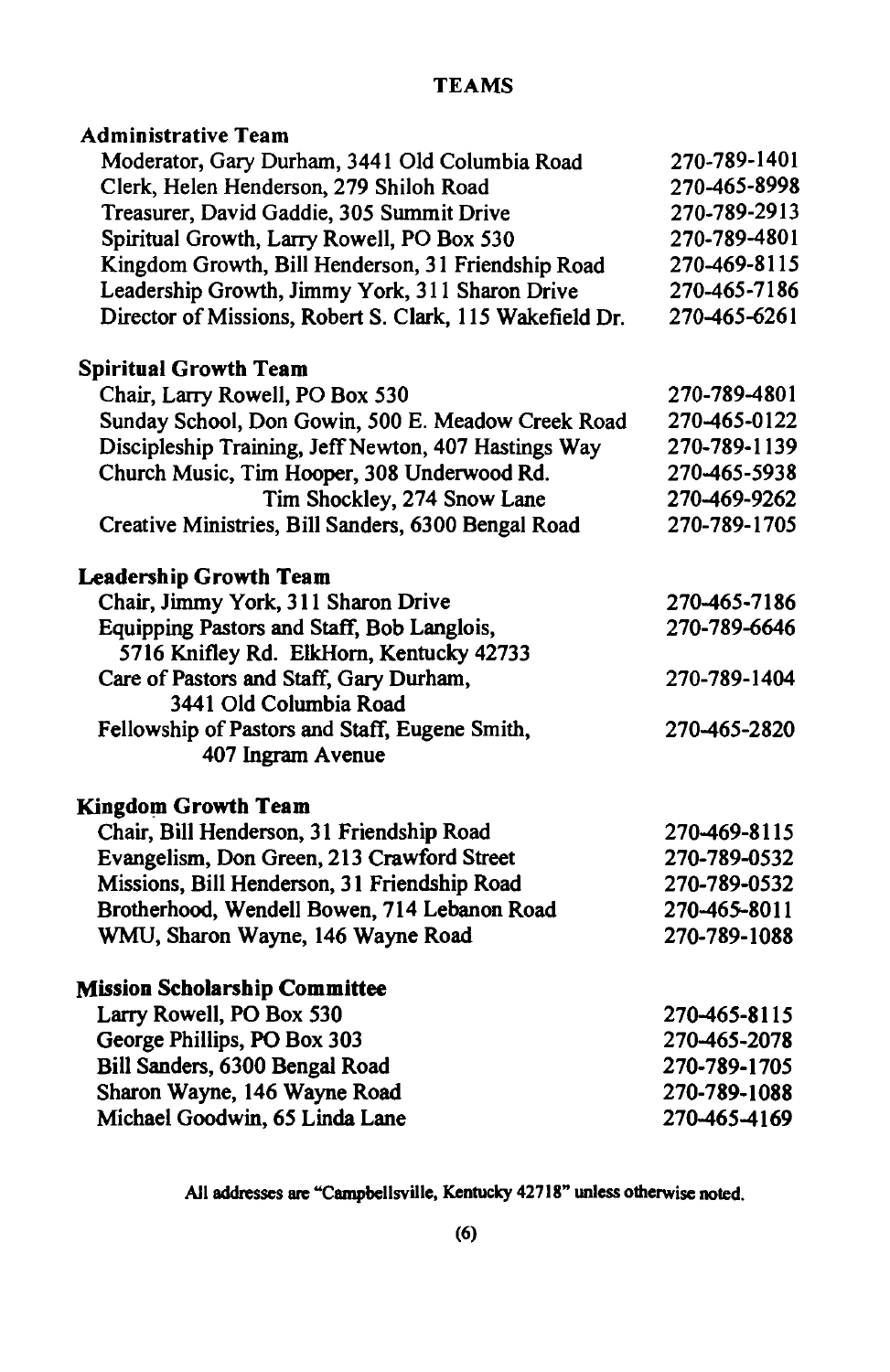#### **ORDAINED MINISTERS**

The following are members of Associational churches and are presently not employed as pastors.

| Badgett, J. Chester, 112 Columbia Court | 270-465-5023 |
|-----------------------------------------|--------------|
| Clark, Robert S., 115 Wakefield Drive   | 270-465-6261 |
| Cox Keith, PO Box 8, ElkHorn, KY. 42733 | 270-465-8209 |
| Crain Mike, 102 Druin Street            | 270-789-3130 |
| Davenport Howard, 102 Eggers Street     | 270-465-5114 |
| Dix Delbert, 822 West Main Street       | 270-465-4777 |
| Doty, Robert, Risen Avenue Apt. #5      | 270-465-2008 |
| Gaddie George, 636 Lebanon Avenue       | 270-465-6002 |
| Hayes Buell, 106 Southside Drive        | 270-465-8594 |
| Howell Dwayne, 1108 Hampton             | 270-465-6643 |
| Kibbons Jerry, 112 Sunset Drive         | 270-465-8089 |
| Lyons, David, 111 Pearl Avenue          | 270-469-9477 |
| Meece Drewry, 309 Grant Street          | 270-465-5927 |
| Mueller Chris, 2010 Fairview            | 270-789-2902 |
| Mullen J. V Jr, 303 Ingram Avenue       | 270-465-2795 |
| Oldham Robert, PO Box 5                 | 270-465-6759 |
| Parrott Henry, 808 N. Hoskins Avenue    | 270-789-3104 |
| Pavy Ed, 102 Wellington Park            | 270-789-1580 |
| Pope Ken, 102 Wakefield Drive           | 270-789-3354 |
| Sanders Williams, 6300 Bengal Road      | 270-789-1580 |
| Smith Eugene, 407 Ingram Avenue         | 270-465-2820 |
| Smith Harold, 1449 Palestine Road       | 270-465-7715 |
| Steele Richard and Alice, 133 Noe Road  | 270-465-6009 |
| Street Robert, 30 Debra Kay Street      | 270-789-1620 |
| Tucker Bob, 2293 Old Summersville Road  | 270-465-5007 |
| Vale Terry, 383 Cainwood Road           | 270-465-7112 |
|                                         |              |

All addresses are "Campbellsville, Kentucky 42718" unless otherwise noted

 $\ddot{\phantom{0}}$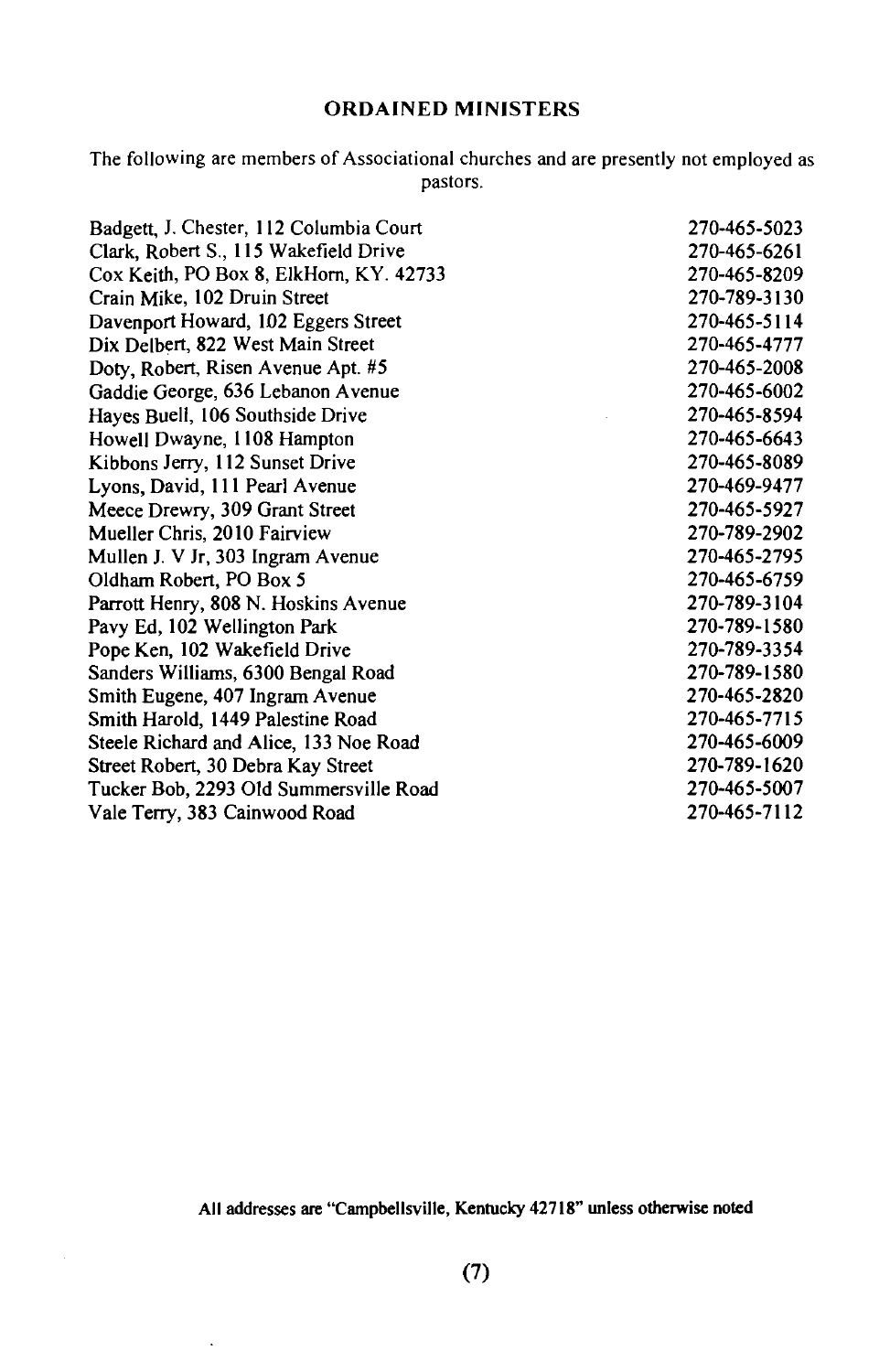#### **PASTORS** With Home Address and Phone Number

| Acton                                                              |              |
|--------------------------------------------------------------------|--------------|
| John Batcher, 4936 Hodgenville Road                                | 270-465-3462 |
| <b>Campbellsville</b>                                              |              |
| Claude (Skip) Alexander, 75 Trace Fork Road                        | 270-465-8115 |
| <b>Eastside</b>                                                    |              |
| Roger Robertson, 75 High Point Crossing                            | 270-789-9872 |
| ElkHorn                                                            |              |
| Ron Gleaves, 3145 ElkHorn Road                                     | 270-789-2113 |
| <b>Fairview</b><br>Donald Gowin, 500 East Meadow Creek Road        | 270-465-0122 |
| Friendship                                                         |              |
| William Henderson, 31 Friendship Road                              | 270-469-9809 |
| Good Hope                                                          |              |
| J. Alvin Hardy, 608 N. Central Avenue                              | 270-465-3268 |
| <b>Green River Memorial</b>                                        |              |
| Gary Durham, 3441 Old Columbia Road                                | 270-465-6032 |
| Liberty                                                            |              |
| Carlos Compton, 405 Dowell Street                                  | 270-849-2131 |
| Lowell Avenue                                                      |              |
| Dave Walters, 1103 Hampton Court                                   | 270-789-2449 |
| Meadowview                                                         |              |
| Brent Gupton, 3180 Maple Road                                      | 270-465-2469 |
| <b>Mount Gilboa</b>                                                |              |
| Fred Miller, 350 Blue Hole Road                                    | 270-465-6050 |
| <b>Mount Roberts</b>                                               | 270-789-1139 |
| Jeff Newton, 407 Hastings Way<br><b>Mount Washington</b>           |              |
| Jimmy York, 311 Sharon Drive                                       | 270-465-7186 |
| Palestine                                                          |              |
| Danny Pace, 525 Timothy Trail                                      | 270-789-0330 |
| Pitman Valley                                                      |              |
| Dannie Nelson, 670 Danny Nelson Lane,                              | 270-932-5494 |
| Greensburg, Kentucky 42743                                         |              |
| Pleasant Hill                                                      |              |
| James Jones, 101 Wellington Park                                   | 270-789-2055 |
| Raikes Hill                                                        |              |
| Jonathan Anderson, 218 S. Walters Ave. Hodgenville, Kentucky 42748 |              |
| Robinson Creek                                                     |              |
| Frank Merrill, 2564 Smith Ridge Road                               | 270-866-5949 |
| Salem                                                              |              |
| Michael Goodwin, 65 Linda Lane                                     | 270-465-4169 |
| Saloma                                                             |              |
| John Chowning, 512 Fern Drive                                      | 270-789-2707 |
| South Campbellsville                                               |              |
| Shaun Caudill, 103 North Cardon                                    | 270-465-4261 |
| Yuma<br>Bob Langlois, 5716 Knifley Road, ElkHorn, Kentucky 42733   | 270-789-6646 |
|                                                                    |              |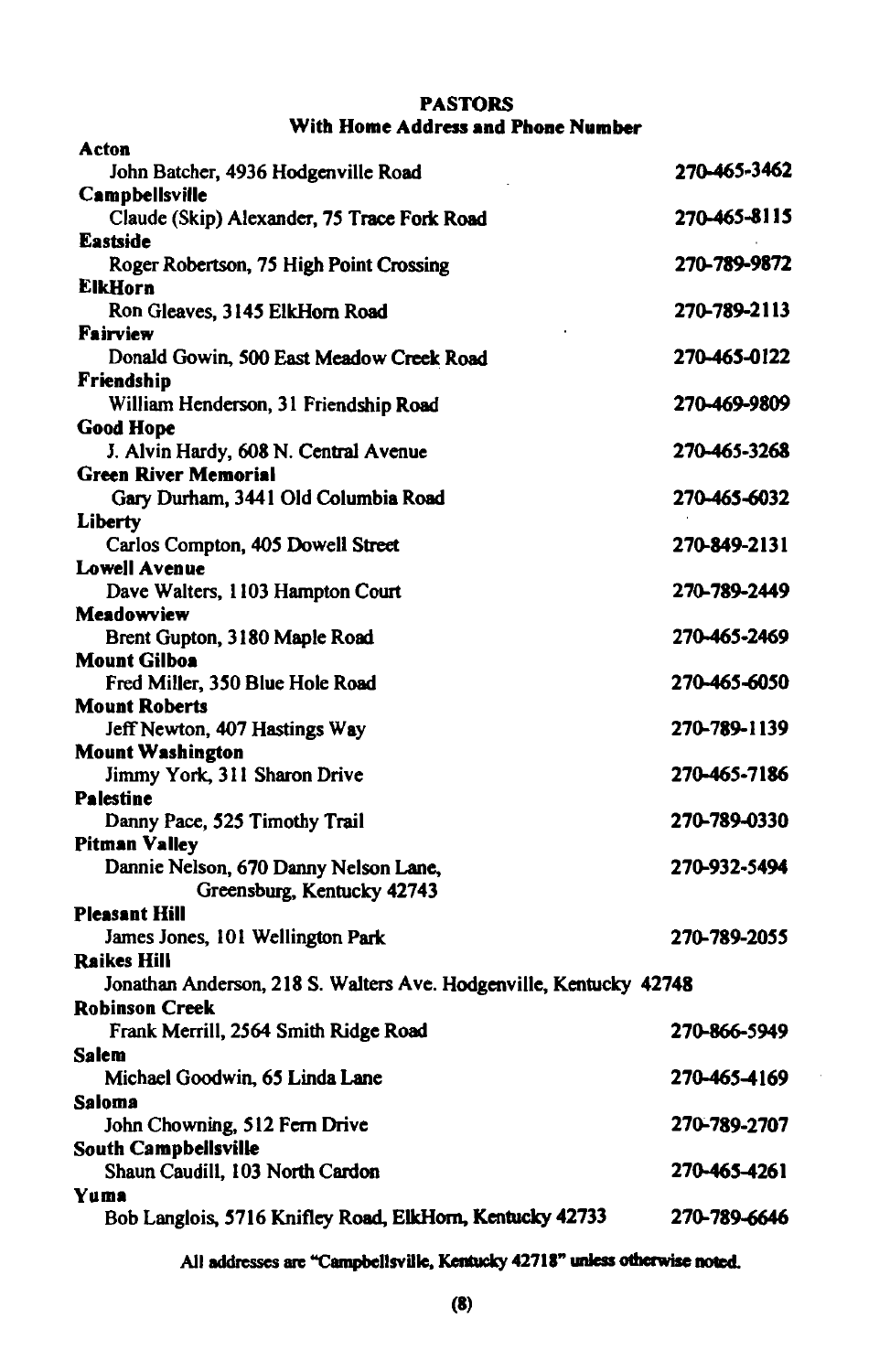## **PASTORS** With Churches Address and Phone Number

| Acton                                                                   |              |
|-------------------------------------------------------------------------|--------------|
| John Batcher, 1715 Kindness Road                                        | 270-465-4728 |
| Campbellsville                                                          |              |
| Skip Alexander, 420 North Central Avenue                                | 270-465-8115 |
| Eastside                                                                |              |
| Roger Robertson, 2900 Reid's Chapel Road                                | 270-789-9872 |
| Elk horn                                                                |              |
| Ron Gleaves, 3145 ElkHorn Road                                          | 270-789-2113 |
| Fairview                                                                |              |
| Don Gowin, PO Box 144, Mannsville, Kentucky 42758                       | 270-465-7901 |
| Friendship                                                              |              |
| William Henderson, 5411 Bengal Road                                     | 270-465-3164 |
| Good Hope                                                               |              |
| J. Alvin Hardy, 8320 Saloma Road                                        | 270-465-5008 |
| <b>Green River Memorial</b>                                             |              |
| Gary Durham, 3441 Old Columbia Road                                     | 270-465-6032 |
| Liberty                                                                 |              |
| Carlos Compton, 3890 Spurlington Road                                   | 270-789-3400 |
| <b>Lowell Avenue</b>                                                    | 270-465-7163 |
| Dave Walters, 420 Lowell Avenue                                         |              |
| Meadowview                                                              | 270-465-8621 |
| Brent Gupton, 1211 ElkHorn Road<br><b>Mount Gilboa</b>                  |              |
| Fred Miller, Mount Gilboa Road                                          | 270-465-6050 |
| <b>Mount Roberts</b>                                                    |              |
| Jeff Newton, 898 Mac Pittman Road                                       | 270-465-5457 |
| <b>Mount Washington</b>                                                 |              |
| Jimmy York, 6325 Scott Ridge Road, Raywick, Kentucky                    |              |
| Palestine                                                               |              |
| Danny Pace, 80 Church Lane                                              | 270-789-0765 |
| Pitman Valley                                                           |              |
| Dannie Nelson, Pitman Valley Church Road, Greensburg, Kentucky<br>42743 | 270-932-5494 |
| Pleasant Hill                                                           |              |
| James Jones, 6380 Old Lebanon Road                                      | 270-789-1462 |
| Raikes Hill                                                             |              |
| Jonathan Anderson, 3890 Raikes Hill Road ElkHom, Kentucky 42733         |              |
| Robinson Creek                                                          |              |
| Frank Merrill, 2564 Smith Ridge Road                                    | 270-465-6477 |
| Salem                                                                   |              |
| Michael Goodwin, 271 Salem Church Road                                  | 270-465-4544 |
| Saloma                                                                  |              |
| John Chowning, 1505 West Saloma Road                                    | 270-789-0082 |
| South Campbellsville                                                    |              |
| Shaun Caudill, 601 South Central Avenue                                 | 270-465-4261 |
| Yuma                                                                    |              |
| Bob Langlois, 5716 Knifley Road, ElkHorn, Kentucky 42733                |              |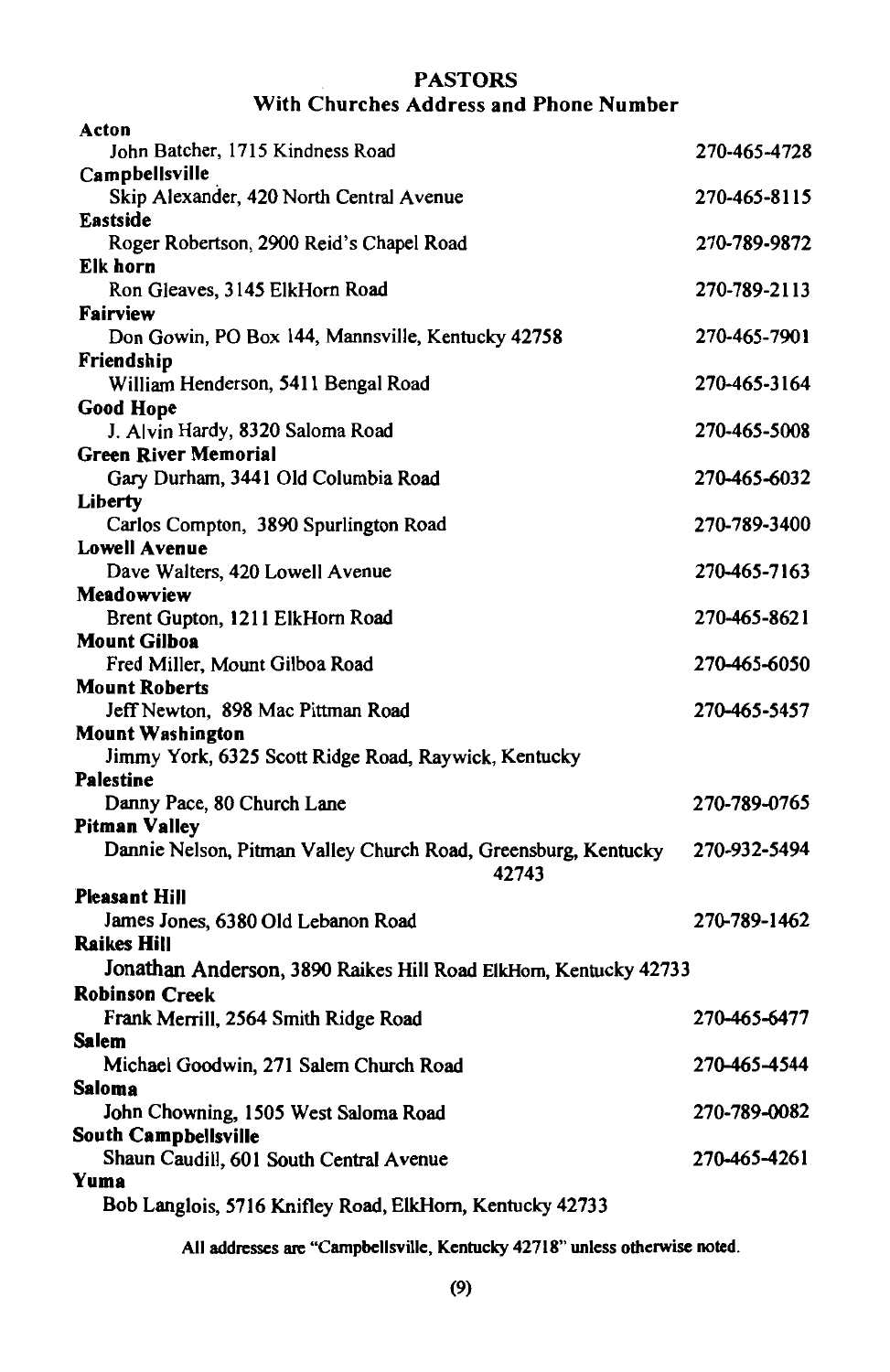## **EXECUTIVE BOARD MEMBERS**

| Acton                                                  |              |
|--------------------------------------------------------|--------------|
| Billie Batcher, 103 Cross St., Raywick, Kentucky 40060 | 270-692-9056 |
| Campbellsville                                         |              |
| Dr. J.Chester Badgett, 112 Columbia Court              | 270-465-5023 |
| <b>Eastside</b>                                        |              |
| <b>ElkHorn</b>                                         |              |
| Fairview                                               |              |
| Larry Barnes, 2534 ElkHorn Road                        | 270-465-6865 |
| Friendship                                             |              |
| Jimmie Kendall, 656 Fairview Road                      | 270-465-5640 |
| <b>Good Hope</b>                                       |              |
| Larry Underwood, 250 West Owl Creek                    | 270-465-2293 |
| <b>Green River</b>                                     |              |
| Glen Canada, 2509 Greensburg Road                      | 270-469-9143 |
| Liberty                                                |              |
| John Smith, 5075 Spurlington Road                      | 270-789-2865 |
| <b>Lowell Avenue</b>                                   |              |
| Tom Gupton, 484 Beartrack Road                         | 270-465-7394 |
| Meadowview                                             |              |
| Berna Wheeler, 401 Cainwood Road                       | 270-465-3176 |
| <b>Mount Gilboa</b>                                    |              |
| Darrell Hunt, 902 Gardenia                             | 270-465-4808 |
| <b>Mount Roberts</b>                                   |              |
| Bob Milby, 1244 Saloma Road                            |              |
| <b>Mount Washington</b>                                |              |
| Garry Miller, 7891 Saloma Road                         | 270-465-3794 |
| <b>Palestine</b>                                       |              |
| Roy Graham, 2471 Old Lebanon Road                      | 270-465-4389 |
| <b>Pleasant Hill</b>                                   |              |
| Kenneth Willis, 489 Pleasant Hill Church Road          | 270-465-6000 |
| <b>Pitman Valley</b>                                   |              |
| Julius Agee, 211 Jan Street                            | 270-465-8044 |
| Raikes Hill                                            |              |
| Robinson Creek, Jeff Sprowles, 551 Martin Road         | 270-789-1143 |
| Salem                                                  |              |
| Jerry Kibbons, 112 Sunset Drive                        | 270–465-8098 |
| Jeff Arnold, Fairview Road                             | 270-789-3351 |
| Saloma                                                 |              |
| Mike Forbis, 15 Peachtree Circle                       | 270-465-6245 |
| South Campbellsville                                   |              |
| Yuma                                                   |              |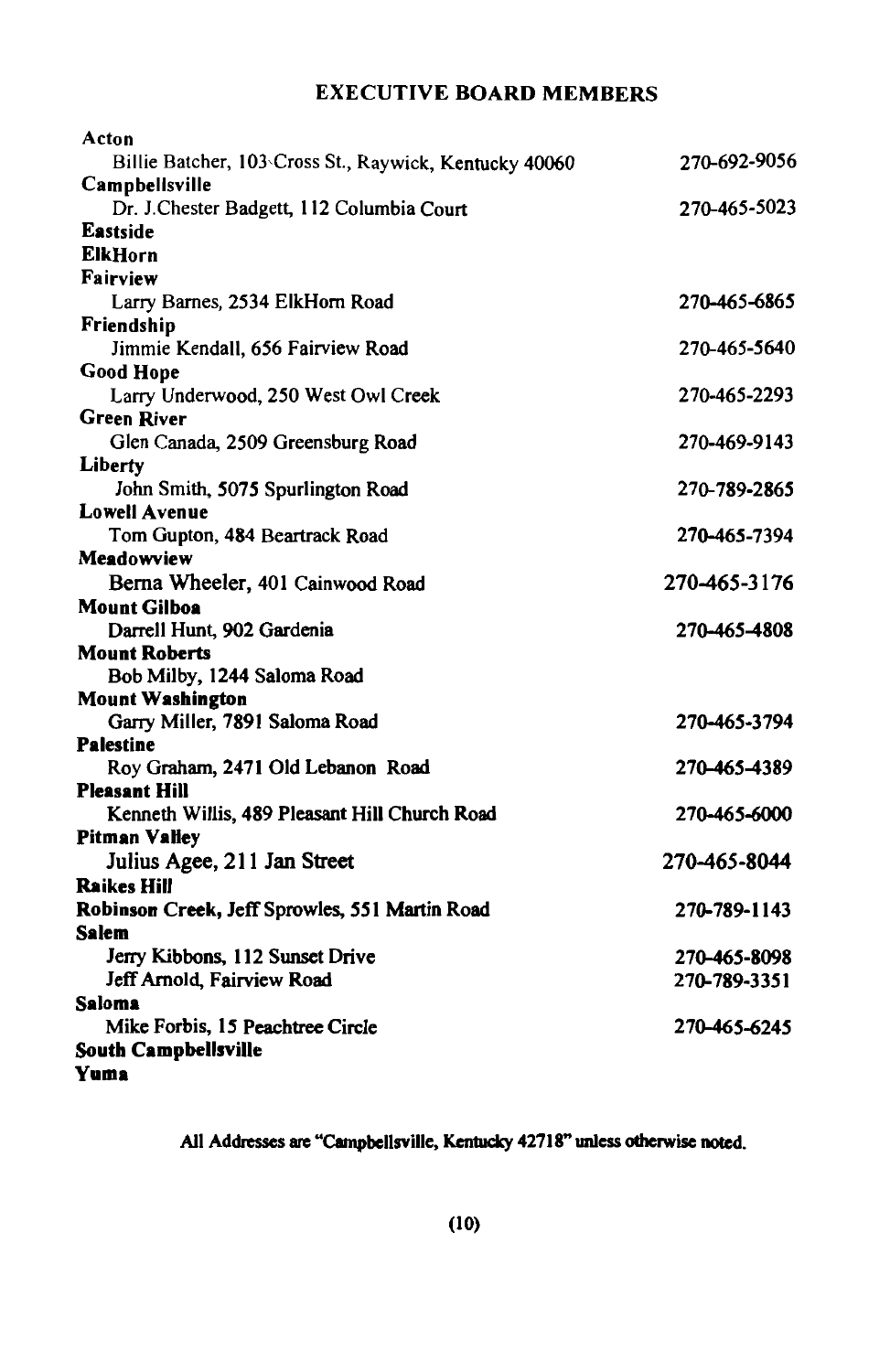## **OTHER CHURCH STAFF**

| Acton                                                            |              |
|------------------------------------------------------------------|--------------|
| Minister of Music—James Beck, 1715 Kindness Road                 | 270-465-7856 |
| Minister of Young Adults-Paul Pike, 210 Jayne Avenue             | 270-465-2948 |
| Minister of Youth-Alene Gilpin, 440 Elkhorn Loop Road,           | 270-403-2721 |
| ElkHorn, Kentucky 42733                                          |              |
| Minister to Preschool-Beverly Pike, 210 Jayne Avenue             | 270-465-2948 |
| Campbellsville                                                   |              |
| Minister of Music-Rev. David Johnson, PO Box 530                 | 270-465-8115 |
| Minister of Education-Larry Rowell, PO Box 530                   | 270-789-4801 |
| Minister to Senior-Ken Forman, 209 Misty Drive                   | 270-469-4738 |
| Minister to Youth-Chuck Summer, PO Box 530                       | 270-465-8115 |
| Minister to Children-Jennifer Collie, PO Box 530                 | 270-465-8115 |
| Minister Recreation/Activities-Rev. David Akers, PO Box 530      | 270-465-2683 |
| <b>Eastside</b>                                                  |              |
| Minister of Music-Tina Meece, 614 W. Main Street                 | 270-469-4165 |
| Keisha Robertson, 75 High Point Crossing                         | 270-789-9872 |
| Minister of Education-James Rice, 922 Salem Church Road          | 270-465-3208 |
| <b>ElkHorn</b>                                                   |              |
| Minister of Music-Greg Ford, 265 Capps Road                      | 270-789-2567 |
| Minister of Youth-Michael Julian, 100 Lula Drive                 | 270-469-4336 |
| Minister to Children---Donna Wilson, 531 North Poplar Street     | 270-789-3478 |
| <b>Fairview</b>                                                  |              |
| Minister of Music-Zachary Cox, PO Box 144                        |              |
| Friendship                                                       |              |
| Minister of Music-Rev. William Sanders III, 6515 Bengal Road     | 270-789-1705 |
| Minister of Youth-Matt Nelson, 5411 Bengal Road                  | 270-789-5471 |
| <b>Good Hope</b>                                                 |              |
| Minister of Music-Mary Hedgespeth, 8320 Saloma Road              | 270-465-8905 |
| <b>Green River Memorial</b>                                      |              |
| Liberty                                                          |              |
| Minister of Music-Brian Wise, 160 North Calvary Road             | 270-789-2656 |
| <b>Lowell Avenue</b>                                             |              |
| Minister of Music---Lisa Gupton, 112 Autumn Drive                | 270-789-1712 |
| Minister of Youth-Benji Kelly, 128 Reynolds Road                 | 270-469-4767 |
| Minister of Recreation/Activities-Benji Kelly, 128 Reynolds Road | 270-469-4767 |
| Meadowview                                                       |              |
| Minister of Music-Romey Reynolds, 79 Meadowview Drive            | 270-465-4607 |
| Minister of Youth-Jeff & Erika Gaines, 825 W. Main Street        | 270-469-4604 |
| <b>Mount Gilboa</b>                                              |              |
| Minister of Music-Nancy Hunt, 902 Gardenia Drive                 | 270-465-4808 |
| <b>Mount Roberts</b>                                             |              |
| Minister of Music-Cheryl Mings, 24 Harris Drive                  | 270-465-3999 |
| Minister of Youth-Kathy Newton, 407 Hastings Way                 | 270-789-1139 |
| Minister to Children-Bonnie Webster, 638 Pittman Road            | 270-789-1146 |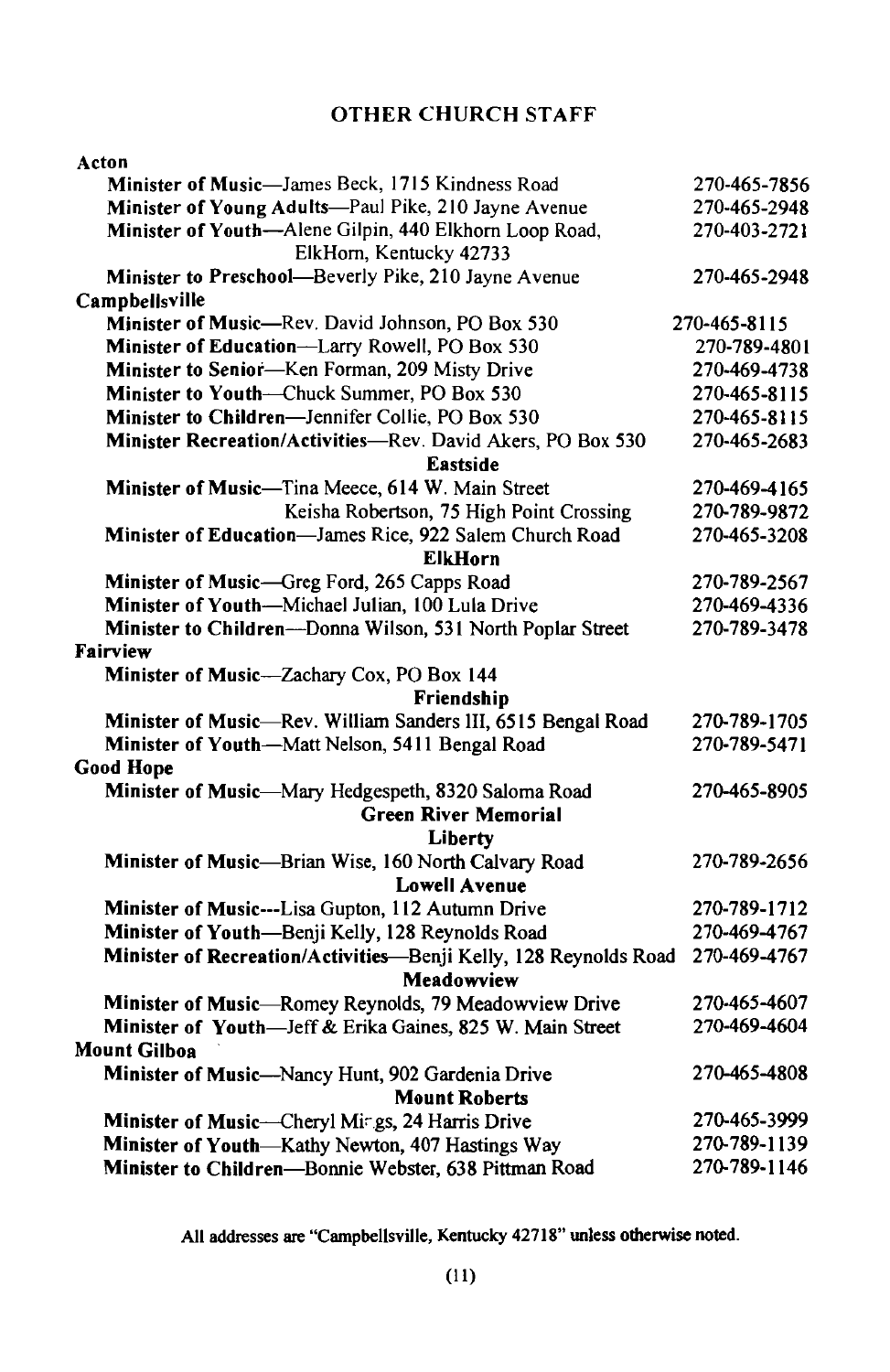| <b>Mount Washington</b>                                    |              |
|------------------------------------------------------------|--------------|
| Minister of Music-Jeff Wright, 10520 Saloma Road           | 270-789-2585 |
| Palestine                                                  |              |
| Minister of Music-Timothy Hooper, 308 Underwood Rd.        | 270-465-5938 |
| Minister of Youth—Danny Pace, 80 Church Lane               | 270-789-5277 |
| Senior Adult Ministry-Betty Graham, 3012 Old Lebanon Road. | 270-789-1359 |
| <b>Pleasant Hill</b>                                       |              |
| Minister of Music-- Leon Neto, 100 Todd Street Apt. A4     | 270-469-4969 |
| Minister of Youth—Melissa Williams, 244 Jan Street         | 270-465-6352 |
| Minister to Children-Melissa Graham, 2759 New Lebanon Road | 270-465-2140 |
| <b>Pitman Valley</b>                                       |              |
| Minister of Music-Terry Dooley, 2505 Roberts Road          | 270-465-2350 |
| Minister of Youth—Tammy Sluder, 140 Newton Lane            | 270-789-6991 |
| Bernie Sluder 140 Newton Lane                              | 270-789-6991 |
| <b>Raikes Hill</b>                                         |              |
| <b>Robinson Creek</b>                                      |              |
| Minister of Music—Dan Blakeman, 2424 Saloma Road           | 270-789-3908 |
| Minister of Youth—Paxton Redd.                             | 270-350-0516 |
| Salem                                                      |              |
| Minister of Music-Connie Arnold, Fairview Road             | 270-789-3351 |
| Minister of Youth-Brenda Patton, 940 Spears Road           | 270-465-7835 |
| Minister to Children—Marilyn Goodwin, 65 Linda Lane        | 270-465-4169 |
| Saloma                                                     |              |
| Associate/Assistant Pastor—Tim Shockley, 274 Snow Lane     | 270-469-9262 |
| Minister of Music-Kaleb Chowning, 1505 W. Saloma Road      |              |
| <b>South Campbellsville</b>                                |              |
| Minister of Music—Joshua Hensley, 601 S. Central Avenue    |              |
| Minister of Youth—Austin Curtis, 601 S. Central Avenue     | 270-465-4261 |
| Yuma                                                       |              |
| Minister of Music-Wendell Thompson, 1305 Hovious Ridge Rd  |              |
| Casey Creek, Kentucky 42743                                |              |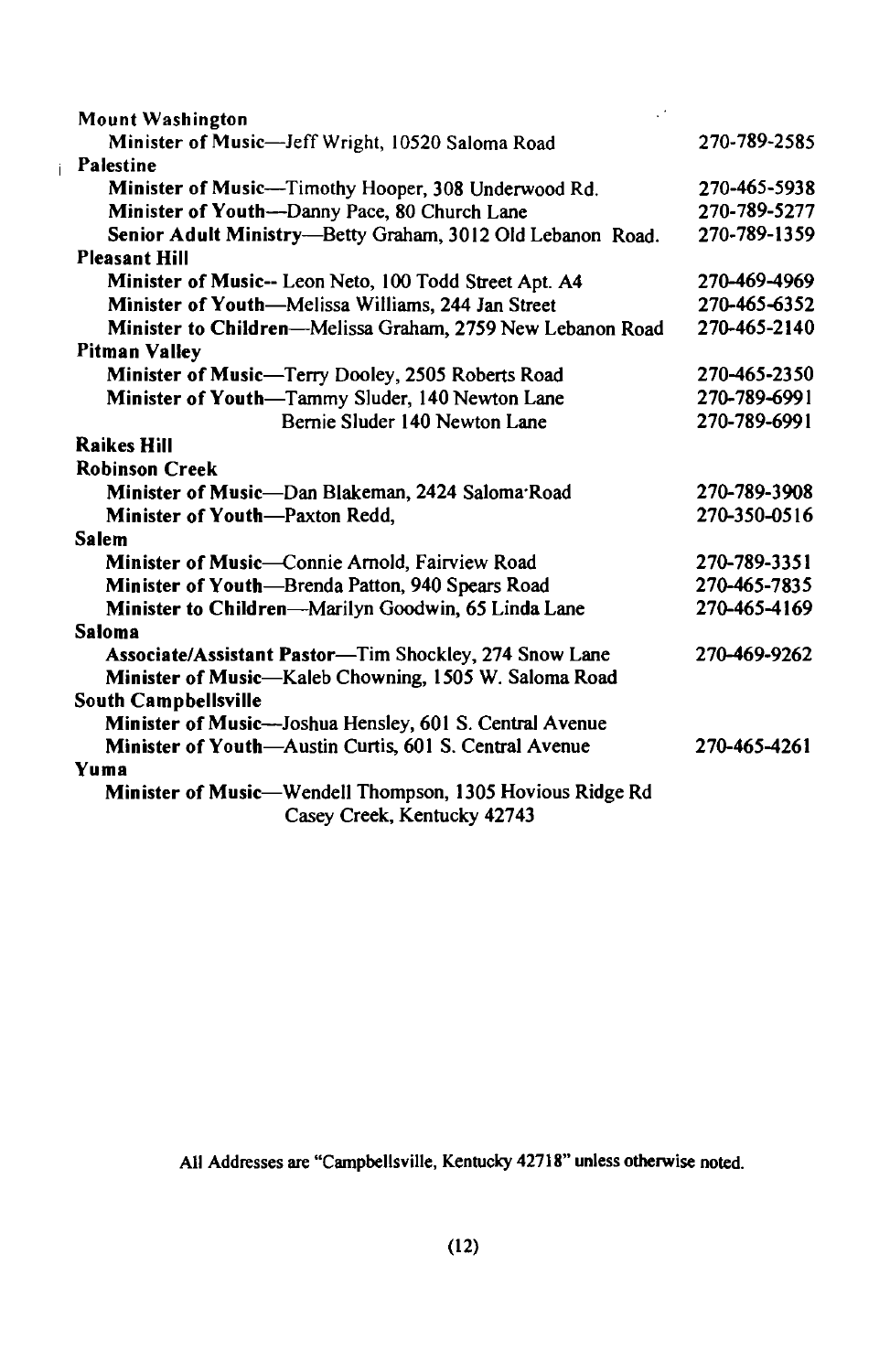#### **MESSENGERS**

## The following people served at one or more of the session of the Fall Meeting

| Acton (4)<br>John Batcher<br><b>Beverly Pike</b>                                                                                      | Rosaline Beck                                                              | Paul Pike                                                     |
|---------------------------------------------------------------------------------------------------------------------------------------|----------------------------------------------------------------------------|---------------------------------------------------------------|
| Campbellsville (13)<br>Robert S. Clark<br><b>Robert Newcomb</b><br>J. Chester Badgett<br><b>Tony Liston</b><br><b>Kenneth Collins</b> | Charles Hedrick<br>Genevieve Newcomb<br>Wiken Forman<br><b>Ken Collins</b> | Sharon Hedrick<br>W.G. Cave<br>Ed Pavy<br>David Sandifer      |
| Eastside (0)                                                                                                                          |                                                                            |                                                               |
| ElkHorn (0)                                                                                                                           |                                                                            |                                                               |
| Fairview (5)<br>Don Gowin<br><b>Larry Barnes</b>                                                                                      | Allan Cox<br><b>Connie Barnes</b>                                          | Peggy Cox                                                     |
| Friendship (10)<br><b>Milton Jones</b><br>Jane Blevins<br>Lora Crawley<br>Jim Kendall                                                 | Clyde Stephens<br>Wendell Bowen<br><b>Bill Henderson</b>                   | Geraldine Jones<br><b>Bonnie Lang</b><br><b>Barry Blevins</b> |
| Good Hope (7)<br>Rev. Al Hardy<br><b>Beulah Netherland</b><br>Shirley Benningfield                                                    | Peggy Hardy<br>Lynwood Newton                                              | James Netherland<br>Glen Benningfield                         |
| Green River (4)<br>Bro. Gary Durham<br>Patrick Durham                                                                                 | Lynn Durham                                                                | <b>Harlon Barnett</b>                                         |
| Liberty (5)<br>Rev. Carlis Compton<br>Brenda Sapp                                                                                     | J.C. Magero<br>Marie Compton                                               | John Smith                                                    |
| Lowell Avenue (3)<br>David Lyons                                                                                                      | Dave Walters                                                               | Eugene Smith                                                  |
| <b>Meadowview (2)</b><br>Paul E. Smith                                                                                                | Willie Wise                                                                |                                                               |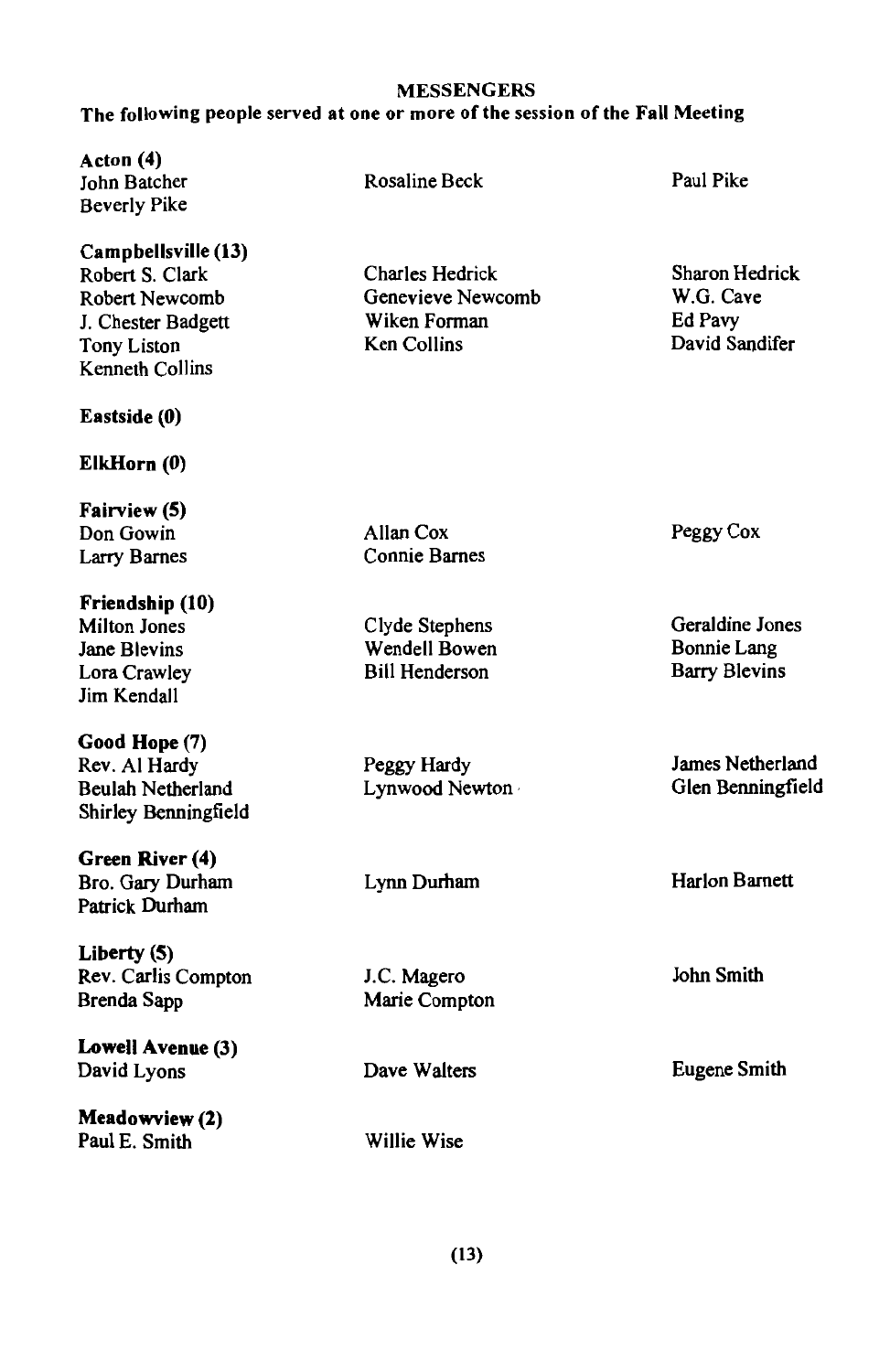| Mount Gilboa (4)<br>Nancy Hunt<br><b>Phyllis Phillips</b>                        | Darrell Hunt                                        | LaQuita Hunt                                |
|----------------------------------------------------------------------------------|-----------------------------------------------------|---------------------------------------------|
| Mount Roberts (4)<br>Therman Anderson<br>Luella Anderson                         | <b>Bob Milby</b>                                    | Jane Milby                                  |
| <b>Mount Washington (4)</b><br>Gary Miller<br>Jimmy York                         | Edmon Miller                                        | Terry Price                                 |
| Palestine (10)<br>Danny Pace<br>Freddie Graham<br>Kathy Larimore<br>Barbara Pace | William Bault<br><b>Betty Graham</b><br>Curtis Judd | Barbara Bault<br>Kim Bailey<br>Dorothy Judd |
| Pleasant Hill (8)<br>Mary Reynolds<br><b>Bill Pruitt</b><br>Anita Berry          | Jimmie Graham<br>Barbara Graham<br>Sam Crawley      | Regina Graham<br>James Jones                |
| Pitman Valley (4)<br>Dannie Nelson<br>Darrell Davis                              | Julius Agee                                         | Orville Newton                              |
| Raikes Hill (0)                                                                  |                                                     |                                             |
| <b>Robinson Creek (1)</b><br>Frank Merrill                                       |                                                     |                                             |
| Salem (5)<br>Michael Goodwin<br>Sharon Wayne                                     | Marilyn Goodwin<br>Jerry Kibbons                    | David Gaddie                                |
| Saloma (5)<br>Mike Forbis<br><b>John Chowning</b>                                | Carolyn Forbis<br><b>Tim Shockley</b>               | Helen Henderson                             |
| South Campbellsville (0)                                                         |                                                     |                                             |
| Yuma (4)<br><b>Gary Bault</b><br>Evelyn Bault                                    | <b>Bob Langlois</b>                                 | <b>Wendell Lewis</b>                        |
|                                                                                  | (14)                                                |                                             |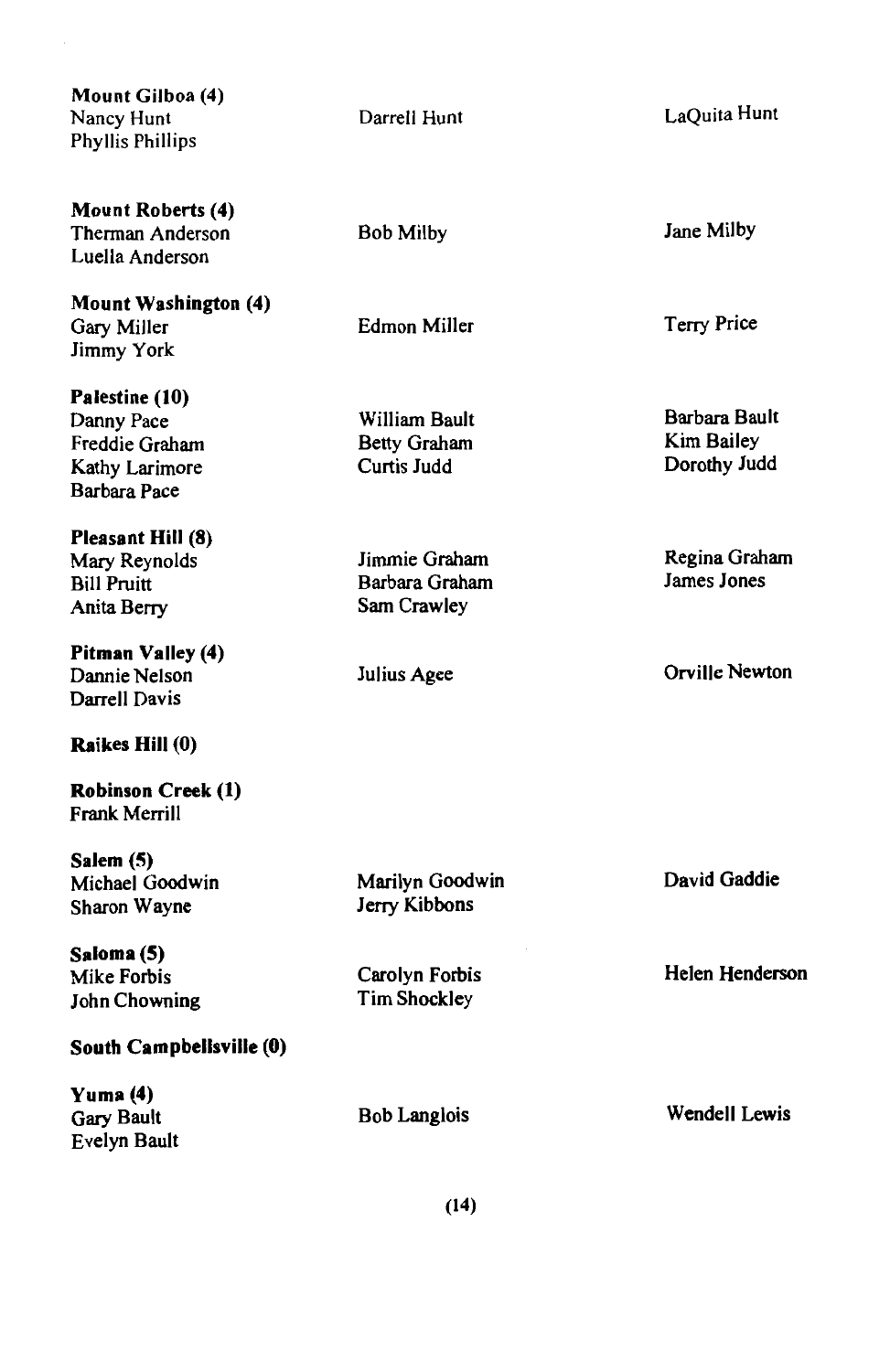## **CONSTITUTION**

### **Mission Statement/Preamble**

We, the Taylor County Association of Kentucky Baptists, shall cooperate in fulfilling the Great Commission through missions, ministry, and fellowship; and shall serve as a resource and equipping center for the churches and as a liaison between the churches and the association.

Article 1. This body shall be called the Taylor County Association of Kentucky Baptists.

Article 2. Each cooperating church shall be entitled to four (4) messengers, one of whom shall be the pastor, and one additional messenger for each fifty (50) members or fraction thereof.

above the first one hundred (100) members, plus four (4) messengers from each mission sponsored.

- Article 3. The business of this body shall be, when assembled, to hear reports from the churches with regard to their condition as to members, prosperity, etc., to consult together for their development and growth in all matters pertaining to the evangelism of the world, and shall hold and control such property as shall come into possession of the association.
- Article 4. The body shall exercise no authority over the local churches, and recognizes their complete autonomy. The Association reserves the right, as final action, to sever relations with any cooperating church for engaging in practices not considered Biblical.
- Article 5, The Executive Team shall, in addition to the annual meeting, select a time and place for a spring session for the purpose of electing officers and team leaders for the next Associational year, at which time the body shall elect by nomination and private ballot, or raising hand vote: Moderator; Assistant Moderator; Clerk; Assistant Clerk; Treasurer; Assistant Treasurer; and Auditor; and Assistant Auditor whose duties shall be as custom imposes on their respective offices. The Executive Team shall also nominate all team leaders at this time. All officers and team leaders shall continue in office until superseded by their successor, but none shall be eligible to the office of Moderator for more than two successive terms. In the absence of moderator and assistant moderator, the clerk shall convene the meeting and a moderator pro tem shall be elected for that one meeting. The treasurer shall serve in absence of clerk.
- Article 6. Churches desiring fellowship in the association must make application to the executive board at least  $six(6)$  months prior to the annual meeting. The application shall be referred to a Credentials Committee who shall be responsible for examining the church's articles of faith and record of mission support. The committee will also be responsible for bringing a preliminary report to the Executive Board and a final report to the Annual Meeting.
- Article 7. The Executive Board of the Association shall be composed of all pastors of cooperating churches, missions, and one lay member from each church. All general associational officers and team leaders will by virtue of their office be members of the Executive Board. The retiring Moderator will be a member of the Executive Board for the year following his active service as a moderator. Each associational officer shall hold the same office in the sessions of the Executive Board. The Executive Board shall be responsible for the work of the association between the annual sessions and shall be empowered to fill any vacancy in associational leadership. A quorum of the Executive Board consists of nine (9) members.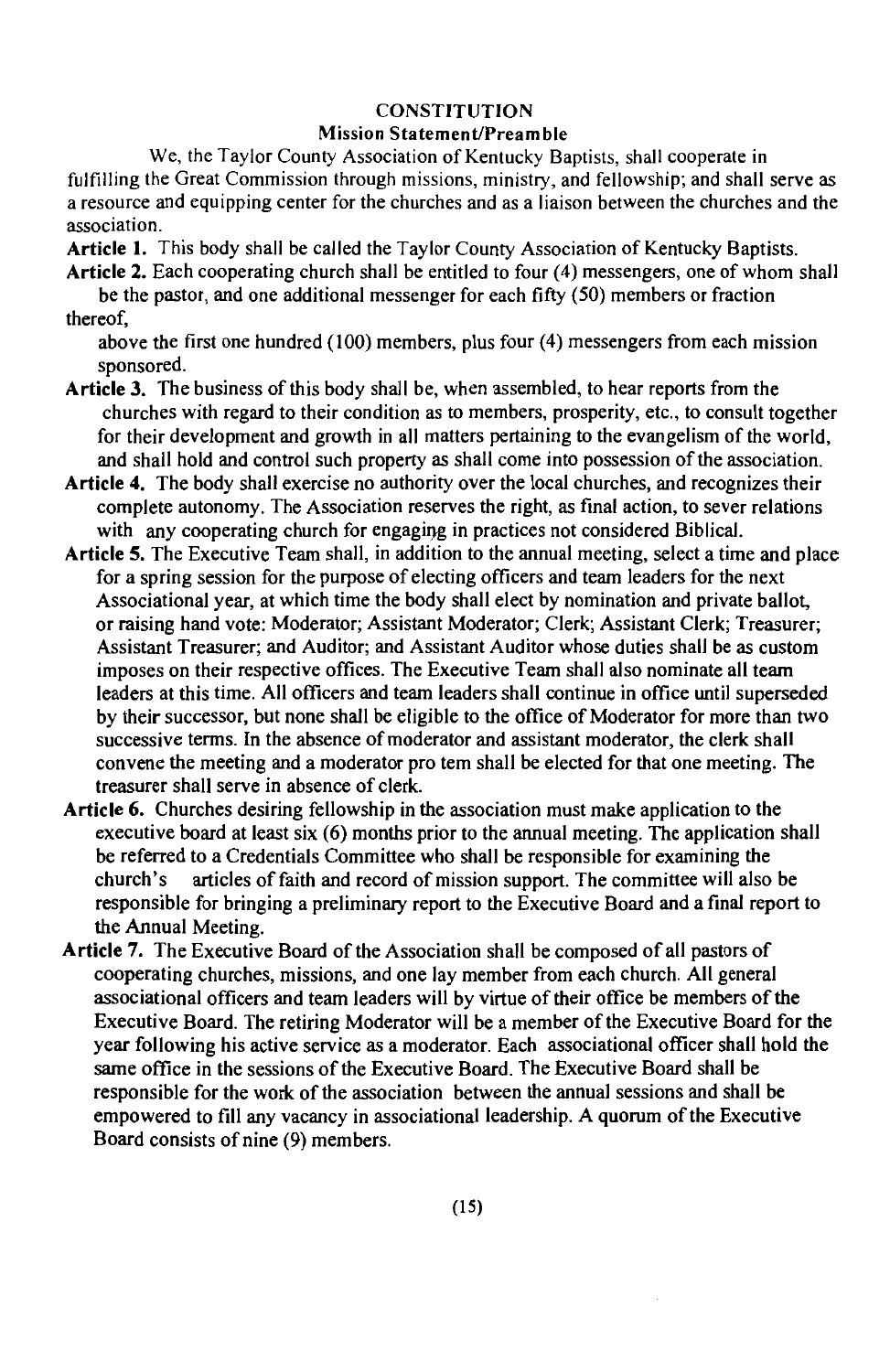- Article 8. In the appointment of teams, individuals shall be named instead of churches, and on each team named, one or more members shall be laymen. The Executive Team shall consist of Moderator, Clerk, Treasurer, Team Leaders, and such other members as the occasion demands.
	- Article 9. This body shall meet annually, according to adjustment, but in case of emergency, The Executive Board may call a special session, and also change the time and place of the meeting. In addition to the annual meeting, the body shall meet in spring session for purpose of electing officers for the following associational year.
- Article 10. This Constitution may be altered or amended (except Article 4) at any meeting of the body, upon one year's notice, by concurrence of two-thirds of the members present. The labeling terminology, not including any original intent of the article of the constitution, adopted by Southern Baptist Convention, Kentucky Baptist Convention, and/or this association may be incorporated by vote at an annual meeting by a concurrence of two-thirds of the members presents.
- Parliamentary Rules: Robert's Rules of Order (latest edition) is a guide of the parliamentary order followed by the association.

## **BYLAWS**

#### **ARTICLE 1-DUTIES OF OFFICERS**

- 1. Officers and team leaders elected at the spring session shall assume their duties at the close of the last session in the fall meeting.
- 2. The moderator shall chair all Associational and executive board meetings, shall make Ad Hoc committee appointments; shall serve as ex officio member of all teams and committee, shall direct the activities of the association, shall serve as contact person for Director of Missions, shall lead in and maintain constant supervision of all phases of Associational work, and shall perform other duties the office of moderator requires.
- 3. The Clerk shall keep a record of the proceedings of the Association and the Executive Board; superintend the printing and distribution of the minutes of the Association, which shall include statistics from August 1 through July 31 immediately proceeding the annual meeting covered by the minutes, send five copies to the Secretary of the Kentucky Baptist Convention, send copies to various other Baptist agencies, and keep a file of the minutes and other important papers of the association.
- The Treasurer shall receive all money contributed by the churches to the Association or  $4.$ money received from other sources, shall make reports to the Association and the Executive Board covering the Associational year of August 1 through July 31, and shall make disbursements as authorized by the Association the Executive Board, and shall be authorized to pay all bills and salaries established by the budget adopted at an annual meeting until the next budget is adopted at the following annual meeting. All checks issued by the association shall bear the signatures of the treasurer and the Director of Missions. In an emergency, the assistant treasurer may sign in the absence of either the treasurer or the Director of Missions. The treasurer shall be bonded and the bonding fee paid by the association.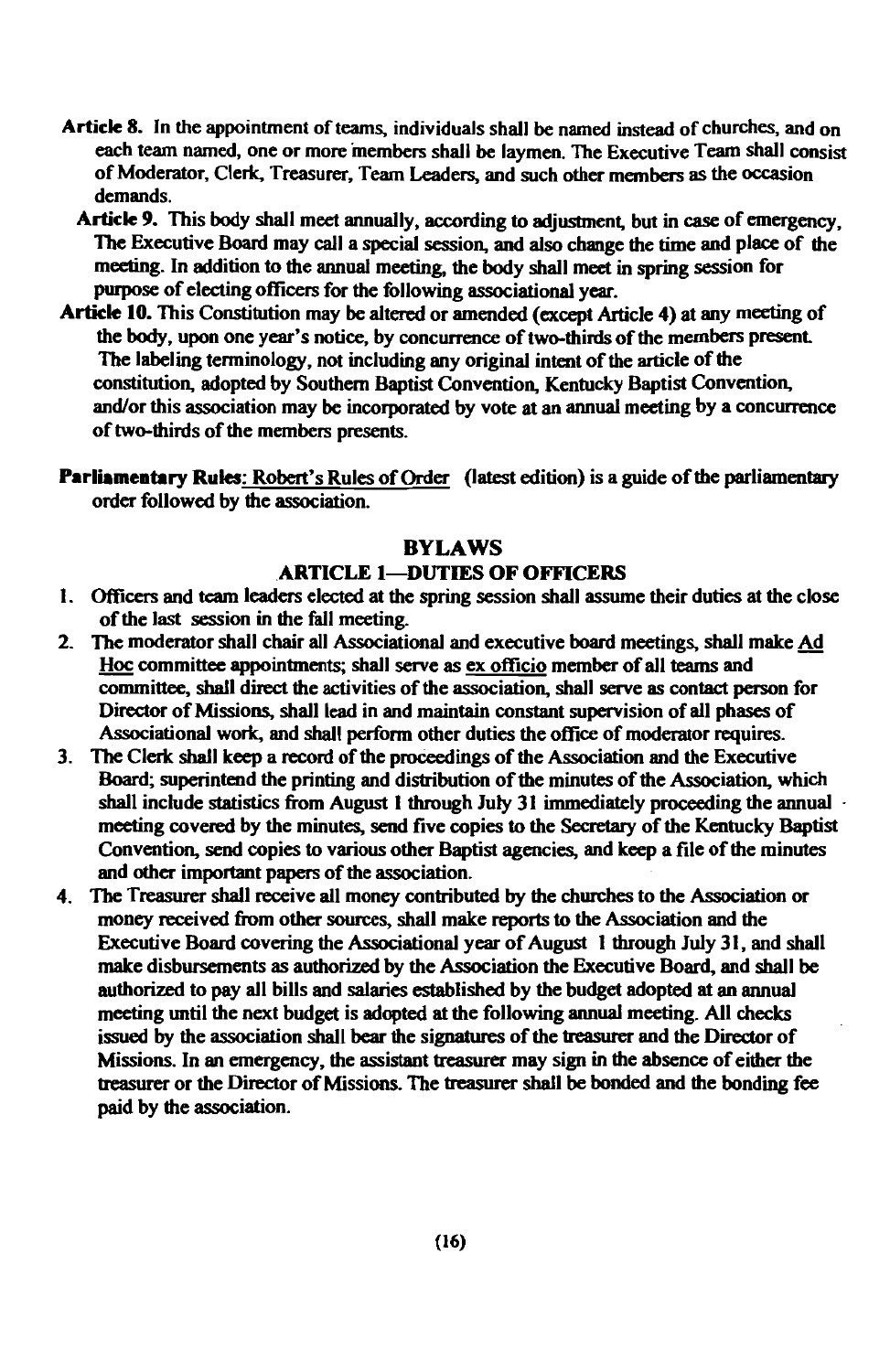- The Director of Missions shall be recommended by the executive team and shall be 5. elected by the executive board or at an annual meeting. His (Her) duties shall be commensurate with the job description initially adopted by the executive board in March 1999, unless changed by subsequent action.
- An auditor shall be secured by the Executive Board to audit the Treasurer's books and 6. attest his annual report. The auditing expense, if any, shall be paid by the Association.

## **ARTICLE II-TEAMS**

- $\mathbf{1}$ . The Executive Team shall be responsible for planning, developing, and promoting a program of activities for the year in all phases of church work. This team shall give a monthly report on the progress of their program. This team shall also serve as the personnel committee of the association.
- $2.$ The Executive Team will plan the program for the annual meeting, name program participants, and shall report to the executive board as far in advance as possible.
- $\overline{3}$ . The Executive Team, after consulting with the Auxiliary Teams of the Association shall recommend to the Association at its annual meeting nominations for leaders. The Administrative Team. The Spiritual Growth Ministries Team. Leadership Growth Ministries Team and the Kingdom Growth Ministries Team; and such other officers as the body may from time to time assign them.
- $\overline{\mathbf{4}}$ The Executive Team shall be responsible for presenting a proposed budget in the annual Fall Meeting.
- The Standing Teams of the Association shall be The Administrative Team. The Spiritual  $5<sub>1</sub>$ Growth Ministries Team, The Leadership Growth Ministries Team, and The Kingdom Growth Ministries Team. The Executive Team shall be responsible for nominating all standing team members. Members of these Standing Teams shall serve a term of three years. Standing Team members may be nominated for successive three-year terms. A representative from the Women's Missionary Union and a representative from the Brotherhood shall be selected from recommendations made by the Executive Team to the Executive Board. All other teams and Ad Hoc Committees shall be appointed thru the moderator unless specified by special motion of the Executive Board.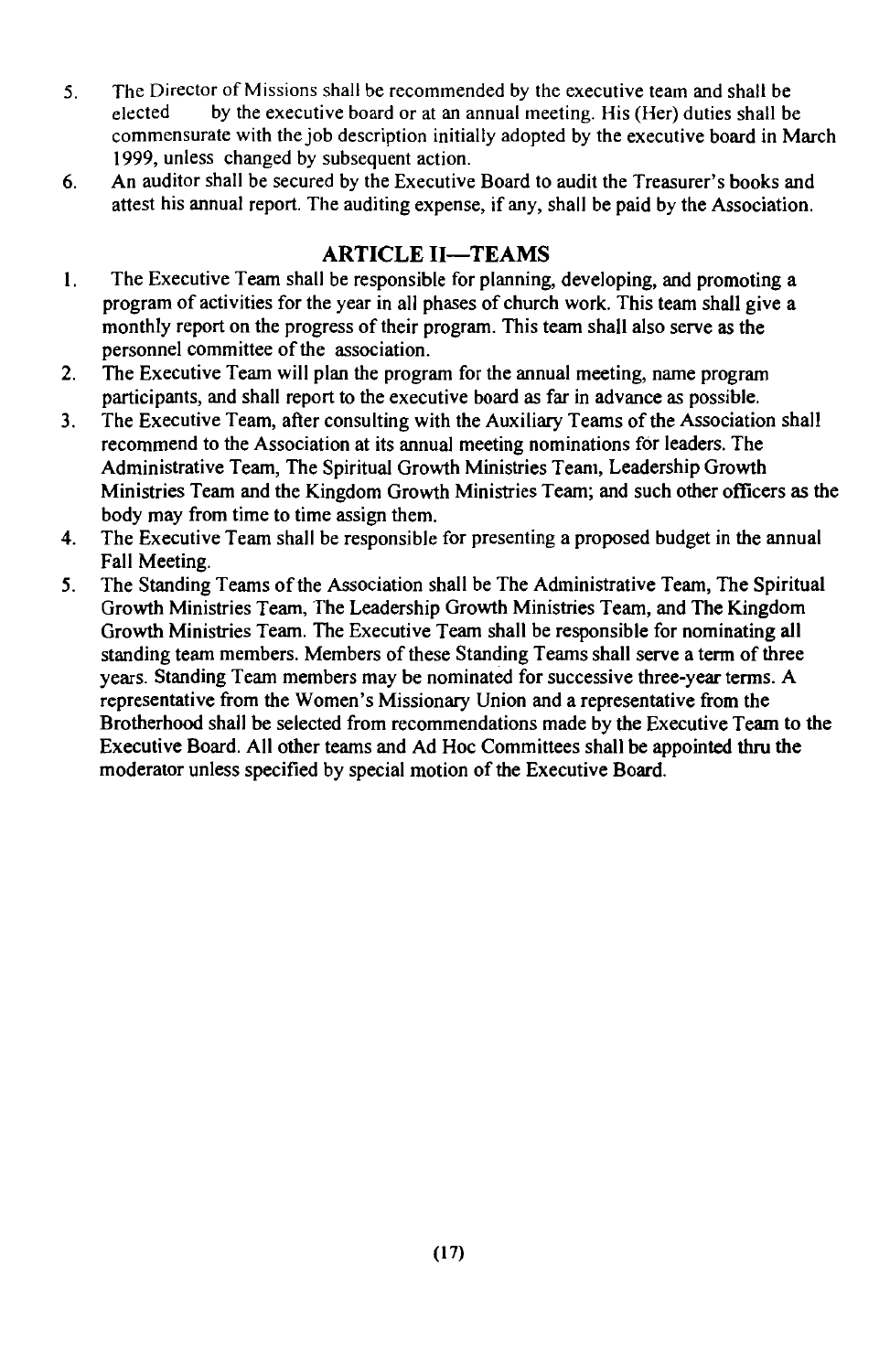## TAYLOR COUNTY EXECUTIVE BOARD AND ANNUAL MEETINGS 2006

The Taylor County Association of Kentucky Baptist Executive Board meets on the second Monday of each month except June and November during which it meets on the first Monday. This allows executive board members to attend the Southern Baptist Convention and the Kentucky Baptist Convention.

| <b>Executive Board</b> | 9 January    |
|------------------------|--------------|
| <b>Executive Board</b> | 13 February  |
| Executive Board        | 13 March     |
| Executive Board        | 10 April     |
| <b>Executive Board</b> | 8 May        |
| Executive Board        | $*$ 5 June   |
| <b>Executive Board</b> | $10$ July    |
| <b>Executive Board</b> | 14 August    |
| <b>Executive Board</b> | 11 September |
| Executive Board        | 9 October    |
| <b>Executive Board</b> | * 6 November |
| Executive Board        | 11 December  |
|                        |              |

\* Executive Board Meets on First Monday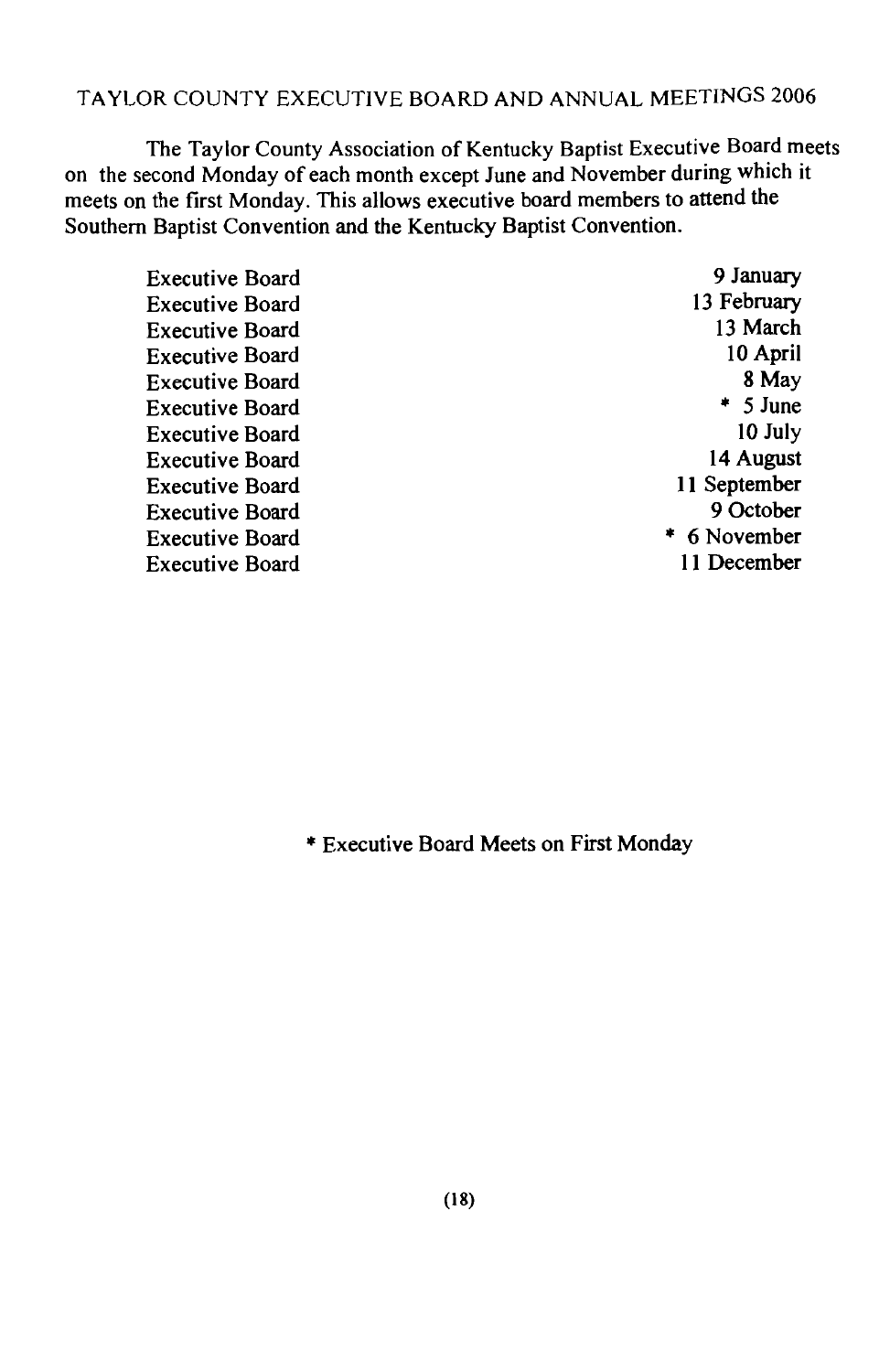#### PROGRAM-TWENTIETH ANNUAL SPIRNG MEETING RAIKES HILL BAPTIST CHURCH-MONDAY, MAY 9, 2005

| 7:00 | Call to Order                                           | Rev. Jeff Newton       |
|------|---------------------------------------------------------|------------------------|
|      | Assistant Moderator, Pastor, Mt. Roberts Baptist Church |                        |
|      | Hymn                                                    |                        |
|      | Welcome, Scripture and Prayer                           | Rev. Jonathan Anderson |
| 7:15 | <b>Enrollment of Messengers</b>                         | Helen Franklin         |
|      | Roll Call of Churches                                   |                        |
|      | Adoption of Program                                     |                        |
| 7:25 | Hymn                                                    |                        |
|      | Recognition of New Members and Church Staff             | Rev. Jeff Newton       |
|      | South District Regional Hispanic Ministry               | Carlos de la Barro     |
|      | <b>Election of Officers</b>                             |                        |
|      | <b>Other Business</b>                                   |                        |
| 7:50 | Special Music                                           |                        |
|      | Message                                                 | Rev. Roger Robertson   |

Pastor, Eastside Baptist Church

## PROGRAM-FORTY-EIGHTH ANNUAL MEETING **GREEN RIVER MEMORIAL BAPTIST CHURCH** MONDAY, SEPTEMBER 12, 2005

**Benediction** 

| Call to Order                                        | George Phillips         |
|------------------------------------------------------|-------------------------|
| Hymn                                                 | "Majesty"               |
|                                                      | "Glorify Thy Name"      |
| Welcome, Scripture and Prayer                        | Rev. Gary Durham        |
| <b>Enrollment of Messengers</b>                      | Helen Henderson         |
| <b>Adoption of Program</b>                           | George Phillips         |
| Recognition of Visitors, New Pastors, Church Staff   |                         |
| Appointment of Resolutions Committee                 |                         |
| Report of Executive Board                            |                         |
| Digest of Letters and Historical Events              | Helen Henderson         |
| Chapel Report                                        | Dr. James Jones         |
| <b>Treasurers Report</b>                             | David Gaddie            |
| Auditor's Report                                     | Henry Pippin            |
| Report of Time, Place and Preacher Committee         | Dr. James Jones         |
| In Memoriam                                          | Rev. Michael Goodwin    |
| Hymn                                                 | "We've a Story to Tell" |
| Campbellsville University, Institutions and Agencies | Dr. Michael Carter      |
| President, Campbellsville University                 |                         |
| Special                                              | Tim Shockley            |
| Annual Sermon                                        | Rev. Danny Pace         |
| Pastor, Palestine Baptist Church                     |                         |
| <b>Benediction</b>                                   |                         |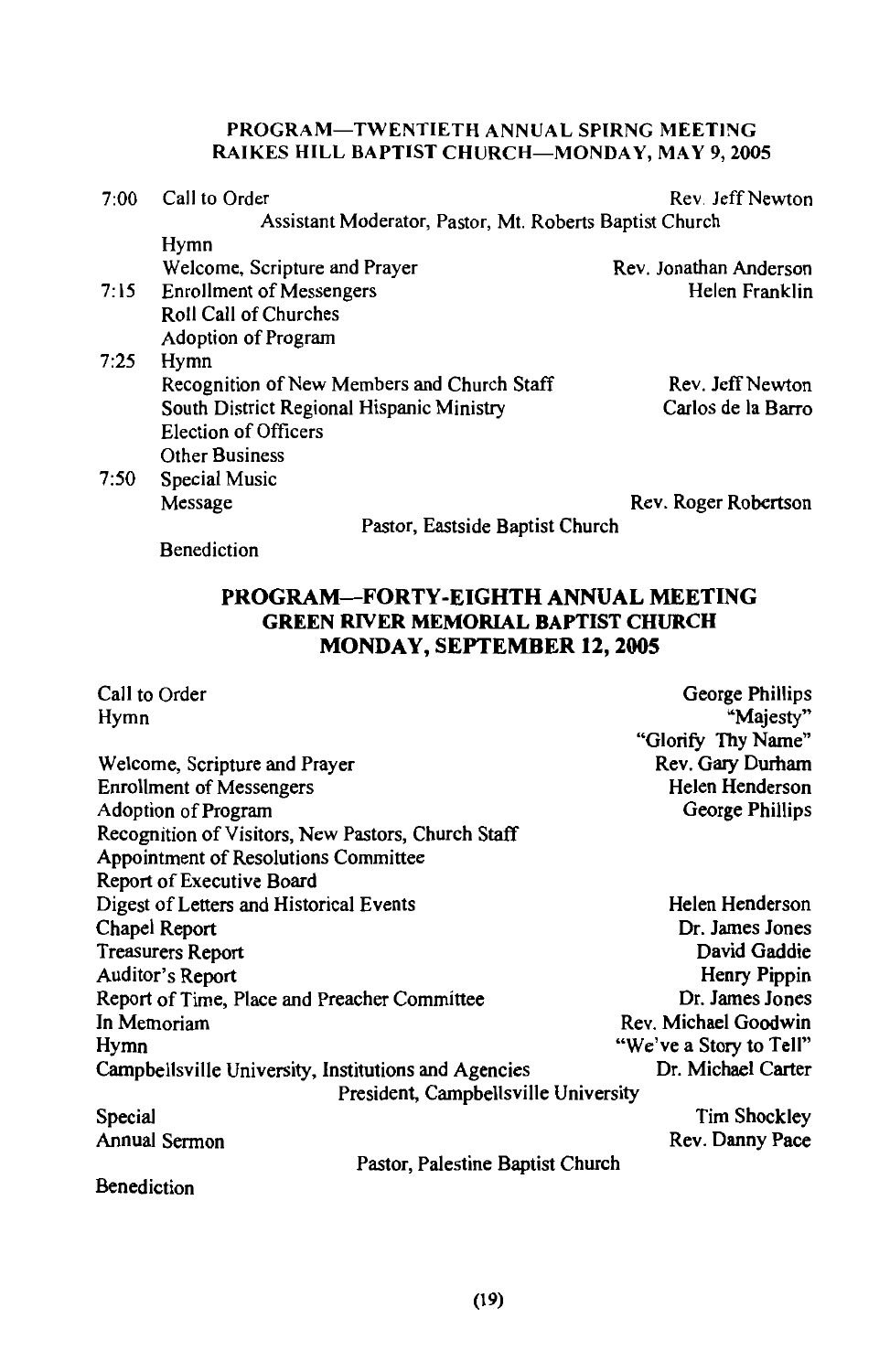#### **FAIRVIEW BAPTIST CHRUCH** TUESDAY, SEPEMBER 13, 2005

| 4:00 Call to Order                                             | George Phillips                                   |
|----------------------------------------------------------------|---------------------------------------------------|
| Hymn                                                           | "To Worship, Work and Witness"                    |
| Welcome, Scripture and Prayer                                  | Rev. Don Gowin                                    |
| 4:15 Team Reports                                              |                                                   |
| Spiritual Growth Team                                          | Rev. Larry Rowell                                 |
| Leadership Growth Team                                         | Dr. Jerry Kibbons                                 |
| Kingdom Growth Team                                            | Rev. Bill Henderson                               |
| Russian Ministry of Dr. Nickolai Syrovatka                     | Dr. Jerry Kibbons                                 |
| Christian Women's Job Corp                                     | Mrs. Debbie Carter                                |
| Women's Missionary Union                                       | Mrs. Sharon Wayne                                 |
| Men on Mission                                                 | Bro. Wendell Bowen                                |
| Cornerstone Counseling                                         | Mr. Ken Collins                                   |
| The Kentucky League on Alcohol and Gambling, Inc.              | Dallas Kratzer                                    |
| Development Director                                           |                                                   |
| 4:45 Miscellaneous Business                                    |                                                   |
| $5:00$ Hymn                                                    | "Sunshine in My Soul"                             |
| 5:10 Kentucky Baptist Convention Message                       | Rev. Randy Jones                                  |
| Team Leader, Missions Growth Team, Kentucky Baptist Convention |                                                   |
| 5:40 Benediction and Blessing                                  |                                                   |
| Potluck Meal in Fellowship Hall of Church                      |                                                   |
| 7:00 Call to Order                                             | Bro. George Phillips                              |
| Hymn                                                           | "I Stand Amazed in the Presence"                  |
| Scripture and Prayer                                           |                                                   |
| <b>Recognition of Visitors</b>                                 |                                                   |
| 7:10 Baptist Student Union                                     | Rev. Ed Pavy                                      |
| 7:15 Kentucky Heartland Outreach                               | Rev. Todd Parrish                                 |
| 7:20 Hispanic Ministry                                         | Penny Akers                                       |
| 7:25 Resolutions                                               | Rev. Al Hardy                                     |
| 7:30 Proposed Budget, 2005-2006                                |                                                   |
| 7:50 Report of Director of Missions                            | Dr. Robert S. Clark                               |
| 7:55 Special                                                   | Tim Hooper                                        |
| 8:00 Missionary Message                                        | George Phillips, Poland;                          |
|                                                                | Marilyn Goodwin, Switzerland;                     |
|                                                                | Corinne Rogers, Brazil, Larry Rowell, Bukina Faso |

Introduction of Association Officers Benediction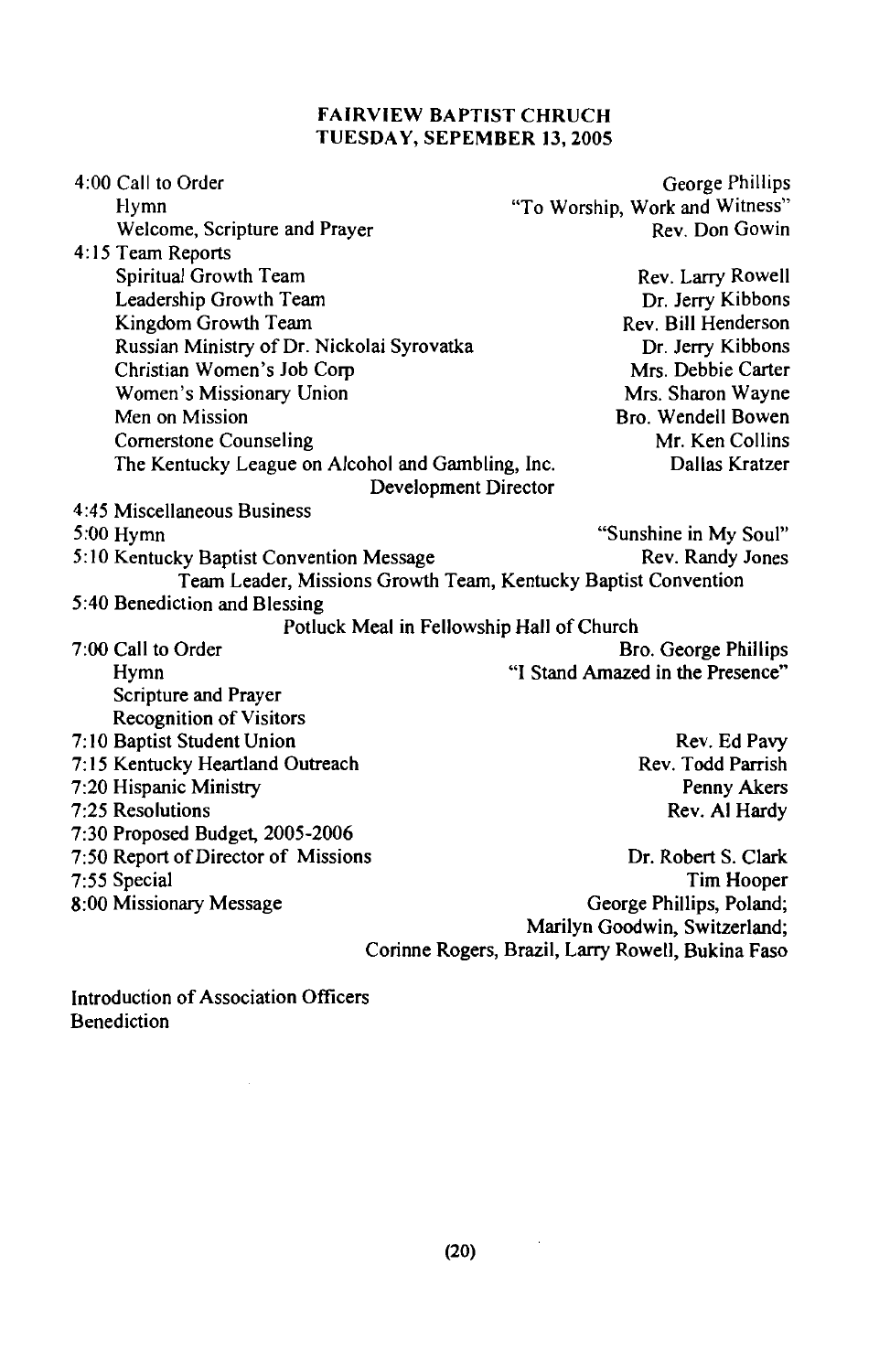#### PROCEEDING-TWENIETH ANNUAL SPRING MEETING Raikes Hill Baptist Church May 9, 2005 7:00 P.M.

- The Twentieth Annual Spring Meeting of the Taylor County Baptist Association held at  $\mathbf{I}$ . Raikes Hill Baptist Church was called to order at 7:00 p.m. by Assistant Moderator, Rev. Jeff Newton.
- Bro. Jack Hamlin gave the opening welcome and then read from Galatians 5:1 and Dr. J.  $2.$ Chester Badgett led in prayer.
- The clerk, Helen Franklin made a motion that the presently registered messengers as well 3. as those who would register later in the meeting be seated as messengers for the session. Duly seconded and motion carried.
- The roll call of the churches revealed that eighteen of the twenty-three churches in the  $4.$ association were represented.
- $5<sub>1</sub>$ Recognition of new members and church staff—three visitors were present.
- Carlos de la Barro, representing the South District Regional Hispanic Ministry, shared 6. how he became a Christian with the help of the South Carolina ministry and also shared the work in the South District. The Hispanic church in Bloomfield took eight years to start. Now 64 Hispanic churches exist in the state of Kentucky.
- The congregation sang "Amazing Grace." 7.
- Election of Officers: 8.

Moderator: Dr. J. Chester Badgett nominated Rev. Jeff Newton as moderator. Bro. Jeff Newton declined stating his schedule would not allow the time needed. Bro. Garv Durham was nominated and Rev. George Gaddie moved that all nominations cease and he be elected by acclamation. Duly seconded and motion carried.

Assistant Moderator: Rev. Bill Henderson was nominated and Rev. Skip Alexander seconded and moved that nominations cease and he be elected by acclamation. Motion carried.

Clerk: Dr. Jerry Kibbons moved to re-elect Helen Franklin as clerk. Dr. J. Chester Badgett moved to elect by acclamation and motion carried.

Assistant Clerk: Bro. Tom Gupton made a motion that Rev. Michael Goodwin be elected as assistant clerk. Bro. Lynwood Newton seconded and motion carried.

Treasurer: Dr. J. Chester Badgett nominated Bro. David Gaddie. Dr. Jerry Kibbons moved all nominations cease and he be elected by acclamation. Motion carried.

Assistant Treasurer: Bro. Darrell Hunt nominated Rev. Dave Walters. Seconded by Bro. Bob Milby. Motion carried.

Auditor: Dr. Robert Clark stated he has talked to Bro. Gene Hall who has had some health problems. Dr. Clark has talked to Bro. Henry Pippin and nominated him as auditor. Rev. Dave Walters seconded and motion carried.

Assistant Auditor: Bro. Allen Young was nominated and was seconded by Bro. Darrell Hunt and motion carried.

Team Leaders: These will be named by the Executive Board.

Other Business: Associational Financial Support of Hispanic Ministry 9.

Dr. Robert Clark stated several months ago the Taylor County Baptist Association approved becoming part of the Hispanic Ministry with Severns Valley, Liberty Association and Lynn Association. Three representatives were elected to serve on the board-Bro. David Gaddie.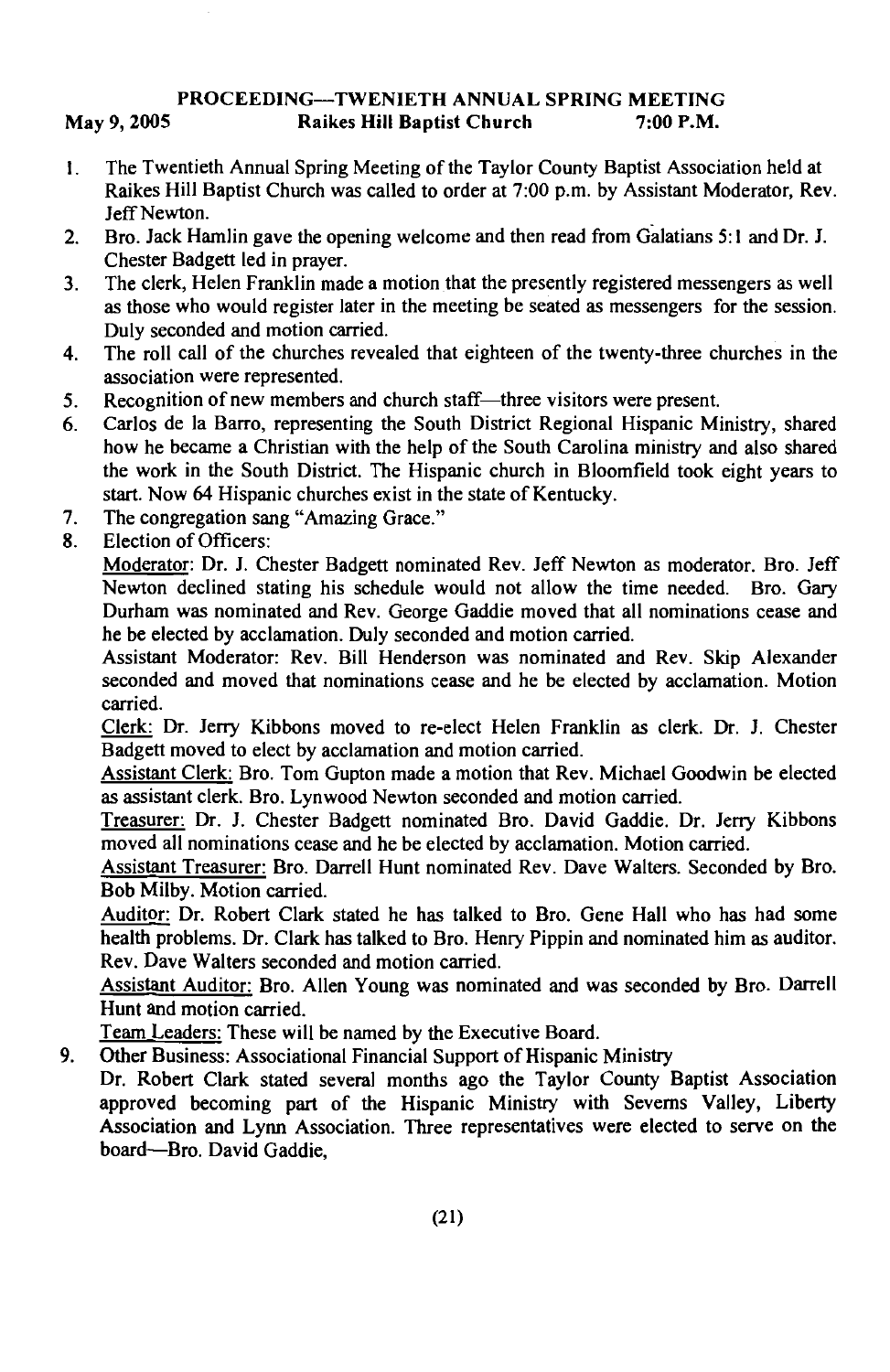Ms. Penny Akers, and Rev. Bill Henderson along with the Director of Missions of Taylor County Baptist Association. These representatives will be selecting a person to work with the four associations. The financial support for this will come from churches in the association. The association has pledged \$10,000 for this effort. Dr. Robert Clark made the recommendation that we underwrite this ministry from the association in the amount of \$10,000. Bro. Gary Miller seconded and motion carried.

The congregation joined in singing of "Standing on the Promises." 1.

 $2.$ Rev. Roger Roberston, pastor of Eastside Baptist Church brought the message of the evening. He read from Luke 14: 15-22, then spoke on "The Cost of Following the Lord When no One Else Will."

Bro. Robertson brought out that Jesus' followers must serve Him, give up their own interests. be in touch with Him and must have a strategy in facing issues. Bro. Robertson then led in prayer thanking God for His Word and asking Him to help us not to make excuses when following Him.

12. A motion was made to adjourn and duly seconded. We were dismissed with a prayer by Rev. Jeff Newton.

#### **FORTY-EIGHTH ANNUAL MEETING Green River Memorial Bantist Church** Monday, September 12, 2005 7:00 P.M.

- 1. The Forty-Eighth Annual Meeting of the Taylor County Baptist Association was called to order by our moderator George Phillips.
- Rev. Tim Shockley led the congregation in singing hymns "Majesty" and "Glorify They  $2.$ Name."
- 3. Rev. Gary Durham welcomed everyone and read from 1 John 5: 1-13 then led in prayer.
- The clerk, Helen Franklin Henderson, moved that the presently registered messengers  $\mathbf{4}$ and those that would register later be seated as messengers for this session. Seconded by Dr. James Jones. The roll call of the churches revealed that nineteen of the twenty-three churches were represented at the meeting.
- Bro. George Phillips moved the adoption of the program with any adjustments that need 5. to be made. Rev. Michael Goodwin seconded and motion carried.
- Rev. Ken Forman was recognized as new church staff serving the seniors at 6. Campbellsville Baptist Church,
- Bro. George Phillips appointed Rev. Al Hardy, Rev. Don Gowin, and Bro. Bobby Milby 7. to serve on the Resolutions Committee.
- A. Helen Henderson called attention to the Digest of Letters and Historical Events in the 8. book of reports and then moved to approve these as printed. A motion was made to approve and seconded by Bro. Darrell Hunt. Motion carried.

B. Dr. James Jones gave the Chapel report stating that Taylor County churches have given \$68, 942 which included the  $$10,000$  that the association gave. Dr. Jones moved to adopt and Dr. J. Chester Badgett seconded. Motion carried.

C. Bro. David Gaddie gave the treasurer's report and moved to adopt. Seconded by Dr. James Jones and motion carried.

D. Due to the absence of Bro. Henry Pippin, auditor, Dr. Jerry Kibbons gave the auditor's report and then moved to adopt. Rev. Bill Henderson seconded and motion carried.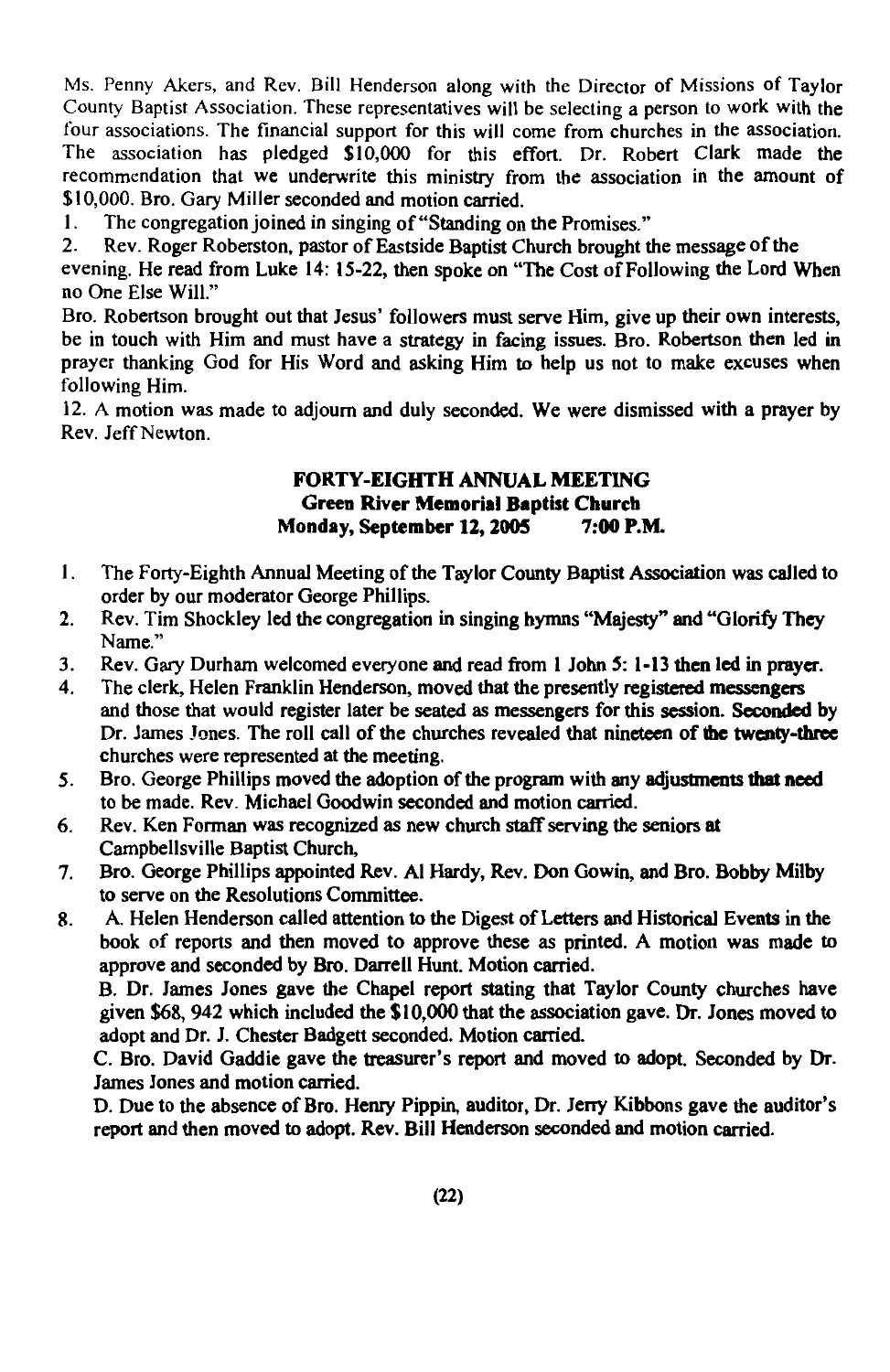E. Dr. James Jones gave the report of Time, Place and Preacher Committee. The committee recommends that the Annual Spring Meeting be held at Yuma on May 8, 2006 at 7:00 P.M. with Rev. Michael Goodwin as the preacher and Rev. Shaun Caudill as alternate. The Annual Fall Meeting will be held at Friendship Baptist Church on September 11, 2006 at 7:00 P.M. with Rev. Danny Nelson preacher, and Rev. Carlos Compton the alternate and on September 12, 2006 at Pleasant Hill at 4:00 P.M. and 7:00 P.M. Dr. James Jones moved to adopt and since the recommendation comes from the committee it doesn't need a second. Motion carried.

9. Rev. Michael Goodwin read the names of those that have gone to meet the Lord since our last meeting. Bro. Michael Goodwin offered a prayer in Memoriam and moved to adopt. Dr. J. Chester Badgett seconded and motion carried.

10. The hymn "We've a Story to Tell" was sung by the congregation with Rev. Tim Shockley leading.

11. Rev. Dave Walters gave the report from Campbellsville University Institutions and Agencies then moved for acceptance. Rev. Al Hardy seconded and motion carried.

12. The special music for the evening was brought by Rev. Tim Shockley. He gave a beautiful rendition of "Nothing But the Blood of Jesus."

13. Rev. Danny Pace, pastor of Palestine Baptist Church, brought the annual sermon. Bro. Pace read scripture from Philippians 1:12 and shared "Three Opportunities for Service." (1) Extend the Gospel (2) Encourage other People (3) Exalt Jesus.

14. Dr. James Jones moved to adjourn until tomorrow at 4:00 P.M. Bro. Darrell Hunt dismissed with prayer.

## FORTY-EIGHTH ANNUAL MEETING **Fairview Baptist Church**

## Tuesday, September 13, 2005 7:00 P.M.

- The Forty-Eighth annual afternoon session of the Taylor County Baptist Association  $\mathbf{l}$ was called to order by the moderator, George Phillips.
	- (A) The congregation sang "I Must Tell Jesus" let by Rev. Al Hardy.
	- (B) Rev. Don Gowin, pastor of Fairview Baptist Church welcomed everyone and read from 1 Corinthians 3: 9-11 then led in prayer.
- Bro. George Phillips called for the Team Reports and requested the reports be voted  $\overline{2}$ on once all reports are submitted.
	- (A) Spiritual Growth Team-due to the absence of Rev. Larry Rowell, Dr. Robert Clark reported that Rev. Don Gowin is in charge of Sunday school work with good results and Rev. Michael Goodwin conducted the VBS training clinic with good results.
	- (B) Leadership Growth Team-Dr. Jerry Kibbons referred to the book of reports and called attention to three people on his team. Dr. Kibbons gave an update of events upcoming and turned the report in to the clerk.
	- (C) Kingdom Growth Team—Rev. Bill Henderson reported that our work with Hispanics is a major missions opportunity. Also, an application for a missions service corps volunteer missionary has been submitted.
	- (D) Russian Ministry-Dr. Jerry Kibbons reported that Dr. Nickolai Syrovatka continues to keep in touch by e-mail and he is continuing to do a good work with the help of Taylor County Baptists.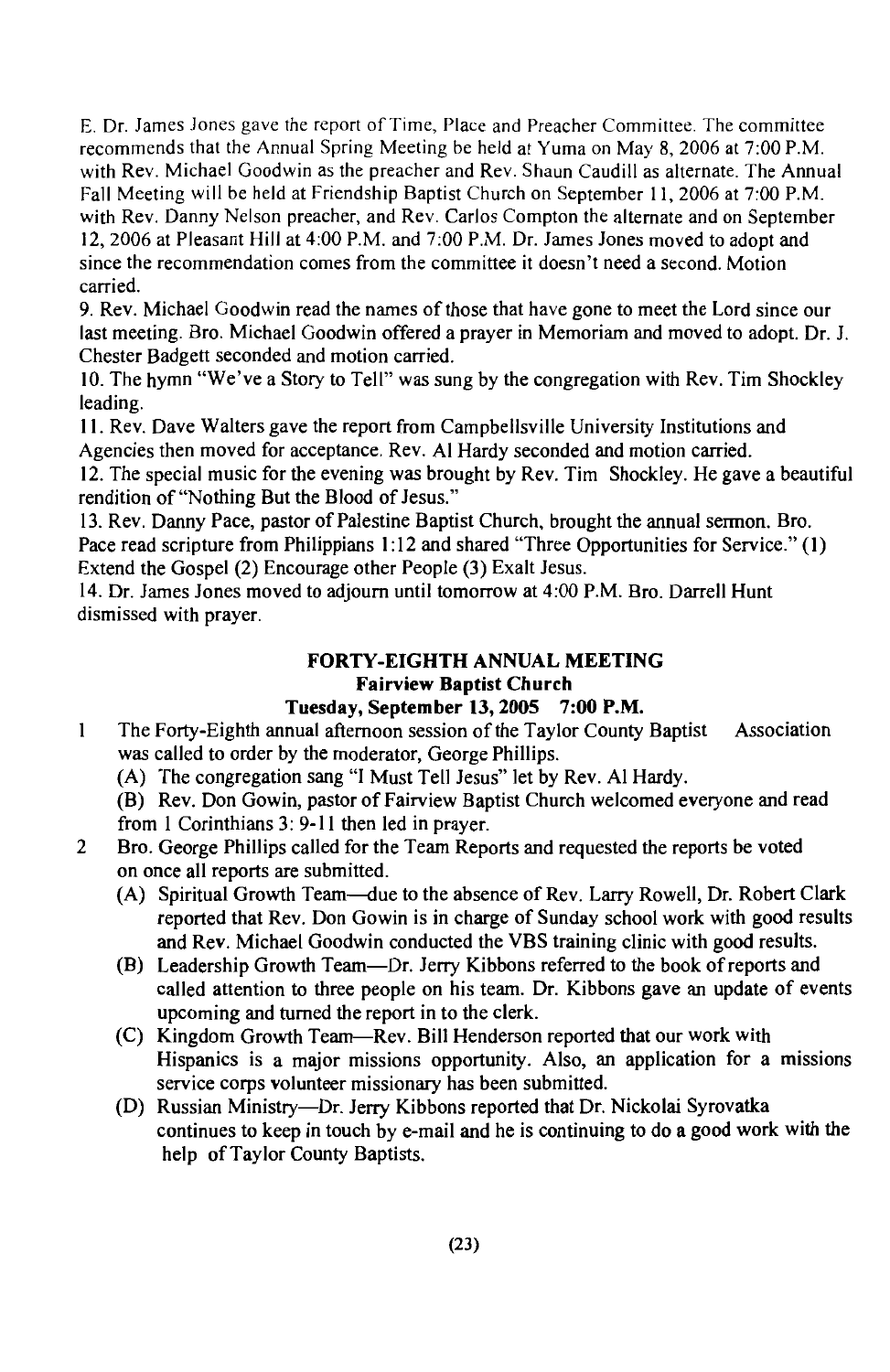- (E) Christian Women's Job Corps—This report is included in the book of reports. It was noted that Mrs. Jerry Kibbons is a mentor in this work.
- (F) Women's Missionary Union—Sharon Wayne stated this report is in the book of reports.
- (G) Men on Mission—Bro. Wendell Bowen stated that there are many opportunity for service with the Baptist Men of the association. We are commissioned as Christian to do mission work.
- (H) Cornerstone Counseling—Report at 7:00 p.m. meeting.
- (I) The Kentucky League on Alcohol and Gambling, Inc.—The Development Director, Dallas Kratzer mentioned two points of emphasis (1) The league is in a fight against opening a winery in Owen County. (2) Huber's Winery wants to be allowed to do internet sales across Kentucky. This coming Sunday. September 18<sup>th</sup>, is antigambling Sunday.

Rev. Don Gowin moved to approve all reports as given. Rev. Bob Langlois seconded and motion carried.

3. Rev. Bill Henderson made a motion pending the approval of the budget for the coming year to take \$100.00 from the evangelism budget under Kingdom Growth to buy evangelistic tracts that would be appropriate for the persons in the disaster area and take \$200.00 out of Missions and send to Kentucky Baptist Convention for disaster relief. Seconded by Dr. Jerry Kibbons and motion carried

4. The congregation stood and sang "Sunshine in My Soul" led by Rev. Al Hardy.

5. Rev. Randy Jones, Team Leader, Missions Growth Team. Kentucky Bantist Convention called attention to the disaster in the south. There are some major goals that we as Kentucky Baptist Connect need to be aware of. (1) Each church baptizes at least one more then they did last year. (2) To get involved in Hispanic Ministry. (3) To retain, simulate, educate, grow up and equip 80% of our new members and get them involve in ministry. Joshua 1:6a says "be strong and of good courage". As Joshua did when the mantle was passed to him at Moses death we need to consecrate ourselves as Baptist as we cross over the Jordan River.

6. Rev. Al Hardy made a motion to adjourn until 7:00 p.m. and a benediction and blessing of the afternoon meal was offered by Bro. William Bault.

#### **FORTY-EIGHTH ANNUAL MEETING Fairview Baptist Church** Tuesday, September 13, 2005 7:00 P.M.

7. Following a meal in the fellowship hall, the 7:00 P.M. session was called to order by Bro. George Phillips.

- (A) The congregation sang "I Stand Amazed in the Presence" led by Rev. Al Hardy.
- (B) Rev. Don Gowin, pastor of Fairveiw Baptist Church welcomed everyone and read from Proverbs and then led in prayer.

2. Two reports from the afternoon were postponed to be taken care of at the evening session.

(A) Spiritual Growth Team-Rev. Larry Rowell stated Sunday school is the way to build a church. We have a generation of people that do not know the Bible stories as taught to generations before and Spiritual Growth Team is willing to help in any way to bring back the teaching of Bible stories in Sunday school.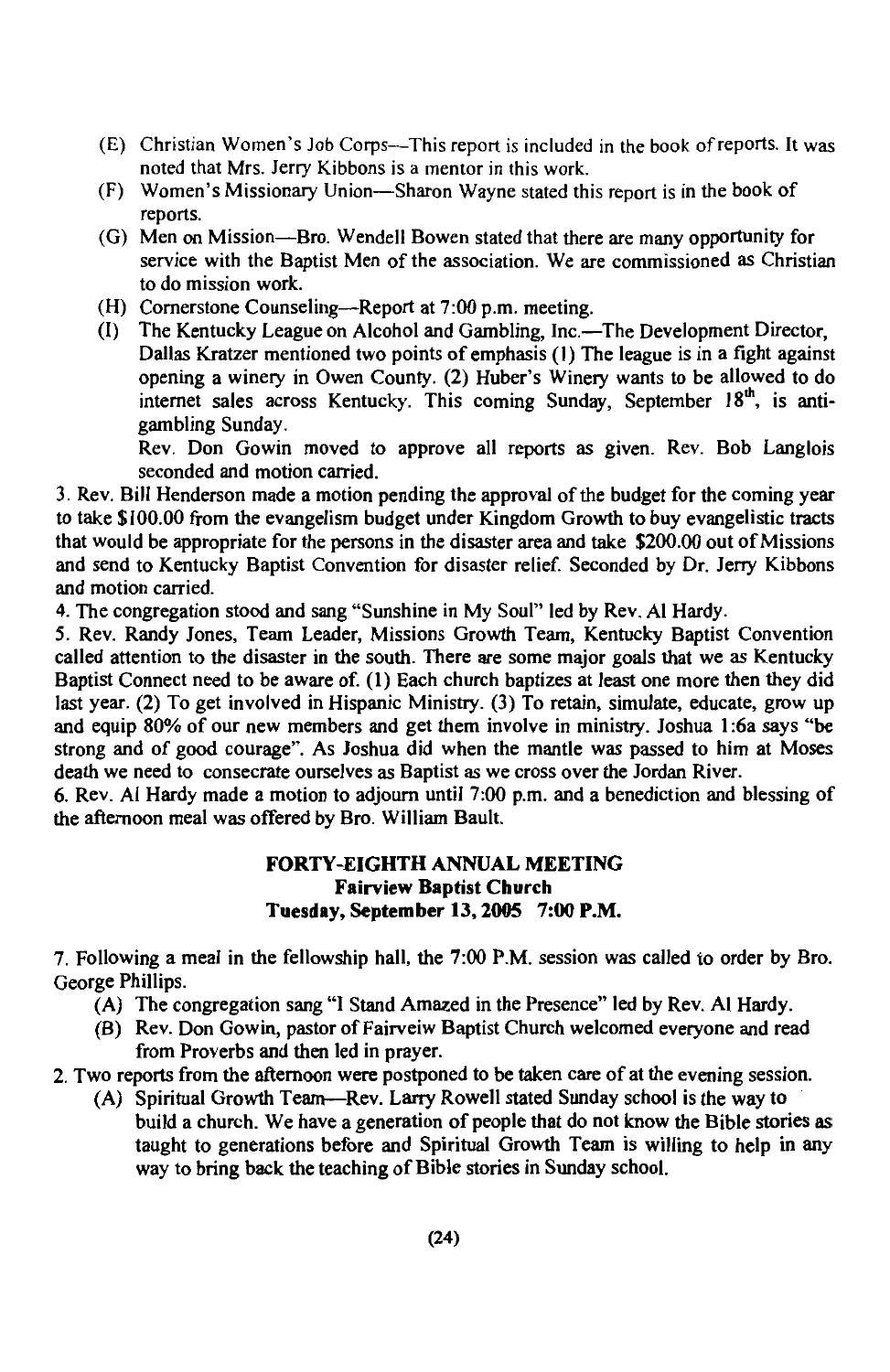(H) Cornerstone Counseling—Mr. Ken Collins stated he has eighteen clients and works two days a week-Tuesdays and Thursdays.

Dr. J. Chester Badgett moved to accept all reports as presented. Duly seconded and motion carried

8. Baptist Student Union—Rev. Ed Pavy referred to the book of reports for the statistics on the mission work carried on by the Baptist Student Union then moved to accept report. Dr. J. Chester Badgett seconded.

9. Kentucky Heartland Outreach—We had another great summer filled with God's blessings. Our camp season consisted of eight weeks, 640 youth from across the nation. One room addition, three new porches. 11 wheel chair ramps, 24 new decks, 26 new roofs, and at least 14 new believers. We saw homeowners and youth alike get closer to our Lord Jesus Christ on a daily basis. Our summer staff consisted of students from Cumberland College, Penn State, and the majority came from Campbellsville University.

10. Hispanic Ministry-Ms. Penny Akers reported they have conducted a Spanish Bible Study, seven from this association attended the ESL Training, five have been certified to teach ESL and a basic Spanish class has been started. Rev. Bill Henderson moved to accept this report and it was seconded by Bro. David Lyons.

11. Resolutions—Rev. AL Hardy reported—Therefore: Be it resolved that we express our gratitude to Dr. Robert Clark, Bro. George Phillips and Mrs. Helen Henderson and Bro. David Gaddie for their sacrificial work for the Kingdom of God through Taylor County Association. We express our thanks to Rev. Danny Pace and Rev. Randy Jones for messages that have inspired us.

Be it resolved that we encourage the churches of Taylor County Baptist Association to continue the support of missions and especially support the needs of disaster relief. Be it also resolved that we encourage the churches of Taylor County Baptist Association to continue the support of missions and especially support the needs of disaster relief. Be it also resolved that we commit ourselves anew to the high purpose to which we are called in which we are engaged in our association and beyond it even to the ends of the earth through the grace of God in Christ Jesus, our Lord.

Last year at the annual association there was a resolution approved that did not make it into the book of minutes, the resolution as follows—"Marriage in the United States shall consist only of the union of a man and a woman. Neither this constitution or the constitution of any State, nor state on federal law, shall be construed to require that marital status or the legal incidents thereof be conferred upon unmarried couples or groups." Submitted by Rev. Don Gowin, Rev. Al Hardy and Bro. Bobby Milby. This comes from the committee and doesn't need a second. Motion carried.

Dr. Robert Clark presented a plaque stating "That Taylor County Baptist Association express their appreciation to Bro. George Phillips for service as moderator for the past two years." 12. Proposed budget, 2005-2006—Rev. Gary Durham reported the budget report included in the book of reports and moved to adopt. Dr. Jerry Kibbons seconded and motion carried. Rev. Al Hardy moved to amend the budget to take out \$5,000 from the surplus and give to the Kentucky Baptist Disaster Relief fund. Duly seconded and motion carried.

13. Report of Director of Missions-Dr. Robert Clark stated that Taylor County Baptist Association ranked third in the state per capita in Cooperation Program giving amounting to approximately \$385,000. Rev. Don Gowin moved to accept and duly seconded. Motion carried.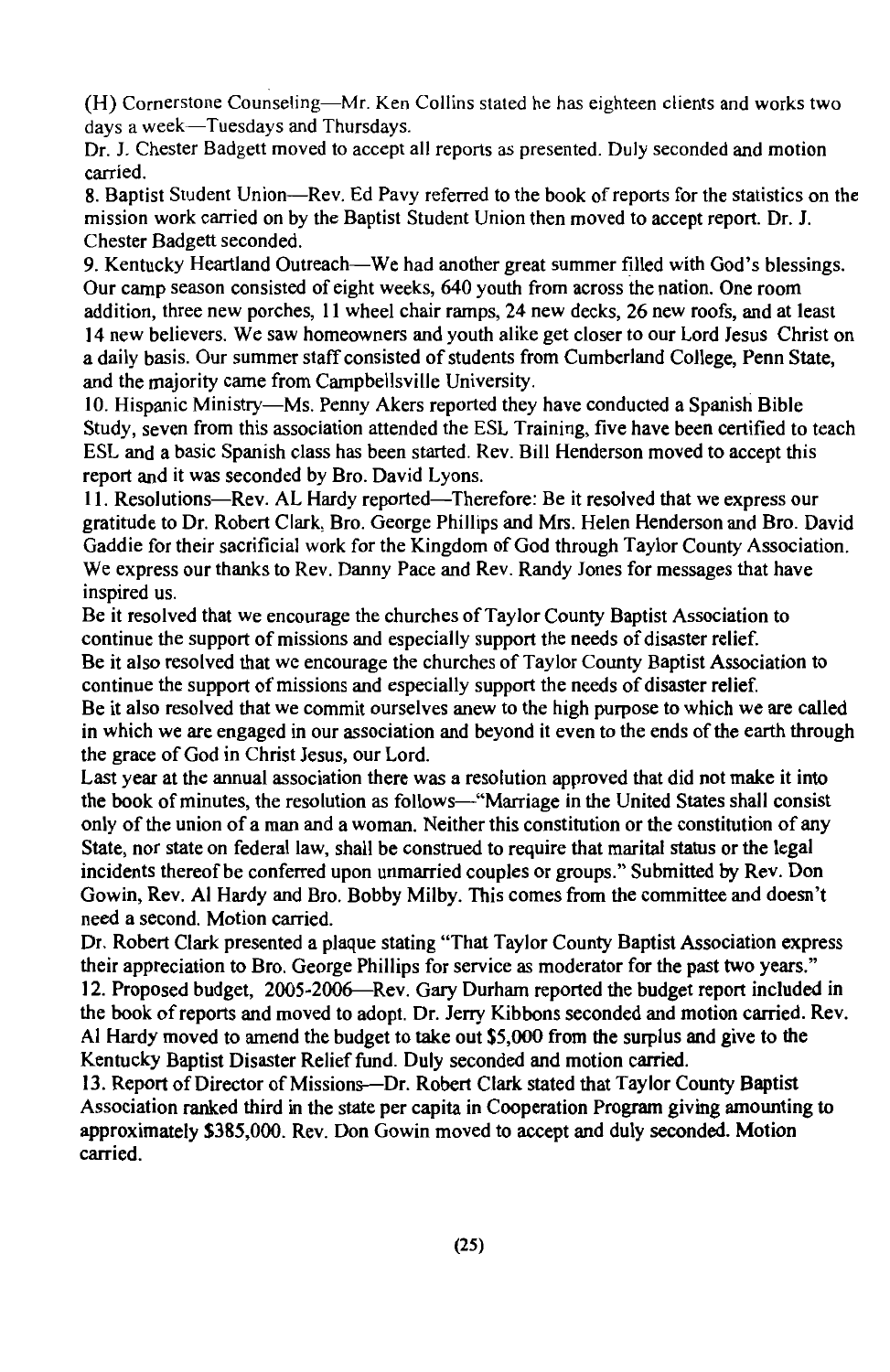14. The congregation sang "Victory in Jesus" led by Rev. Al Hardy.

15. Missionary Message—Three people that had gone on missions gave the report as the missionary message for the night. Mrs. Marilyn Goodwin-36 went on mission to Switzerland, Rev. Larry Rowell—five people conducted a prayer walk in West Africa area of Burkina Faso. Bro. George Phillips went to Africa in May and to Poland as International Messengers teaching conversational English.

16. The Associational Officers were introduced for the year 2005-2006:

| Moderator                        | Gary Durham           |
|----------------------------------|-----------------------|
| <b>First Assistant Moderator</b> | <b>Bill Henderson</b> |
| Clerk                            | Helen Henderson       |
| <b>Assistant Clerk</b>           | Michael Goodwin       |
| Treasurer                        | David Gaddie          |
| <b>Assistant Treasurer</b>       | Dave Walters          |
| Auditor                          | Henry Pippin          |
| <b>Assistant Auditor</b>         | Allen Young           |
| Director of Missions             | Dr. Robert Clark      |

17. Benediction-The motion was made to adjourn by Rev. Bob Langlois and duly seconded. Rev. Gary Durham dismissed with prayer.

#### **HISTORICAL EVENTS OF CHURCHES 2005**

#### Acton

September  $12^{th}$ , 2004 we celebrated our 20th years as being a church. We are about to complete our new fellowship hall.

We have changed our old pews and put in pews with padded seats.

#### Campbellsville

Began 2 new WMU mission groups Completed parking lots Ordained Rev. David Akers to Ministry New Sunday school classes. Mission trips to Africa, Thailand, Brazil. 9/11 Repair Fair Mission project. 40 Days of Purpose Anniversary. Began Mother's Morning Out Thy Kingdom Come Spiritual Campaign. Cornerstone Counseling Open House/Ribbon Cutting. Upward Basketball. Easter pageant. Coffee House for Campbellsville University students. Delivered 100 baskets at Christmas to needy families.

Called new part-time Minister to Children.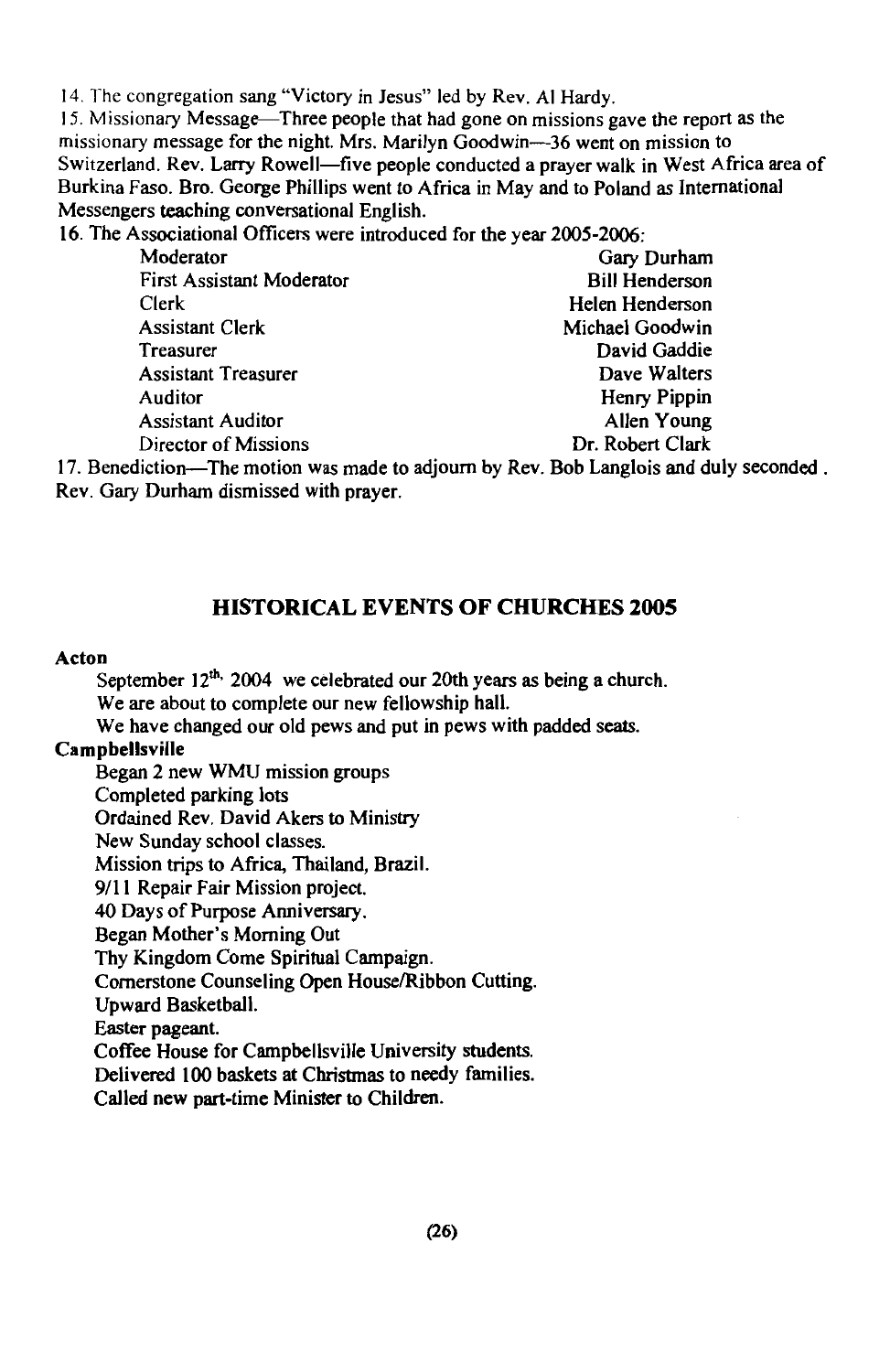#### **ElkHorn**

40 Days of Purpose Campaign.

Passion of Christ participants.

Children's director installed.

Painted and decorated Sunday school rooms.

Installed new door in basements.

Offered and loaned old sanctuary to Pitman Valley for worship services while their church was under construction.

Youth mission trip to Camp Big Stuff.

Repaving of parking lot.

Delivered 87 Thanksgiving baskets

Christmas dinner served to 108 in community.

New Youth Minister installed

Christian Life University studies classes

#### Fairview

Completed remodeling sanctuary. Installed playground equipment. Landscaped lawn.

#### **Good Hope**

Built cover over basement handicap ramp.

#### **Green River**

New playground.

#### Liberty

Remodeled and refurbished outdoor children's play area

#### **Lowell Avenue**

New van New doors New addition with drive through and storage room. New floor in Sunday school room. Tile on all entrances. New copier. New furniture for work room.

#### Meadowview

Called Jeff and Erika Gaines as Youth Ministers.

Paneled, painted and carpeted basement in annex.

Remodeled painted and tiled rest-rooms.

Painted basement in church building.

Painted Sunday school office.

Began installing tile on floor of church building basement.

#### **Palestine**

Hired a Minister of Youth

Hired a Minister of Music

Started a new Adult Ministry.

Renovation of the auditorium and foyer with new carpet and new padding on pews.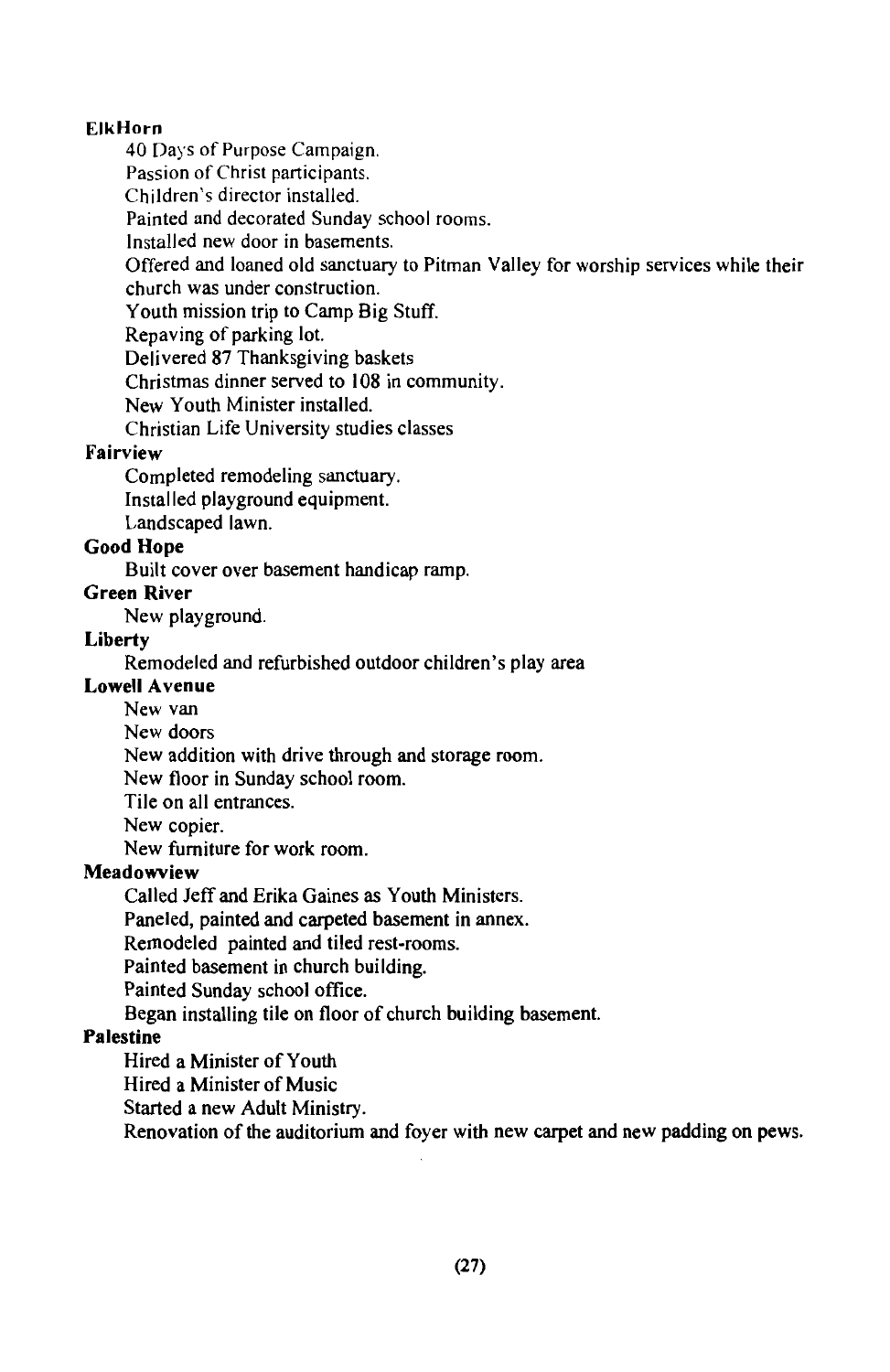Pitman Valley

Doubled the size of sanctuary spent \$130,000 Installed baptistery New pews.

Built new fellowship hall

Expanded parking lot.

## **Robinson Creek**

Ordination of Tim Coghill.

#### Salem

Elected three Deacon Yolk fellows to be Deacons in training. They are: Doug Underwood, Travis Price, and Trent Walters

#### Saloma

Installed new flags, American, Kentucky, and Christian in front of church.

#### **South Campbellsville**

"Whatever" College Ministry.

Bereavement Ministry.

#### Yuma

Began a Men's Bible Class in Sunday school. A new Women's class. Ministry to shut-ins. A support ministry to Habital for Humanity. Remodeling done in kitchen. Road signs put up for directions to church. Initiated a Deacon Family Ministry plan. Church celebrated its 50<sup>th</sup> Anniversary in September

## **IN MEMORIAM**

#### Campbellsville

Mrs Lillian Johnson Mrs. Virginia McMahan Mr. Ben Tucker Miss Leta Miller

#### **ElkHorn**

Ms. Rindi Christie

**Fairview** Mr. Carlos Bland Mrs. Mildred Cook Mrs. Margaret Buckner Mrs. Joan Scalos

Mrs. Judy Eastridge Mr. James Marple Mr. Morris Money

Mr. Rodger Campbell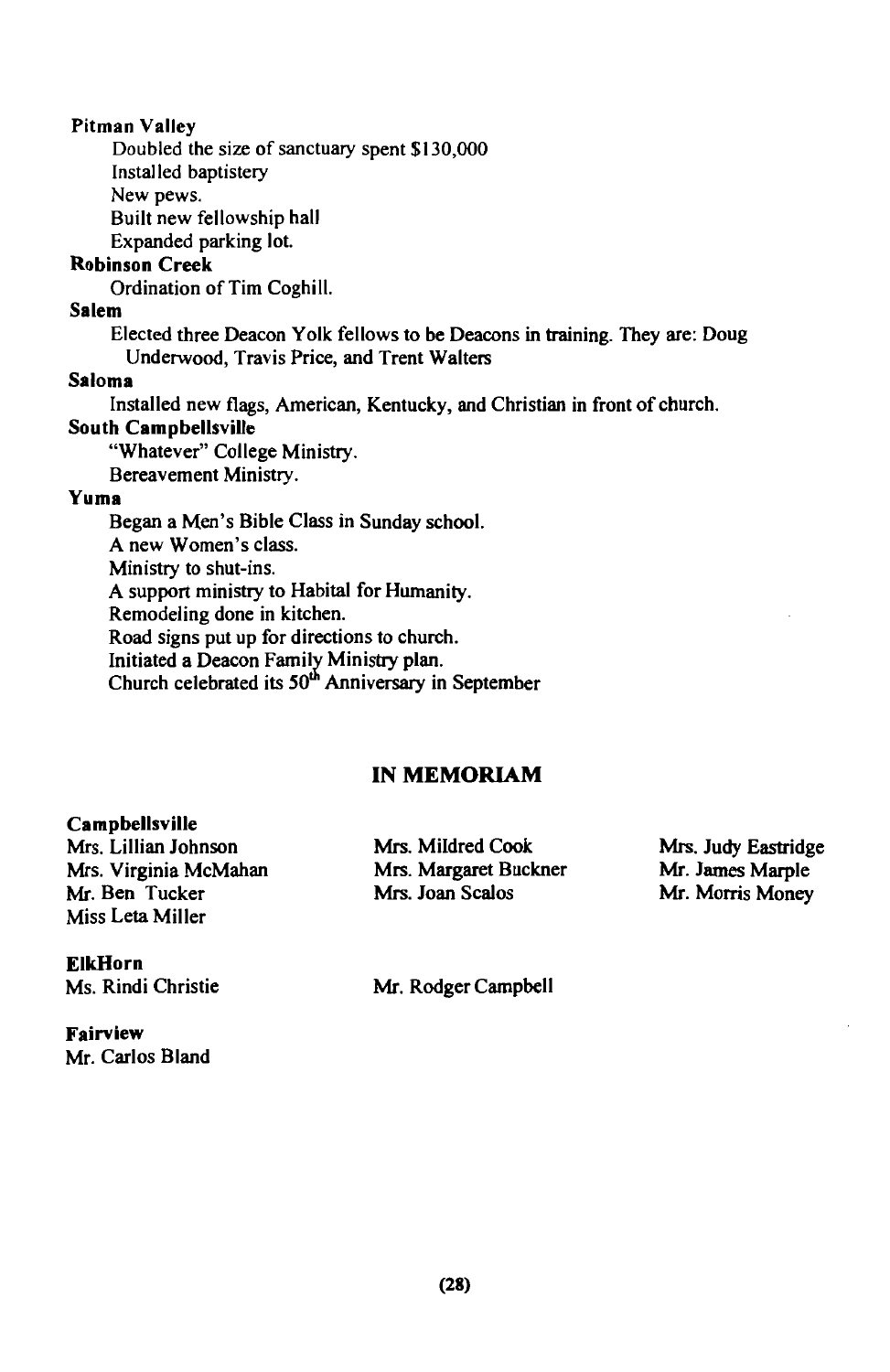**Good Hope** Mr. Frank Nelson

**Green River** Mr. Tommy Browning Mrs. Imogene Caldwell

Liberty Mr. Windell Dicken

**Lowell Avenue** Mr. Sherman (Pete) McCubbin Mrs. Edith Sapp

Meadowview Mr. Mary Cable James Mitchell \*

**Mount Gilboa** Mrs. Debra Hunt

**Palestine** Mrs. Cleo Gahehart Black Mr. Robert Wise \*

#### **Pleasant Hill**

Mrs. Louise England Mr. James Kearney Mr. Charles England \*

**Salem** Mrs. Ruby Amold

#### **South Campbellsville**

Mr. Holland Moore Mrs. Almeada Oshorne Mrs. Thelma Hardin

Mr. Reesor Pierce

Mrs. Joan Stewart Mr. Hershel Stearman

Mr. Kermit Murray

Mrs. Catherine Gabehart Mr. L.M. Read

Mr. Kenneth Grav Mrs. Geraldine Myers

Mrs. Grace Bright

Mrs. Joyce Wooldridge Mrs. Marcille Blevins

Mr. Chester Blakeman \*

Mrs. Clara Cave

Mr. Marion Clark

Mr. Herbert Bryant

Mrs. Helen Hardin

Mr. Larry Hearon

Mr. Paul Harmon

Mr. Spencer Hodge Mr. Forest Bland Mr. Merlin Gabehart

Mr. William "Skinny" Kirtley

Mr. Johnny Harrison Mr. Ronnie Gadberry Mr. Edward Payton

Mr. James Rooks Mrs. Josie Osborne

\* Deacon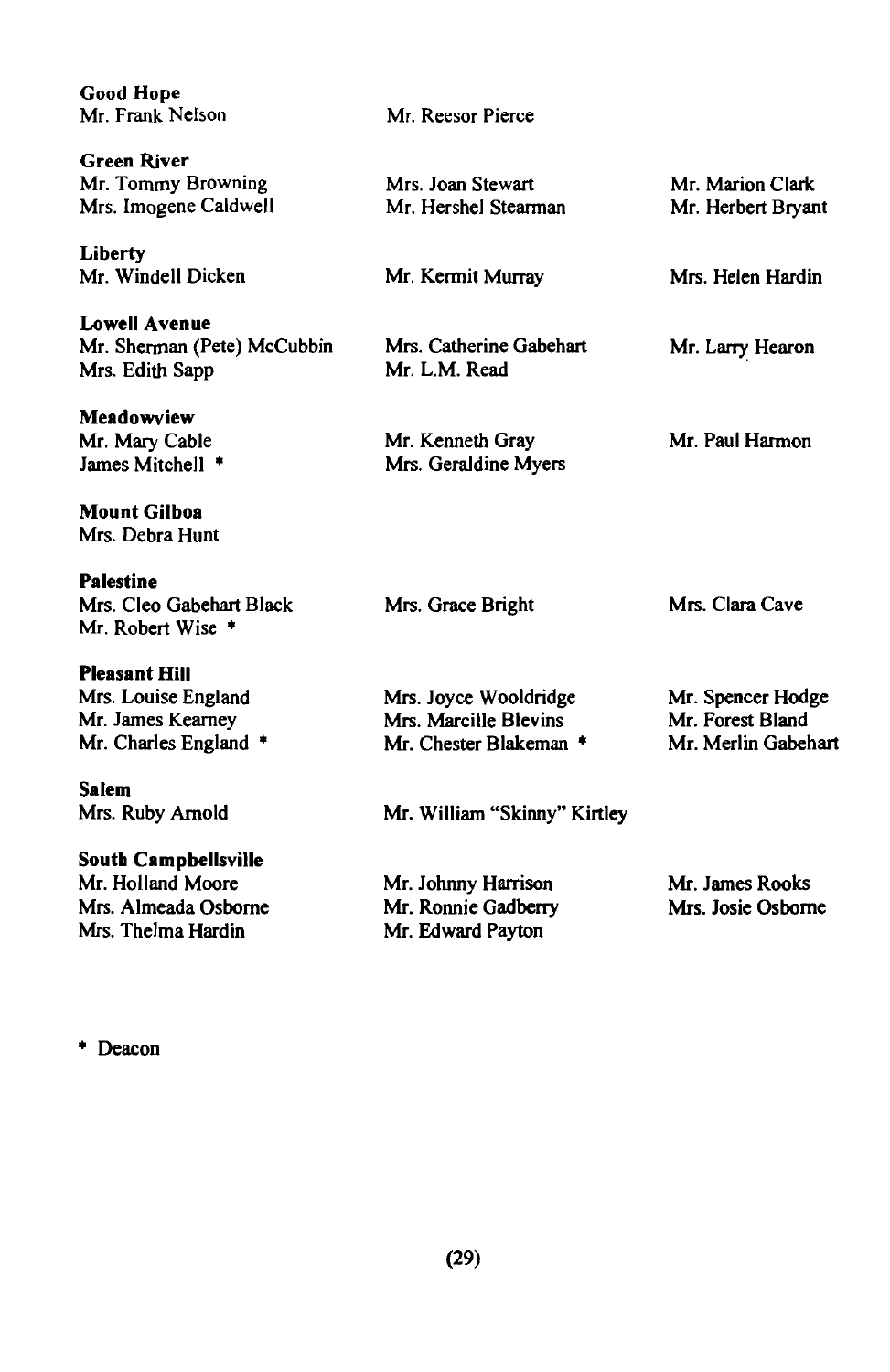#### TAYLOR COUNTY BAPTIST ASSOCIATION PURPOSED BUDGET 2005-2006

## **General Fund**

| <b>Spiritual Growth</b>               |             |
|---------------------------------------|-------------|
| Discipleship Training                 | \$400.00    |
| Sunday School                         | \$800.00    |
| Music                                 | \$500.00    |
| Youth                                 | \$800.00    |
| <b>Total</b>                          | \$2,500.00  |
| <b>Leadership Growth</b>              | \$1,000.00  |
| Total                                 | \$1,000.00  |
| <b>Kingdom Growth</b>                 |             |
| Evangelism                            | \$500.00    |
| <b>Baptist Men on Mission</b>         | \$750.00    |
| <b>Missions</b>                       | \$600.00    |
| <b>Mission Sermon</b>                 | \$150.00    |
| WMU                                   | \$800.00    |
| <b>Total</b>                          | \$2,800.00  |
| <b>Mission Projects</b>               |             |
| <b>Bibles</b>                         | \$1,000.00  |
| On Mission Support                    | \$5,000.00  |
| <b>Russia Missions</b>                | \$4,200.00  |
| <b>Crisis Pregnancy Center</b>        | \$500.00    |
| Council on Aging                      | \$200.00    |
| Cornerstone Counseling                | \$2,400.00  |
| Kentucky Heartland Ministry           | \$500.00    |
| Christian Women's Job Corps           | \$500.00    |
| <b>Baptist Student Union</b>          | \$200.00    |
| Hispanic Ministry                     | \$10,000.00 |
| Campbellsville University Chapel Fund | \$5,000.00  |
| Kentucky Baptist Disaster Relief      | \$5,000.00  |
| <b>Total</b>                          | \$34,500.00 |
| <b>Administrative Team</b>            |             |
| <b>Annual Minutes</b>                 | \$1,600.00  |
| <b>Bonding Fee</b>                    | \$100.00    |
| Miscellaneous                         | \$500.00    |
| Treasurer's Fee                       | \$200.00    |
| Total                                 | \$2,400.00  |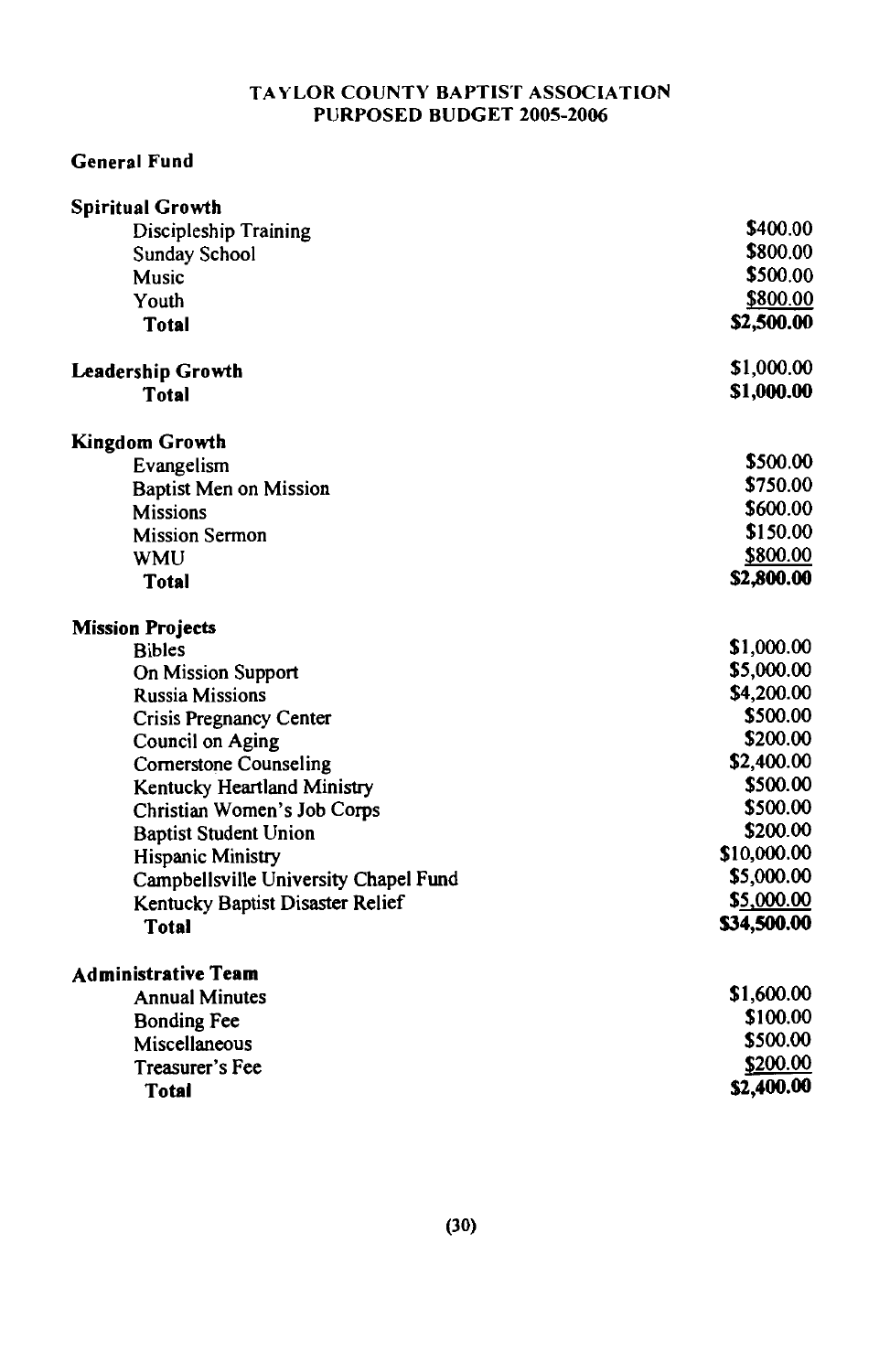## Office

| Equipment                                | \$200.00    |
|------------------------------------------|-------------|
| <b>Equipment Repair and Replacements</b> | \$1,200.00  |
| Office Supplies                          | \$600.00    |
| Postage                                  | \$600.00    |
| Telephone                                | \$800.00    |
| Internet                                 | \$300.00    |
| Utilities                                | \$600.00    |
| Western Recorder                         | \$450.00    |
| Total                                    | \$4,750.00  |
| <b>Total General Fund</b>                | \$47,950.00 |
| Personnel                                |             |
| Secretary                                |             |
| Salary                                   | \$3,500.00  |
| <b>FICA</b>                              | \$300.00    |
| Health Insurance Allowance               | \$500.00    |
| <b>Total</b>                             | \$4,300.00  |
| <b>Director of Missions</b>              |             |
| Compensation                             |             |
| Salary                                   | \$10,000.00 |
| Housing Allowance                        | \$2,000.00  |
| <b>Total</b>                             | \$12,000.00 |
| <b>Protection Coverage</b>               |             |
| Annuity                                  | \$2,400.00  |
| Health Insurance Allowance               | \$2,400.00  |
| Social Security Equivalent               | \$918.00    |
| Total                                    | \$5,718.00  |
| <b>Travel and Ministry Expense</b>       |             |
| Travel/Ministry/Convention               | \$3,000.00  |
| <b>Total</b>                             | \$3,000.00  |
| <b>Total DOM</b>                         | \$20,718.00 |
| <b>Total Personnel</b>                   | \$25,018.00 |
| <b>GRAND TOTAL</b>                       | \$72,968.00 |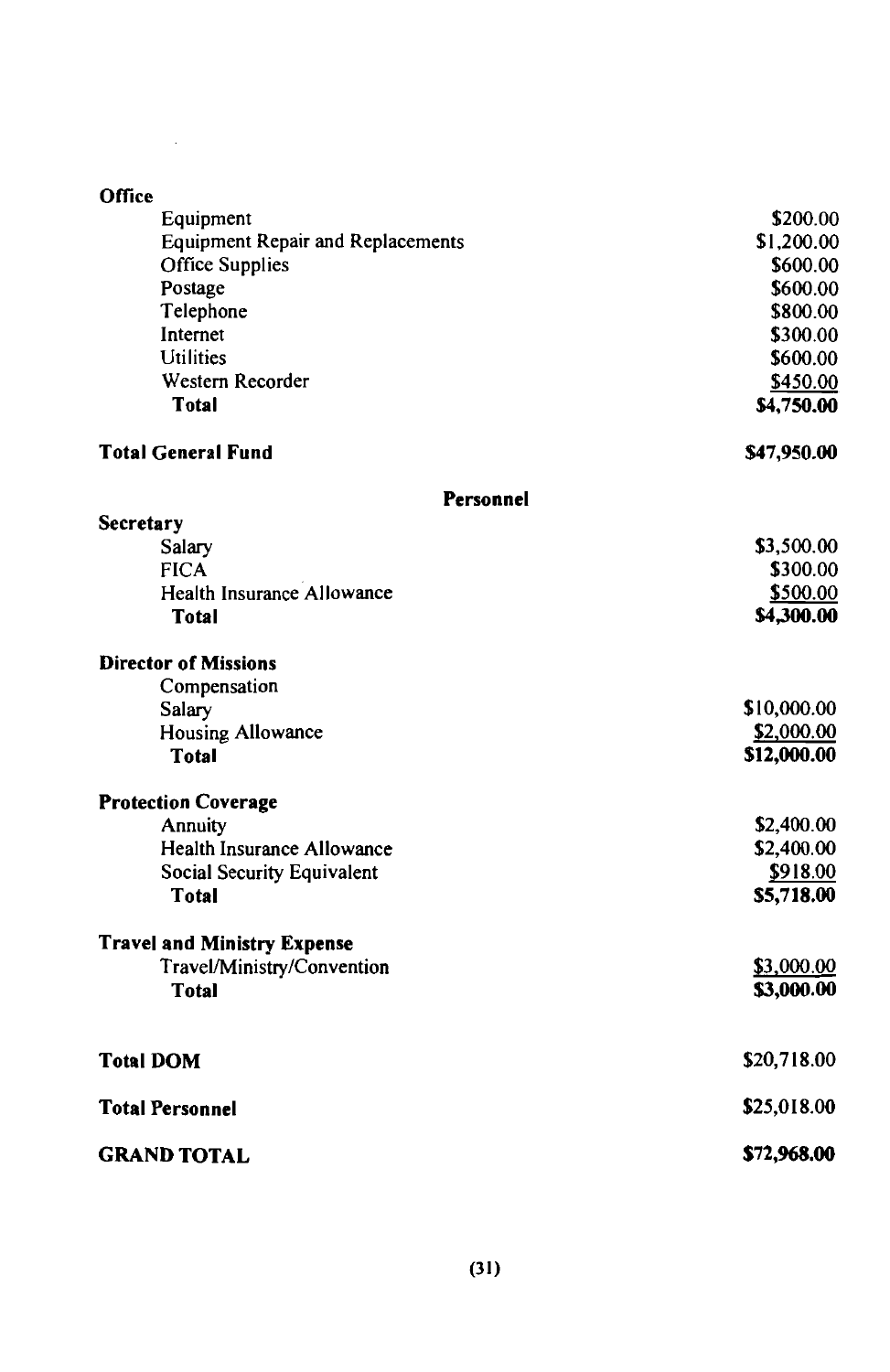## **CHURCH CONTRIBUTIONS**

|                             | Total for Year   |
|-----------------------------|------------------|
| Acton                       | \$365.71         |
| Campbellsville              | \$6,500.00       |
| Eastside                    | \$0.00           |
| ElkHom                      | \$1,200.00       |
| Fairview                    | \$313.67         |
| Friendship                  | \$744.27         |
| Good Hope                   | \$2,404.76       |
| <b>Green River Memorial</b> | \$3,199.83       |
| Liberty                     | \$1,547.25       |
| Lowell Avenue               | \$5,181.41       |
| Meadowview                  | \$2,195.72       |
| Mount Gilboa                | \$700.00         |
| <b>Mount Roberts</b>        | \$810.58         |
| Mount Washington            | \$1,200.00       |
| Palestine                   | \$1,175.81       |
| Pitman Valley               | \$240.00         |
| Pleasant Hill               | \$4,281.25       |
| <b>Raikes Hill</b>          | \$0.00           |
| <b>Robinson Creek</b>       | \$2,237.98       |
| Salem                       | \$1,610.34       |
| Saloma                      | \$4,542.73       |
| South Campbellsville        | \$1,384.31       |
| Yuma                        | \$500.00         |
| Total:                      | \$42,335.62      |
| <b>Beginning Balance</b>    | \$35,536.64      |
| Receipts:<br>Churches       | \$42,335.62      |
| Hispanic Ministry           | \$2,294.40       |
| Russia Mission              | \$2,478.00       |
| Minutes                     | \$200.00         |
| Interest on NOW Account     | \$590.51         |
| Interest on CD              | \$332.96         |
| <b>Total Receipts</b>       | \$48,231.33      |
| Expenditures                | $($ \$48,601.33) |
| <b>Ending Balance</b>       | \$35,166.80      |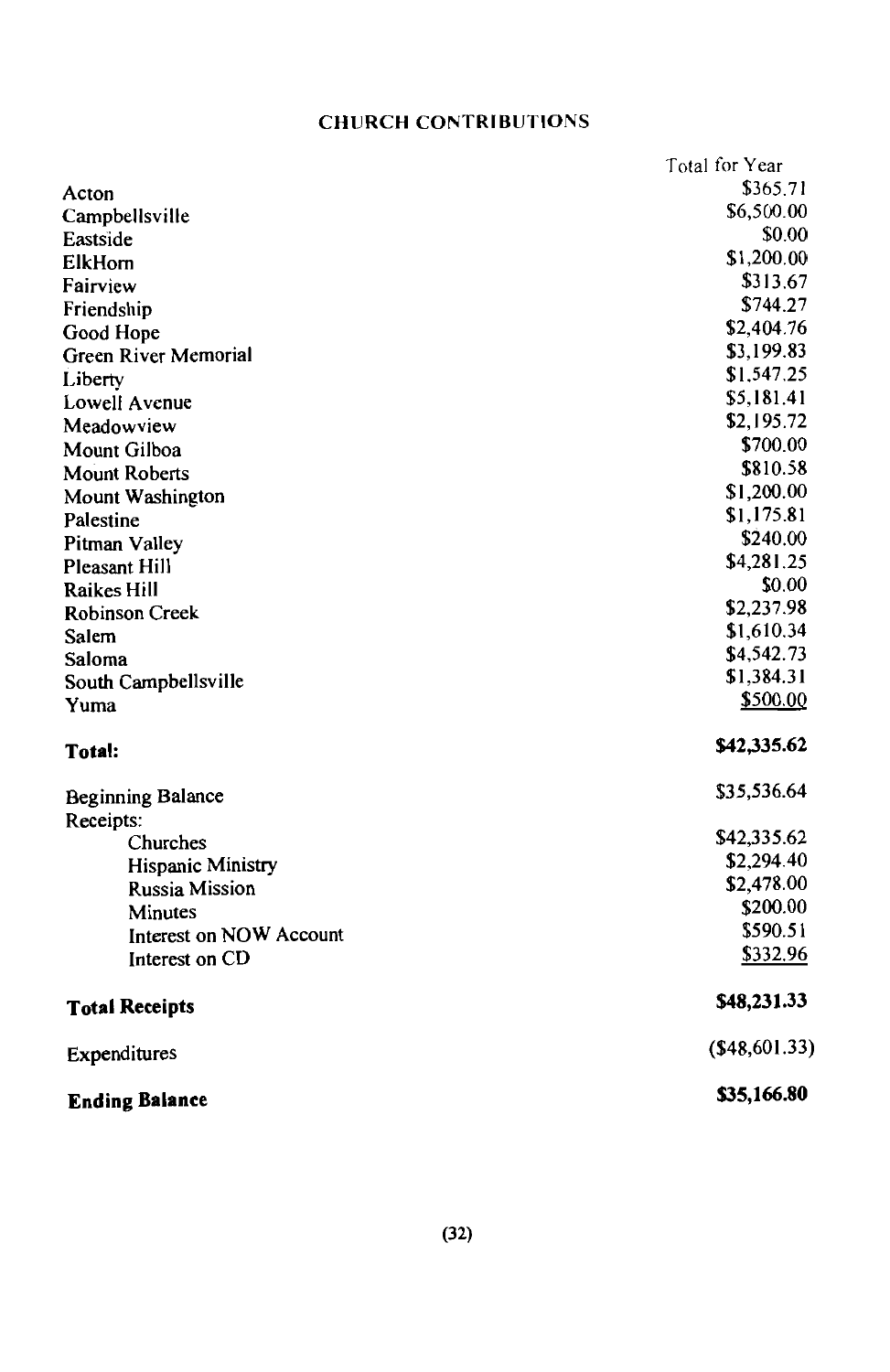| Russian Learning Center      |              |
|------------------------------|--------------|
| <b>Beginning Balance</b>     | \$596.81     |
| Receipts                     | \$100.00     |
| Disbursements                | (\$100.00)   |
| <b>Ending Balance</b>        | \$596.81     |
| Salary-Nickolai Syrovatka    |              |
| <b>Beginning Balance</b>     | \$1,107.00   |
| Receipts                     | \$3,224.75   |
| <b>Disbursements</b>         | (\$3,200.00) |
| <b>Ending Balance</b>        | \$1,131.75   |
| <b>Russia Building Fund</b>  |              |
| <b>Beginning Balance</b>     | \$22,005.15  |
| Receipts                     | \$1,100.00   |
| <b>Disbursements</b>         | 0.00         |
| <b>Ending Balance</b>        | \$23,105.15  |
| <b>Russia Education Fund</b> |              |
| <b>Beginning Balance</b>     | \$20.00      |
| Receipts                     | \$715.00     |
| Disbursements                | ( \$500.00)  |
| <b>Ending Balance</b>        | \$235.00     |
| <b>Disaster Relief</b>       |              |
| <b>Beginning Balance</b>     | \$0.00       |
| Receipts                     | \$100.00     |
| <b>Disbursements</b>         | (\$100.00)   |
| <b>Ending Balance</b>        | \$0.00       |
| <b>Balance-Checking</b>      | \$40,235.51  |
| <b>Balance-CD</b>            | \$20,00.00   |
| <b>BANK BALANCE</b>          | \$60,235.51  |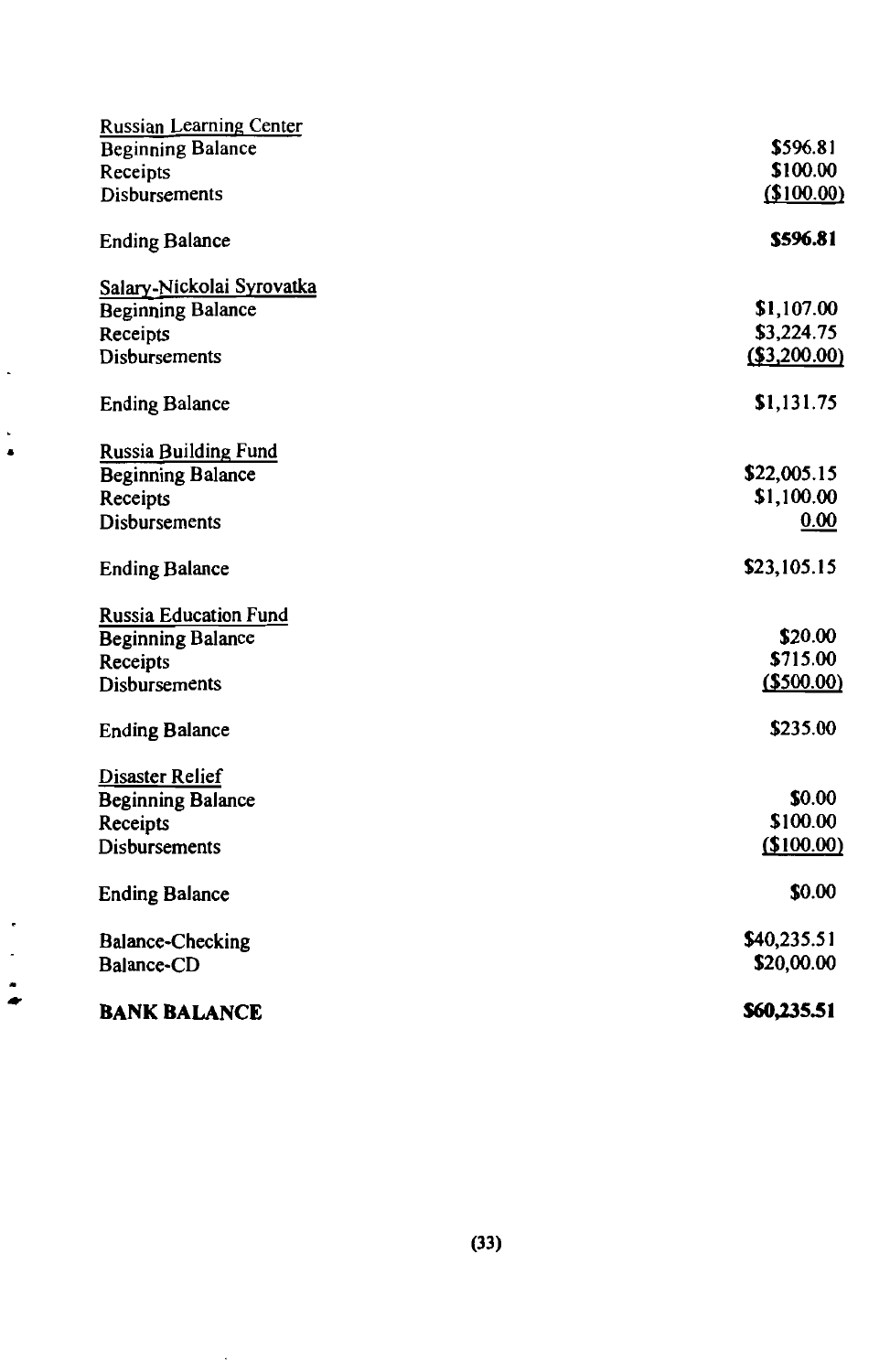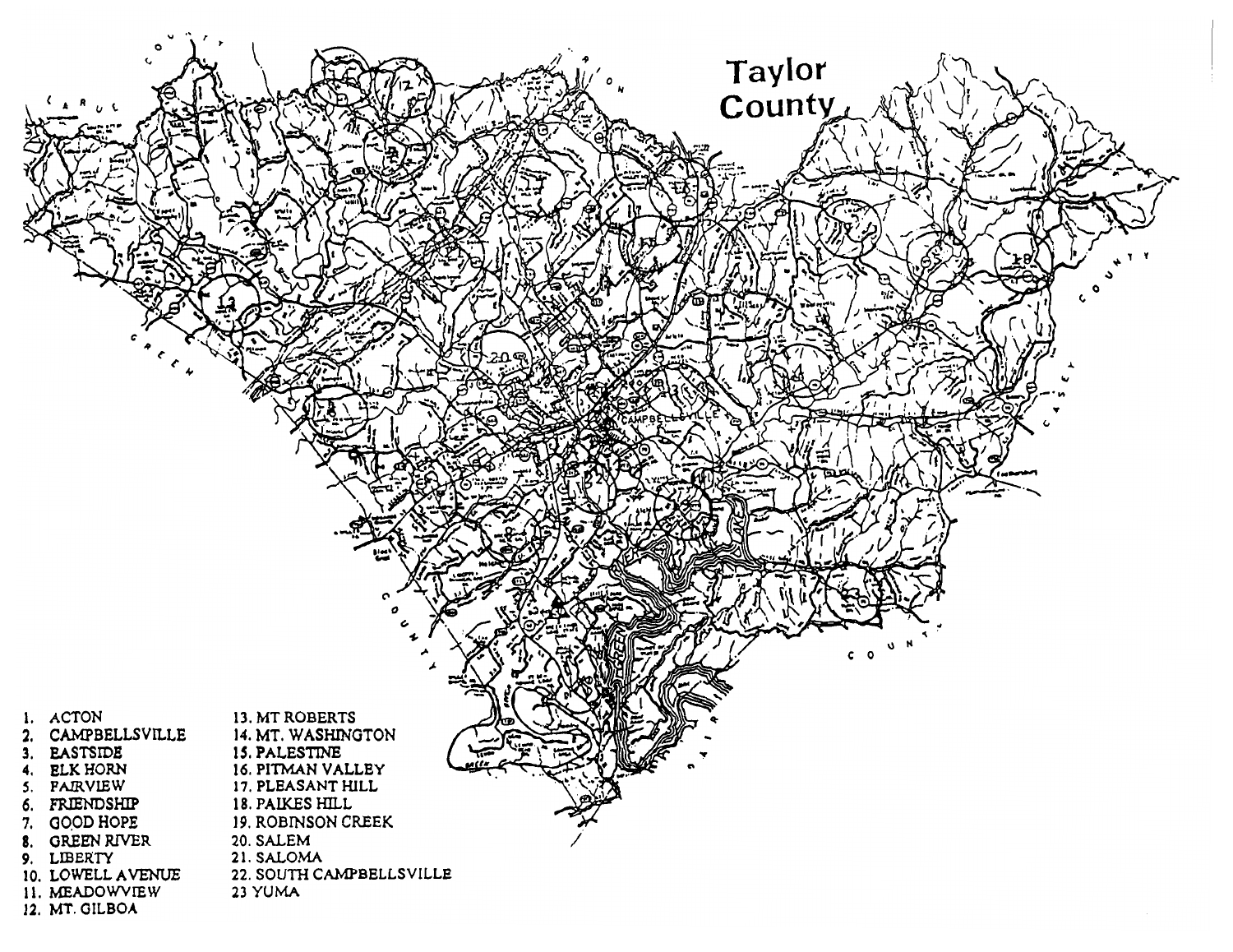#### LETTER FROM NICKOLAI SYROVATKO

Dear brothers.

I am glad to greet you, members of Executive Committee, and all members of Taylor County Baptist Churches. I give brotherly greetings from Baptist churches of Saint Petersburg and Leningrad area in particular from my assistants at church education. I wrote you during last weeks about our current things and needs and therefore today I want to add and to comment little my messages that I sent you before. I am glad to know that you received my last letter with pictures and books for Sunday school teachers.

First of all, we thank the Lord for this opportunity to forward all friends words of heartfelt thanks for your support at new academic year for needs of church education. Your donations give us real possibility for the continuation of our work and ministry.

I am glad that today can "go" to your annual meeting and give regards from our churches. Like case was really one time at my life and our partnership ministry. It was at 2001 when I studied one term at Campbellsville University. Then we had annual meeting of the churches of Taylor County Baptist Association on September 11<sup>th</sup>. Now and every year I remember this date first of all as the day of the tragedy at the history of America and the world history also. We pray that the Lord gives His protection on your homes and families and also for all nations. Now I as a geographer stagger by consequences of last storm at New Orleans. At August several countries at Europe lived through big flood. I take always every message about elemental disaster very sickly for me.

Now it is a time at our ministry when we have first meetings and lessons at different training groups. Adults come back past summer vacations and dachas. Senior pastor Victor Sipko with his family lives now at Saint Petersburg. Church leaders and brothers can discuss and pray about a vision of ministries at the near future. I will inform you about decisions of our Brotherly Council. On September 6<sup>th</sup>, we had special prayer worship at Central Baptist church. The church prayed for the beginning at new learning year at church education. I preached also and invited members at training groups.

Yesterday I began to teach and train at two groups through programs of our common learning day at Central church that we have every Thursday. Today I began to teach at a group of Bible College. It is a program through the Publishing House of "Bible for all." Now I send you this letter and go to Brotherly Council at Central Baptist church. Today we are going to discuss several questions for church meeting. On September  $12<sup>th</sup>$ , we will begin our Bible lessons for men. I told you about this program that we have also through the Publishing House.

But now I and my assistants continue our work at the same forms and a volume as we had it at past learning year. Today our pastors don't have new conception of church building and can only discuss this question with members of Brotherly council during next several months. Today we have a time for looking of new way for sharing of the Gospel and ministries at modern world. I think and hope that this year will be a period of an organization of new groups of Bible study of different levels. Then we continue to train leaders as helpers for pastors. Next part of my plans is a preparation and printing of curriculum materials for teachers and textbooks for programs of Pastor School and Bible College. These are three big parts of my plans and job for this academic year. Please, up us at your prayers also.

During last years and today Russian Protestant churches and in particular Baptist feel very strong pressure from the side of Orthodox Church. But Orthodox does it during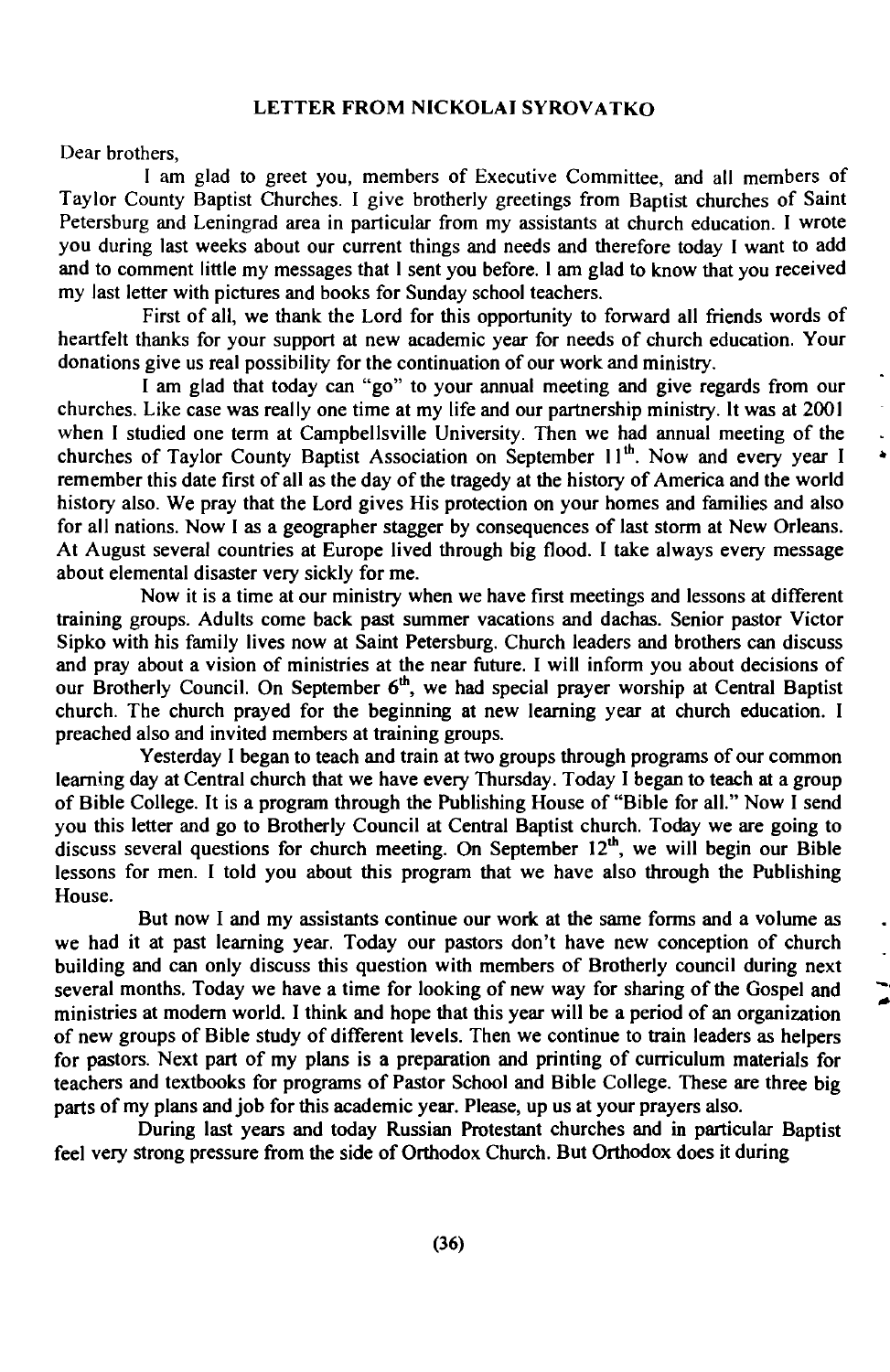Sunday's sermons and conversations with people and also through official government. All know that it exist directives for directors of cultural institutions (cinemas, homes of culture, Moraries, and other like buildings). Directors cannot give building or rooms for a rent for churches, mission, and religious groups. Sometimes a director agrees to give a hall and to help a church but he is afraid to do it because a government can dismiss unruly person from work. During last half year our three (from seven) Baptist churches only at Saint Petersburg don't have today a place for worships through like cause. It is our prayer need and we ask you to keep up us at your prayers, please.

A few days ago. I received a message from Joe Del Leon. He informed me about his desire to visit Russia with his friend who helped him before at an organization of his ministry in particular at work of Pastor School. The church of Novgorod had Pastor School at past academic year. Several teachers from California taught students and then during summer months helped, the churches of Novgorod are at a reconstruction of buildings. These churches invited them to a holiday of "The Harvest" on September 25<sup>th</sup>. Then American brothers plan to meet with brothers from Saint Petersburg. They have a time for the visit from September 24<sup>th</sup> till September 30<sup>th</sup>. I don't know something more about their trip to our region of Russia.

Before as 1 am going to finish my letter I want yet one time to thank all brothers. families, and individuals from the churches of Taylor County Baptist Association and in particular from Campbellsville University for Christ's love and care about our ministry on God's field. We thank the Lord for His blessings through the churches of Kentucky at our joint work for His glory.

We pray that God continue to bless you, your families, and keep up also all friends on all ways of today's life and ministries. With Christ's love and better wishes, your sincerely,

Nickolai Syrovatko.

Saint Petersburg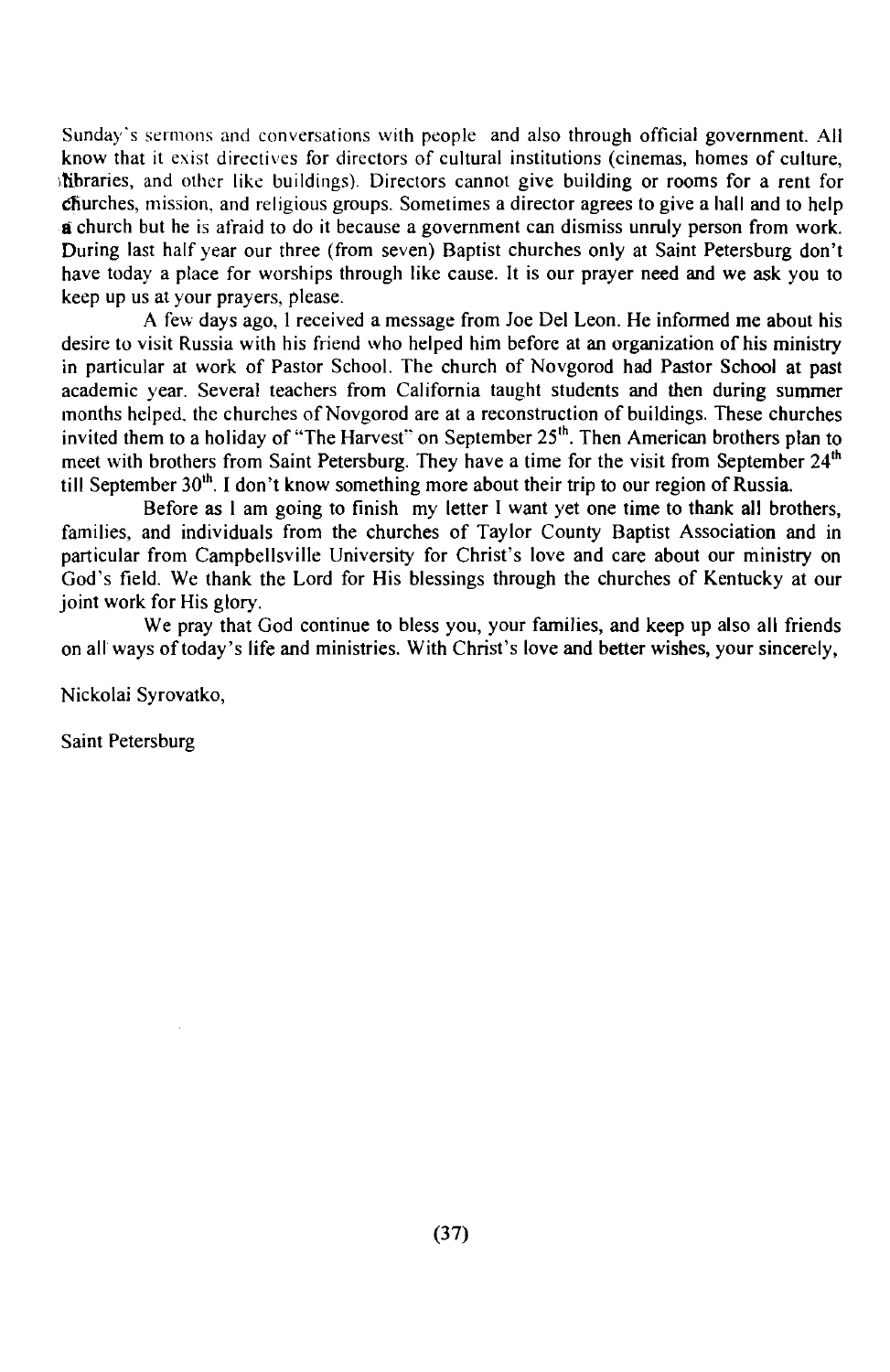#### **EXECUTIVE BOARD REPORT**

#### **August. 2004**

The Executive Board approved the statement concerning requests for funding based upon the availability of funds and meeting the following criteria:

Possess Christian Mission and purpose:

Be compatible with mission statement of Taylor County Association of Kentucky Baptists:

Maintain an open account and expenditure of funds.

#### September, 2004

The Taylor County Baptist Association met with Palestine Baptist Church on September 13, 2004 and with Good Hope Baptist Church on September 14th.

The messengers approved the use of Robert's Rule of Order as a guide to parliamentary order. The messengers approved an allocation of \$10,000 toward the building of Ransdell Chapel at Campbellsville University. With an additional \$5,000 per year for three years.

Bro. John Chowning preached, the annual sermon concerning the "Parable of the Talent."

Dr. Steve Thompson presented the Kentucky Baptist Convention message "Kentucky Baptist" Connect."

Dr. Van Thompson and his wife Mary, representatives to Malawi presented six reasons "Why We Must Be a Missionary People."

#### October, 2004

The Board discussed the possibility of starting a ministry working with Hispanics.

The Board approved the appointment of a Task Force to contact Mrs. Penny Akers about Mission Service Corps.

#### November, 2004

The Executive Board learned that two meetings were held in October concerning the start of a Hispanic Ministry.

On November  $17<sup>th</sup>$ , several members participated in a banquet for members of National Guard that have been activated.

Ken Collins, new counselor for Cornerstone Counseling presented his personal testimony.

#### December, 2004

The Board approved the writing of a History of Taylor County Baptist Association in connection with its 50<sup>th</sup> Anniversary. Dr. Robert S. Clark and others were commissioned to this task.

#### January, 2005

The Executive Board selected representatives to a meeting of the Southern Kentucky Hispanic Ministry. They included: Dr. Robert Clark, Rev. John Chowning, Rev. Bill Henderson, Bro. David Gaddie, and Dr. W.R. Davenport.

The Executive Board approved support for the Kentucky Directors of Mission project in the amount of \$100.00.

The Associational Office joined Alltel.net for access to the Internet.

#### February, 2005

The Taylor County Baptist Association's Representatives to the Southern Kentucky Hispanic Ministry, Inc. reported on their meeting in Elizabethtown with representatives from Liberty,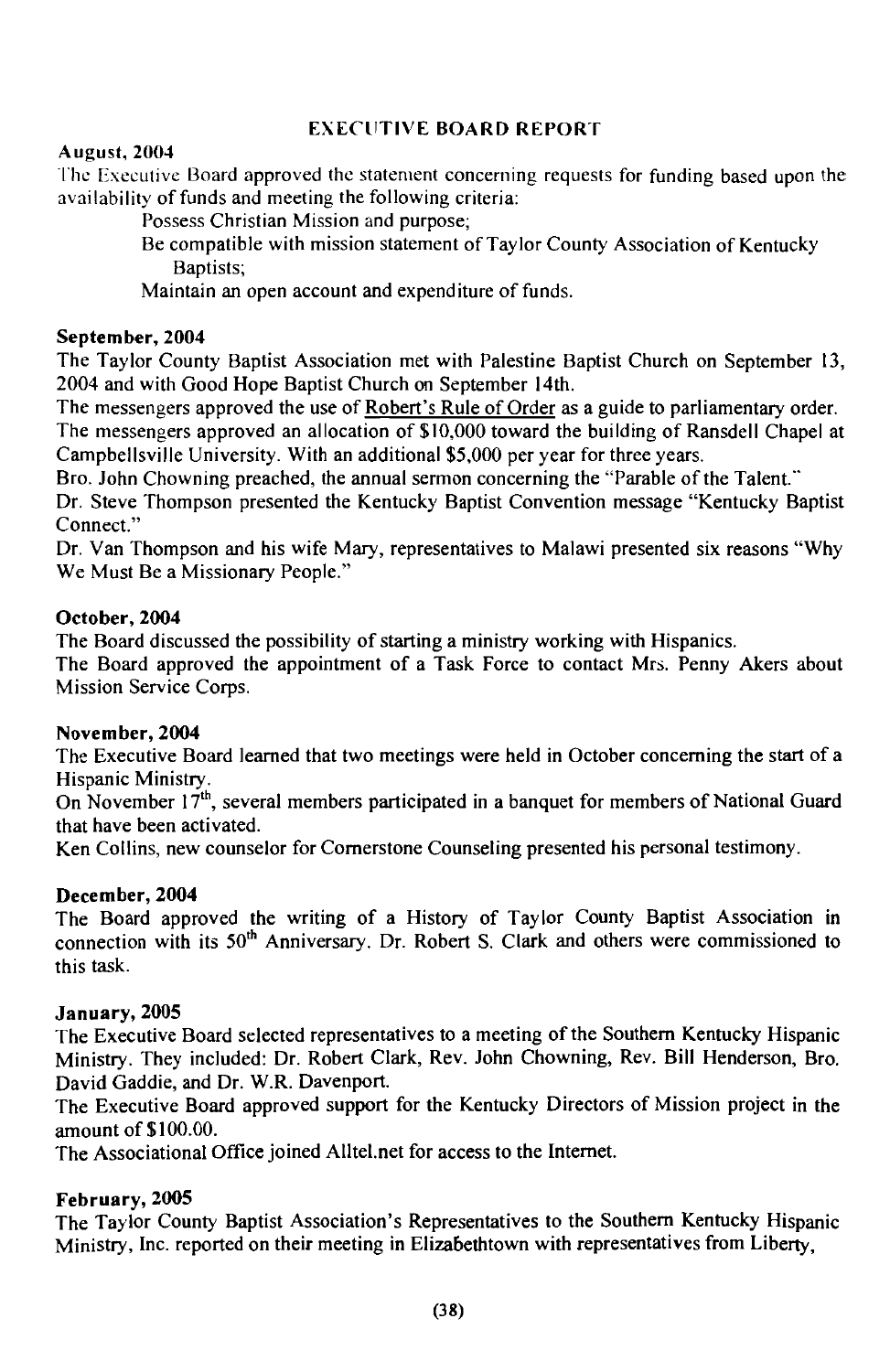Lynn, Severns Valley, and Simpson Association. They discussed that joint-cooperative efforts would provide the appropriate way to expand this ministry.

Several pastors attended the Kentucky Baptist Evangelism Conference.

## **March, 2005**

The Executive Board approved the granting of up to \$500.00 to applicants for the mission fund grants.

The Executive Board approved the involvement of Taylor County Baptist Association Board in a cooperative effort for the entire association and to seek membership in the Southern Kentucky Hispanic Ministry, Inc.

#### **April, 2005**

The Executive Board selected three representatives to the Southern Kentucky Hispanic Ministry, Inc. They included Rev. Bill Henderson, Mrs. Penny Akers, and Bro. David Gaddie. Dr. Robert Clark serves in an ex-officio capacity.

The Executive Board Mission Board, granted \$500.00 to each of the following, George Phillips, Larry Rowell, Angie Marcum, Lela Kemp, Jo Ellen Marshall, Christine Swallows, Marilyn and Michael Goodwin.

#### May, 2005

The Twentieth Annual Spring Meeting of the Taylor County Baptist Association met with Raikes Hill Baptist Church.

The messengers elected the following officers for 2005-2006:

| Moderator                                                                   | Rev. Gary Durham                |
|-----------------------------------------------------------------------------|---------------------------------|
| <b>Assistant Moderator</b>                                                  | Rev. Bill Henderson             |
| <b>Clerk</b>                                                                | Mrs. Helen (Franklin) Henderson |
| <b>Assistant Clerk</b>                                                      | Rev. Michael Goodwin            |
| Treasurer                                                                   | Bro. David Gaddie               |
| <b>Assistant Treasurer</b>                                                  | Rev. Dave Walters               |
| Auditor                                                                     | Bro. Henry Pippin               |
| <b>Assistant Auditor</b>                                                    | Bro. Allen Young                |
| raistianal annuarrad tha amarunt af CIODDO. fan tha Carrtham Vantualer High |                                 |

The Associational approved the amount of \$10,000, for the Southern Kentucky Hispanic Ministry, Inc.

The Rev. Roger Robertson, pastor, of Eastside Baptist Church, brought the message based on the text of Luke 14: 15-22 "The Cost of Following the Lord, When No One Else Will."

## **June, 2005**

The Executive Board elected Rev. Jimmy York and Rev. Bob Langlois to serve as leaders of the of the Leadership Growth Team.

Elected to lead Church Music Team included Tim Shockley and Tim Hooper.

#### **July, 2005**

The Administrative appointed two nominees for consideration as Taylor County Baptist Association Representative to the Kentucky Baptist Mission Board for a term ending in 2008

Rev. Bill Henderson

Dr. James Jones

The Nominating Committee of Kentucky Baptist Convention will present one name for approval at the meeting of the Kentucky Baptist Convention in November 2005.

The Association participation in the July  $4<sup>th</sup>$ , activities in the distribution of evangelistic tracts.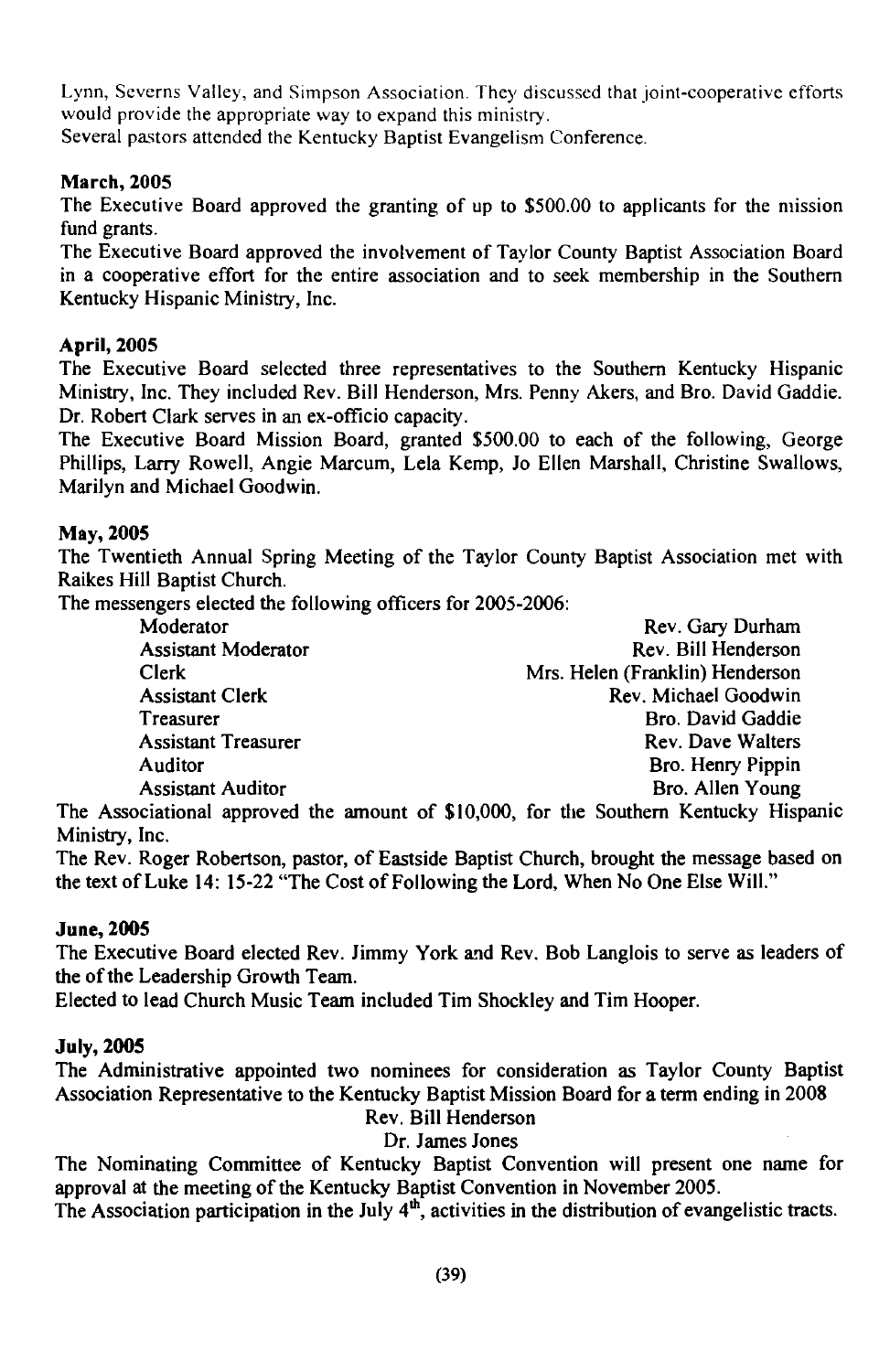#### **AUDITOR REPORT**

This is to certify that I have made a careful examination of the records of David Gaddie. the treasurer of the Tavlor County Baptist Association, covering the fiscal year of August 1, 2004 through July 31, 2005 including bank deposit slips, statements, reconciliation sheets, checking account and ledger records of both receipts and disbursements, and that after such examination, found all records to be in good order.

I would recommend that all incoming receipts be listed by some one other then the Treasurer, with the listing being keep separate from the actual receipts to be deposited.

The treasurers records show that as of July 31, 2005, there was on deposit in the checking account # 600-584-5. Taylor County Bank, the sum of fourty thousand two hundred thirty five dollars and fifty one cents (\$40,235.51) and in certificates of deposit #136508 and #136663, Taylor county Bank, twenty thousand dollars (\$20,000.00). The total amount on deposit was sixty thousand two hundred thirty five dollars and fifty one cents (\$60,235.51)

Dated this 6<sup>th</sup> day of September, 2005.

Respectfully submitted, Henry Pippin, Auditor

#### **CHAPEL REPORT**

Dr. James Jones gave the Chapel report stating that Taylor County churches have given \$68,942 which includes the \$10,000 that the association gave to the Ransdell Chapel Fund.

#### KENTUCKY LEAGUE ON ALCOHOL AND GAMBLING, INC.

Dallas Kratzer, The Development Director, reported two points of emphasis.

- 1. The league is in a fight against opening a winery in Owen County.
- $2.$ Huber's Winery wants to be allowed to do internet sales across Kentucky.

September 18, 2005 is Anit-gambling Sunday

#### SPIRITUAL GROWTH TEAM REPORT

Sunday school is the way to build a church. We have a generation of people that do not know the Bible stories as taught to generation before and Spiritual Growth Team is willing to help in any way to bring back the teaching of Bible stories in Sunday school.

Rev. Larry Rowell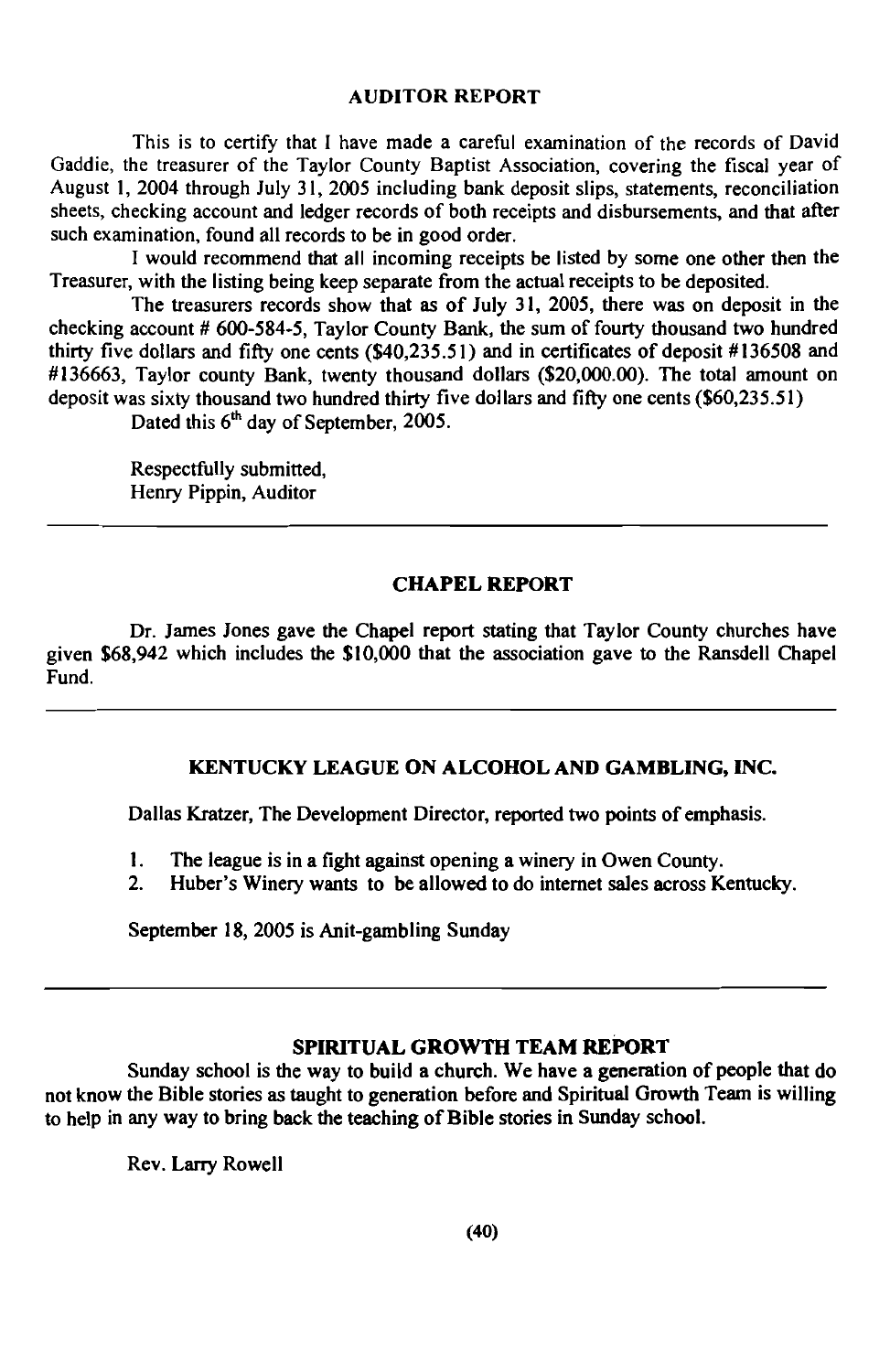#### 2004-2005 REPORT FOR CHRISTIAN WOMEN'S JOB CORPS

Christian Women's Job Corps is in its fourth year of operation under the umbrella of Campbellsville University. Site registration was renewed for 2005.

Total operating expenses for the 2004 year was \$676.15.

Total money donated was \$844.44 with an outstanding pledge of \$900.00.

There has also been several donations of Bible study materials from several churches

Some additional highlights of the 2004-2005 year are as follows:

- Five trained mentors currently working with participants.
- Four continuing participants and three new participants.  $\bullet$
- A graduation ceremony for one of the participants who completed her  $\bullet$ program goals.
- Three Campbellsville University students completed site-coordinator training.
- New one page descriptive handout developed to advertise and explain  $CWIC$
- Speaking engagements at two Kentucky churches and the Church Relations Council annual meeting.
- CWJC sponsored a booth at the Blue Ribbon Fun Day for Child  $\bullet$ Abuse Awareness Month.
- One participant completed her Associate Degree.
- One participant committed her life to Christ and two made a re- $\bullet$ commitment.

The Campbellsville University Christian's Women's Job Corps is very appreciative of the support of the Taylor County Baptist Association. Thank you for helping to make a difference in the lives of the women we serve.

> Debbie Carter. Site-Coordinator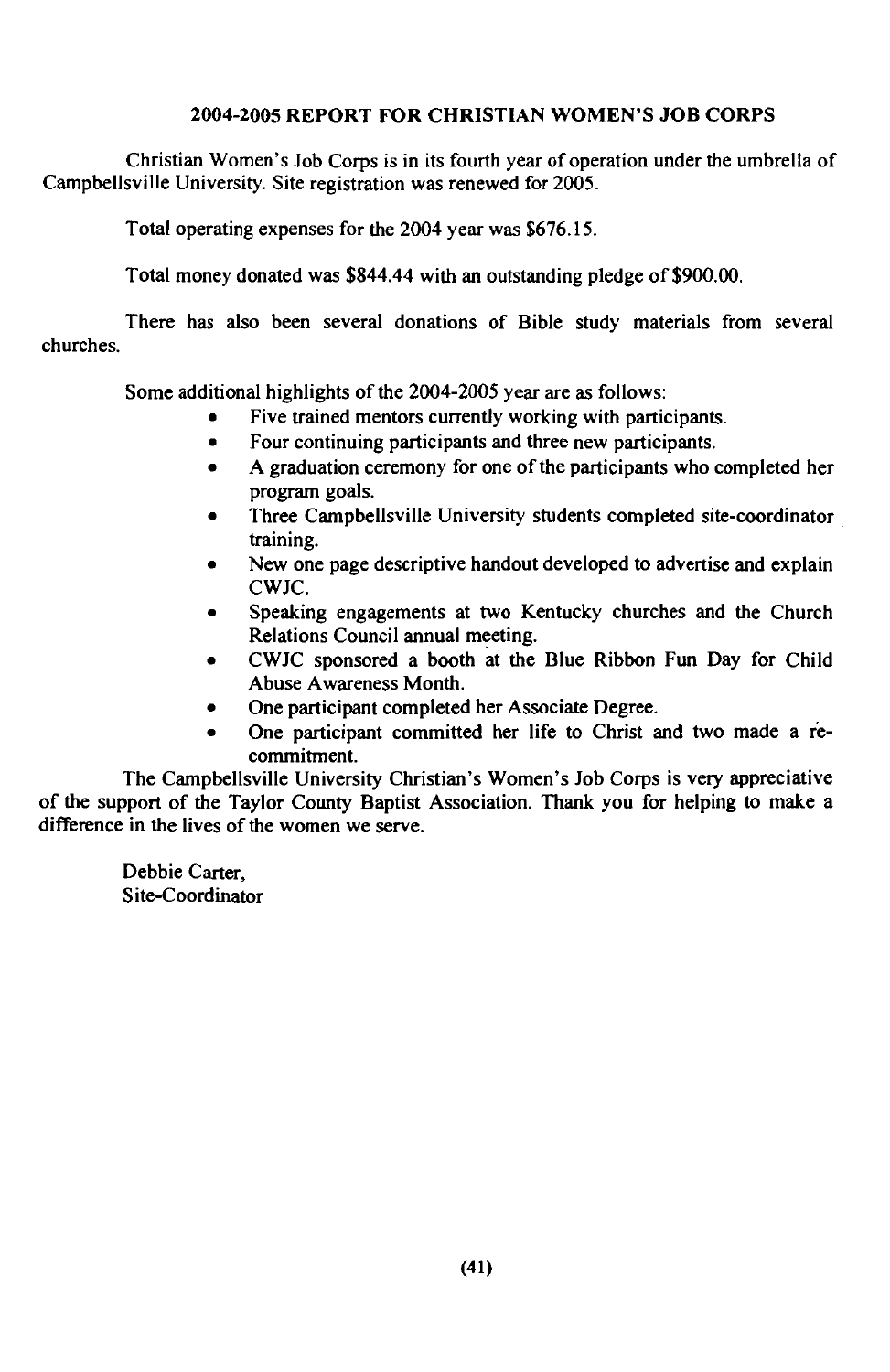#### **BAPTIST CAMPUS MINISTRIES REPORT** 2004-2005

#### **Highlights of Baptist Campus Ministries include:**

 $\mathbf{L}$ Sent nearly 39 ministry teams into Kentucky Baptist churches

Each summer a letter is sent to over 1,400 Kentucky Baptist Convention churches with information regarding the ministry teams that the Campbellsville University Baptist Campus Ministries is sponsoring. Each of these letters is a "touch" from our Baptist Campus Ministries, an effort by us to connect with churches in the state. We promote the availability of students to come for a date or weekend for the purpose of ministering to/with that church family. The student teams are not promoted as "professional." Neither is there an attempt to downplay their capability. The idea is to enlist students, train them in various ministry skills, and then procure opportunities for them to put those skills into practice. In the initial letter we include information regarding team make-up and which specific weekends they will be available during the academic year.

In total, there were 387 students involved on our ministry teams. Some of their highlights included; one revival team reporting 30 people praying to accept Christ, a Disciple Now team reported over 100 decisions one weekend—24 of those being children and adults and the other 76 youth, many of whom made professions of faith, still another church reported that a Campbellsville University team had conducted "the best Disciple Now we have ever had "

Sending students out this way involves the trust of the local church, as well as my trust in the team that they will do well. It also gives opportunity to the local congregation to "grade" the dependability of our student teams. We see this in the evaluation forms that are returned to us. Hopefully, churches will have a good experience, as will the students involved.

 $2.$ Averaged over 176 in attendance for the fall and 140 for the spring semester in weekly worship.

Students meet weekly to plan every worship service. Services this year were designed to support our theme, "Witnesses" from Acts 1:8. God blessed our campus in that there were ten students who made professions of faith. We also recorded 92 professions of faith by those other than students. This number reflects decisions made during mission trips and ministry team weekends in Kentucky Baptist churches.

Had 131 students involved in mission.  $\mathbf{3}$ .

11 students and I staff person during Christmas break (three teams)

73 students and six staff during spring break (seven teams)

50 involved in summer missions

Christmas and spring break locations included these American cities: Panama City Beach, Florida; Boston, Campbellsville, Detroit, Lake Wales, Florida; Los Angeles, and New York City, International trips were to these countries: China, Bolivia, Japan, Poland, and Honduras. Our summer servants were to places all over our world.

Had nearly 250 participate in a discipleship group.  $\overline{4}$ .

The combination of dorm Bible studies and small group discipleship efforts followed up nicely the momentum gained last year. Our goal is to see this number rise even higher for this coming year.

Raised over \$56,000 to enable Christmas and spring break mission teams, sent \$8,000 to  $5<sub>1</sub>$ Collegiate Ministries Department of Kentucky Baptist Convention for summer missions, and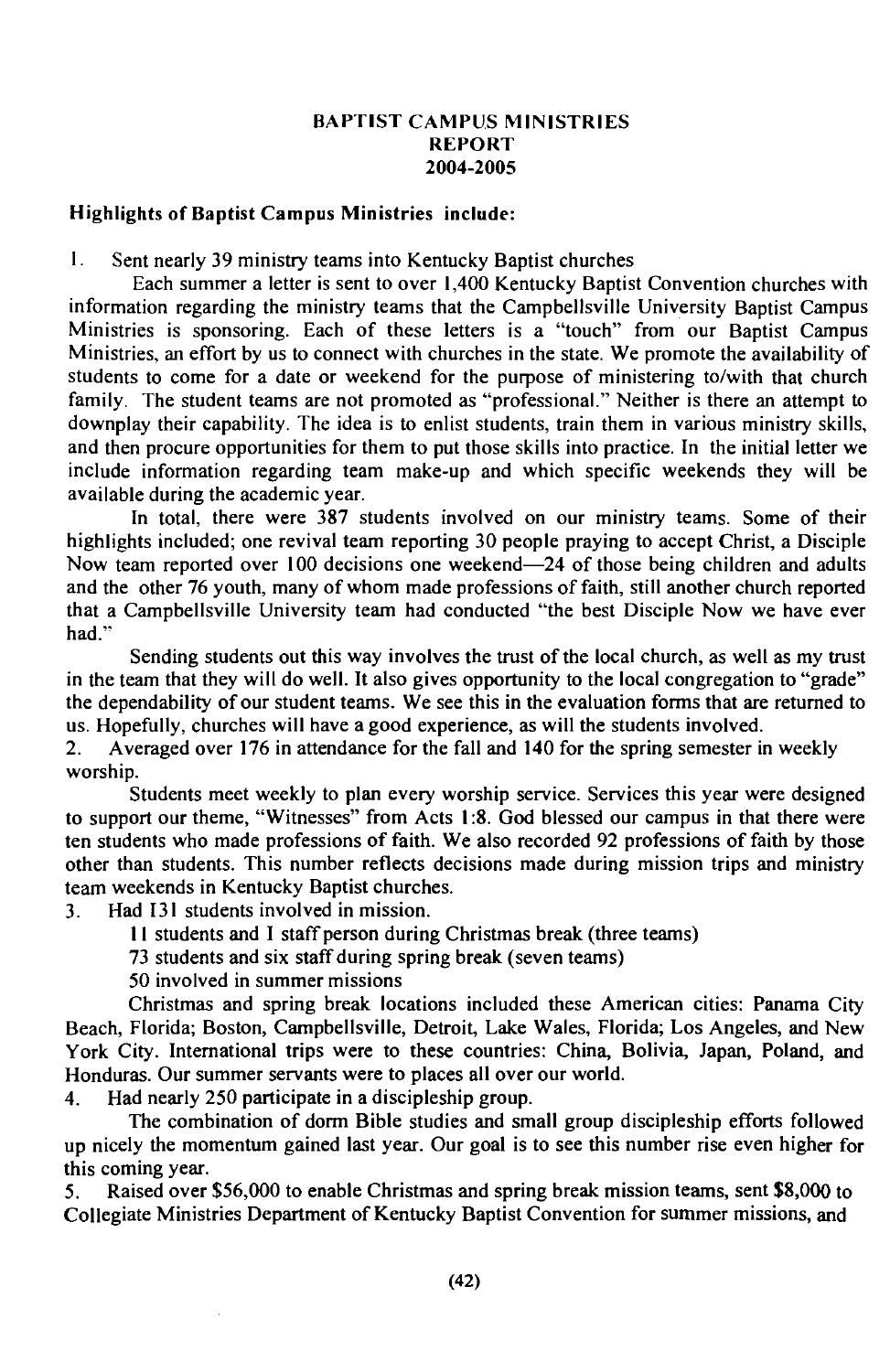sent \$500 to Collegiate Ministries Department to support a selected IMB MANNA Project.

Baptist Campus Ministries students believe in God's provision. At times, we seem to be faced with un-scaleable mountains, but our students have come to depend on God when the task is greater then we can manage.

Worked with 15 WMU groups from the Taylor County Baptist Association to provide 18 6. Commuter Lunches. Average student participation was around 75. Donations collected during these lunches accumulated to the \$500 sent to support the MANNA Project.

Organized and sent weekly teams into local nursing home. Students were regular visitors 7. to the Metzmeier Nursing Home. 23 students participated in this ministry during the course of the year.

The ministry of Baptist Campus Ministries on the Campbells ville University campus is very grateful to Taylor County Baptists for their strong support of this critical effort. Baptist Campus Ministries remains the best arm of ministry Kentucky Baptists have to connect with young adults. Thank you for helping us touch our campus and our world.

Respectfully submitted,

Edwin C. Pavy, Sr. Campus Minister Campbellsville University

#### **HEARTLAND OUTREACH**

We had another great summer filled with God's blessings. Our camp season consisted of eight weeks, 640 youth from across the nation, one room additions, three new porches, 11 wheel chair ramps, 24 new decks, 26 new roofs, and at least 14 new believers. We saw homeowners and youth alike get close to our Lord Jesus Christ on a daily basis. Our summer staff consisted of students from Cumberland College, Penn State, and the majority came from Campbellsville University. We truly appreciate your support. If you would like more information on the great summer, feel free to give us a call at 270 469 4949.

Andy Woods, Chief of Operations.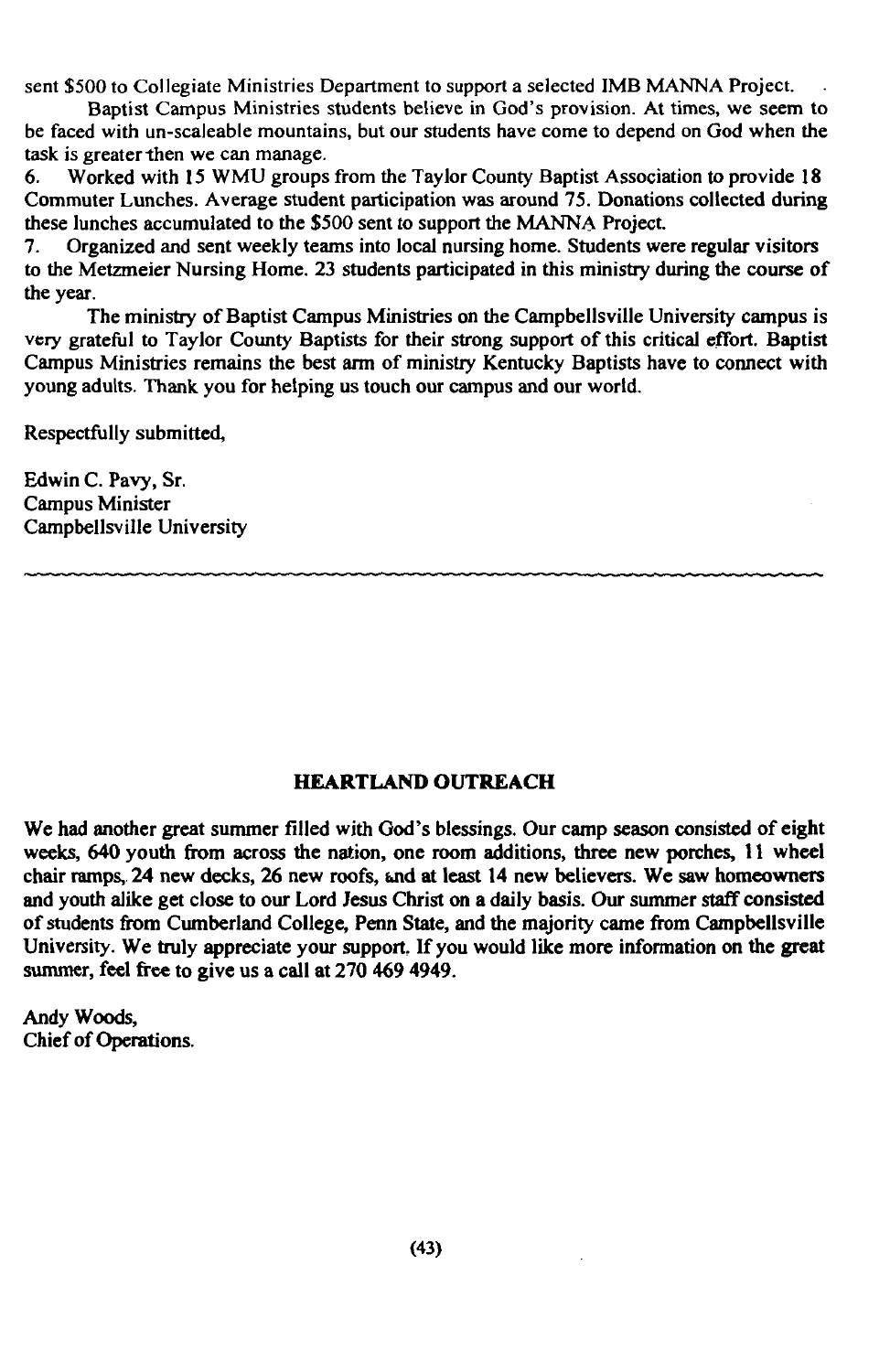#### THE KINGDOM GROWTH TEAM REPORT

The Kingdom Growth Team is grateful for the chance to serve and facilitate the Mission and Evangelism work of the Taylor County Association of Baptists. Together as an Association we can combine efforts and do more in the area of Missions. We ask you to pray for the Mission and Evangelism work in our area and we welcome your suggestions of ministry ideas.

The big news for this year is in the area of Hispanic Missions. It is truly a monumental moment for Taylor County Baptists as we begin on a new ministry initiative. The Association voted to join the "Southern Kentucky Hispanic Ministry" corporation and have committed \$10,000 this year to that ministry. The Southern Kentucky Hispanic Ministry was formed about five years ago between two Associations, including Simpson and Liberty Associations. Their efforts in ministry saw a gradual increase in Hispanic Mission work while revitalizing their Association and individual churches. Now, Taylor County Baptist Association, along with Severns Valley and Lynn Association join the Liberty Association in the 501 © three corporation taking the ministry to a new level. Presently we are searching for a new catalytic missionary to guide local churches in this mission work. The Kentucky Baptist Convention is providing funding, along with each Association, and the North America Mission Board which appoints the missionary while providing medical insurance. This cooperative effort truly has Our Lord's hand in it. Be in prayer and be ready to go where He leads as this ministry takes direction in our area.

Another area of mission work underway in our area involves the Green River Lake region. The Association has placed a request for a Mission Service Corps volunteers to implement a greater ministry and witness throughout the recreational season in the Lake area. This would be in addition to the faithful Lake Ministry already going on the weekends. Pray for God's leadership in this area.

During the past year there have been several mission trips undertaken by members of our churches. George Phillips went to Africa for a prayer walk around a Last Frontier nation and he went to Poland in July. Corrine Rogers went with many others to Brazil, Larry Rowell and a team from Campbellsville Baptist went to Burkina Faso, Michael, and Marilyn Goodwin went to Switzerland to lead in Vacation Bible School. Kentucky Heartland Outreach remains very active with many of our church members participating or helping out with food or facilities. Friendship Baptist sent members to all three Kentucky Changers youth mission activities this year, with the Association's Men on Mission leader, Wendell Bowen, providing significant leadership and work for Changers this year.

We look forward to what God is going to do in the year to come and praise Him for all the ways He remains at work around us. Keep these activities in prayer! Please consider attending the Kentucky Baptist Quarterly Prayer meetings in the coming church year. Where we pray specifically for ongoing mission work and missionaries.

Respectfully submitted, **Bill Henderson**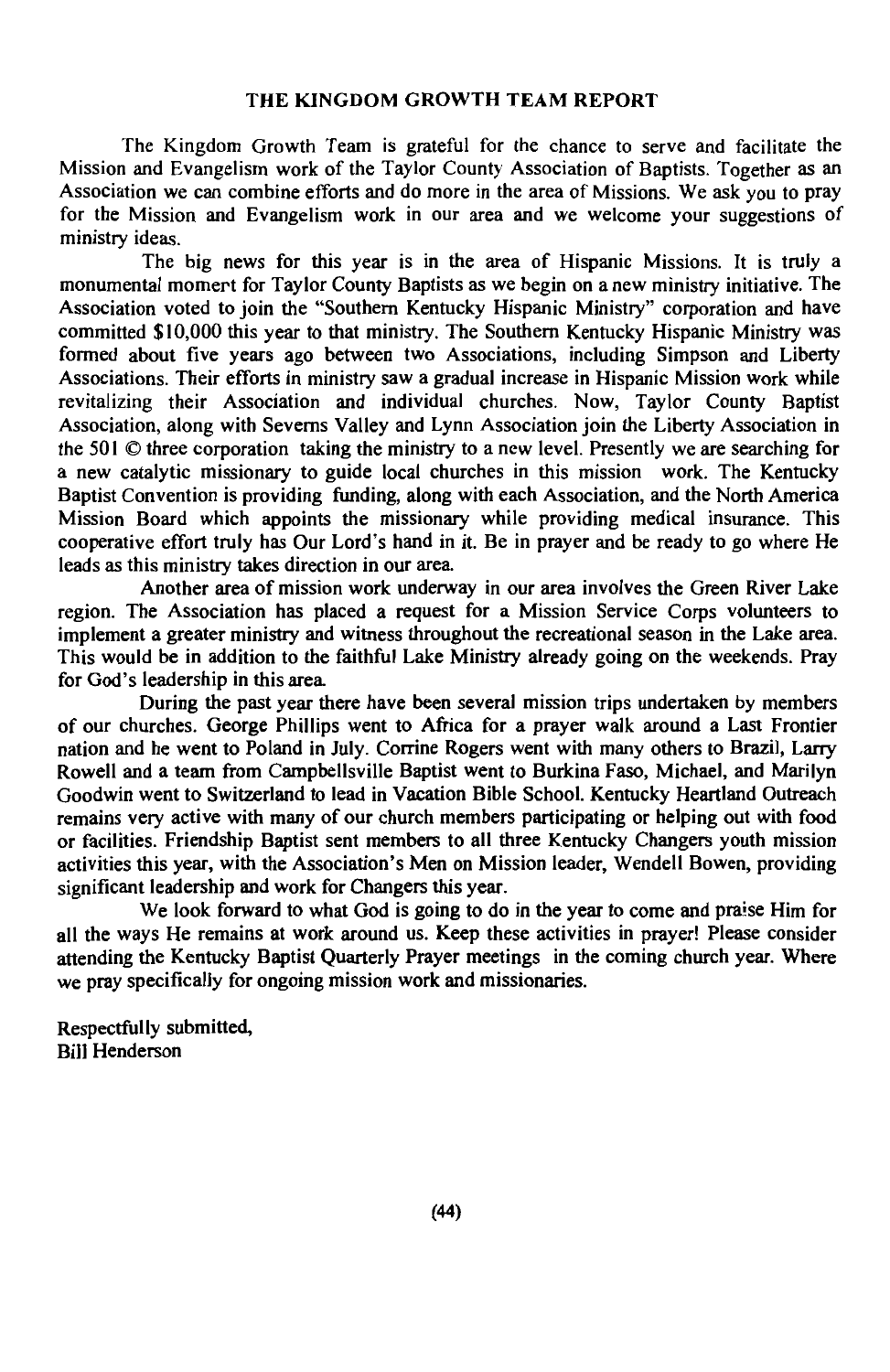#### TIME, PLACE, AND PREACHER COMMITTEE

The committee recommends that the annual spring meeting be held at Yuma Baptist Church, May 8, 2006, 7:00 p.m. and that Rev. Michael Goodwin be the preacher and Rev. Shaun Caudill be the alternate.

The committee further recommends that the annual fall meeting be held at Friendship Baptist Church, September 11, 2006, 7:00 p.m. and that Rev. Danny Nelson be the preacher and Rev. Carlos Compton be the alternate.

We further recommend that the September 12, 2006, meeting be held at Pleasant Hill Baptist Church, 4:00 p.m. and 7:00 p.m.

Respectfully submitted by: Dr. James E. Jones Rev. Danny Nelson Bro. Gary Miller

#### **TAYLOR COUNTY WMU**

Taylor County WMU focused on our theme for the year of Christ Followers. Our scripture Luke 9:23 says, "Then Jesus said to all the people: If any of you want to be my followers, you must forget about yourself. You must take up your cross each day and follow me"

Becoming Christ Followers requires learning how to be Christ like. We worked to provide opportunities and resources for churches and WMU groups to begin this learning process. As part of our Missions LINK emphasis we promoted leader training as a way to begin this process.

As we look to the new year we will continue our journey as Christ Followers and work to develop a deeper passion for all Christian to follow the path God has for them.

Respectfully submitted,

Sharon Wayne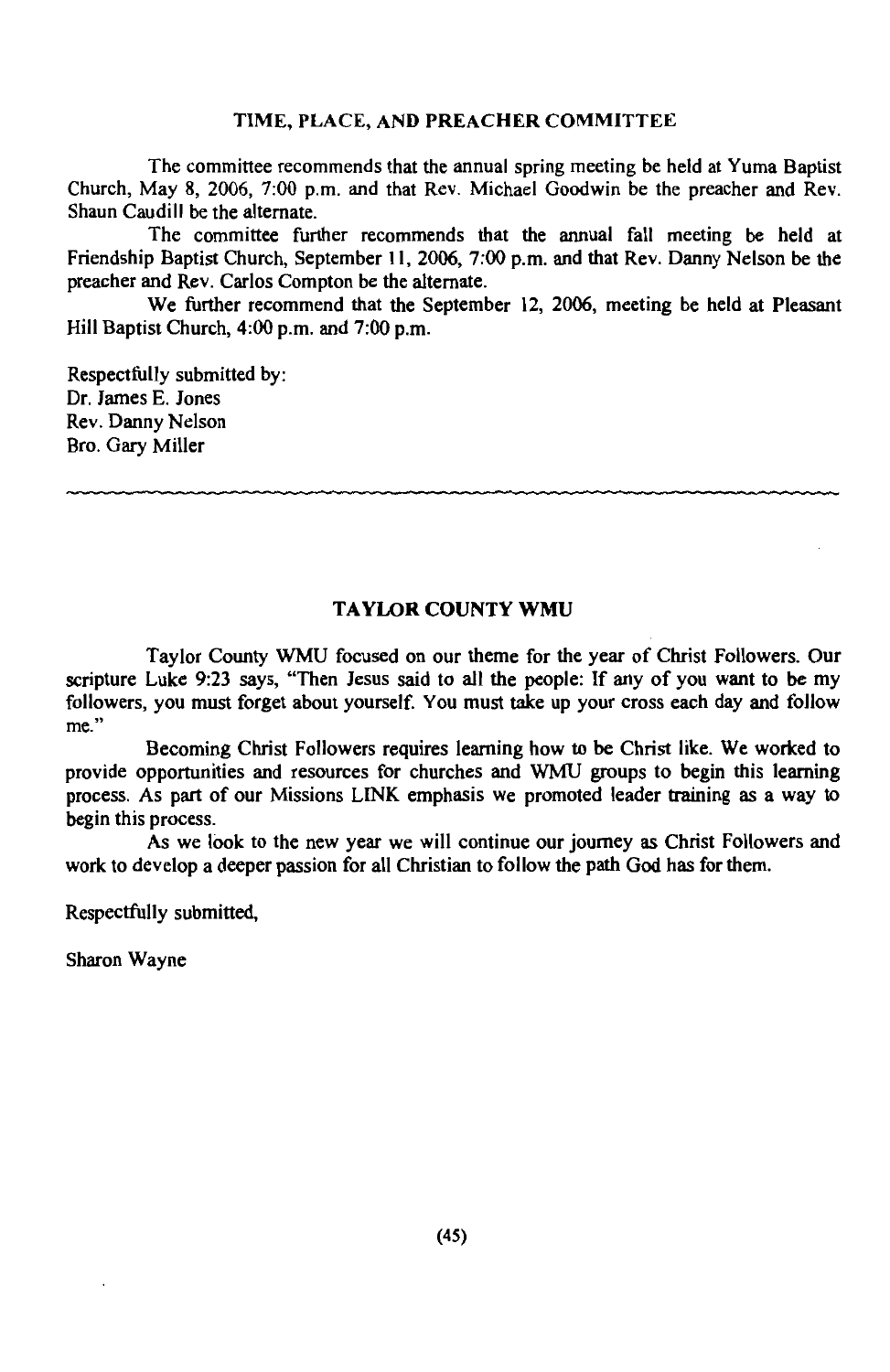#### **TAYLOR COUNTY BAPTIST ASSOCIATION RESOLUTIONS COMMITTEE REPORT 2005**

The Fall Session of the Taylor County Baptist Association of 2005 have been hosted by Green River Memorial and Fairview Baptist Churches with warm hospitality, provided with comfort and convenience, heard inspiring energetic, and challenging sermons, received reports of orderly and responsible stewardship, and heard reports of effective ministry in missions, benevolence, education, fellowship and service during the past year of life in our churches.

Therefore:

Be it resolved that we express our gratitude to Dr. Robert Clark, George Phillips and Mrs. Helen Henderson, and David Gaddie for their sacrificial work for the Kingdom of God through Taylor County Association.

We express our thanks to Rev. Danny Pace and Rev. Randy Jones for messages that have inspired us

Be it resolved that we encourage the churches of Taylor County Baptist Association to continue the support of missions and especially support the needs of disaster relief.

Be it also resolved that we commit ourselves anew to the high purpose to which we are called and in which we are engaged in our association and beyond it even to the ends of the earth through the grace of God in Christ Jesus, our Lord.

Submitted Don Gowin **Bobby Milby** Al Hardy

#### FEDERAL MARRIAGE AMENDMENT

LET IT BE FURTHER RESOLVED that the messengers with urgency and conviction call upon the United States Congress to act on our bequest that the Federal Marriage Amendment defining marriage as only between one man and one woman and which would prevent recognition of any other civil arrangements similar to marriage, be passed at the first opportunity and sent to the several States for ratification.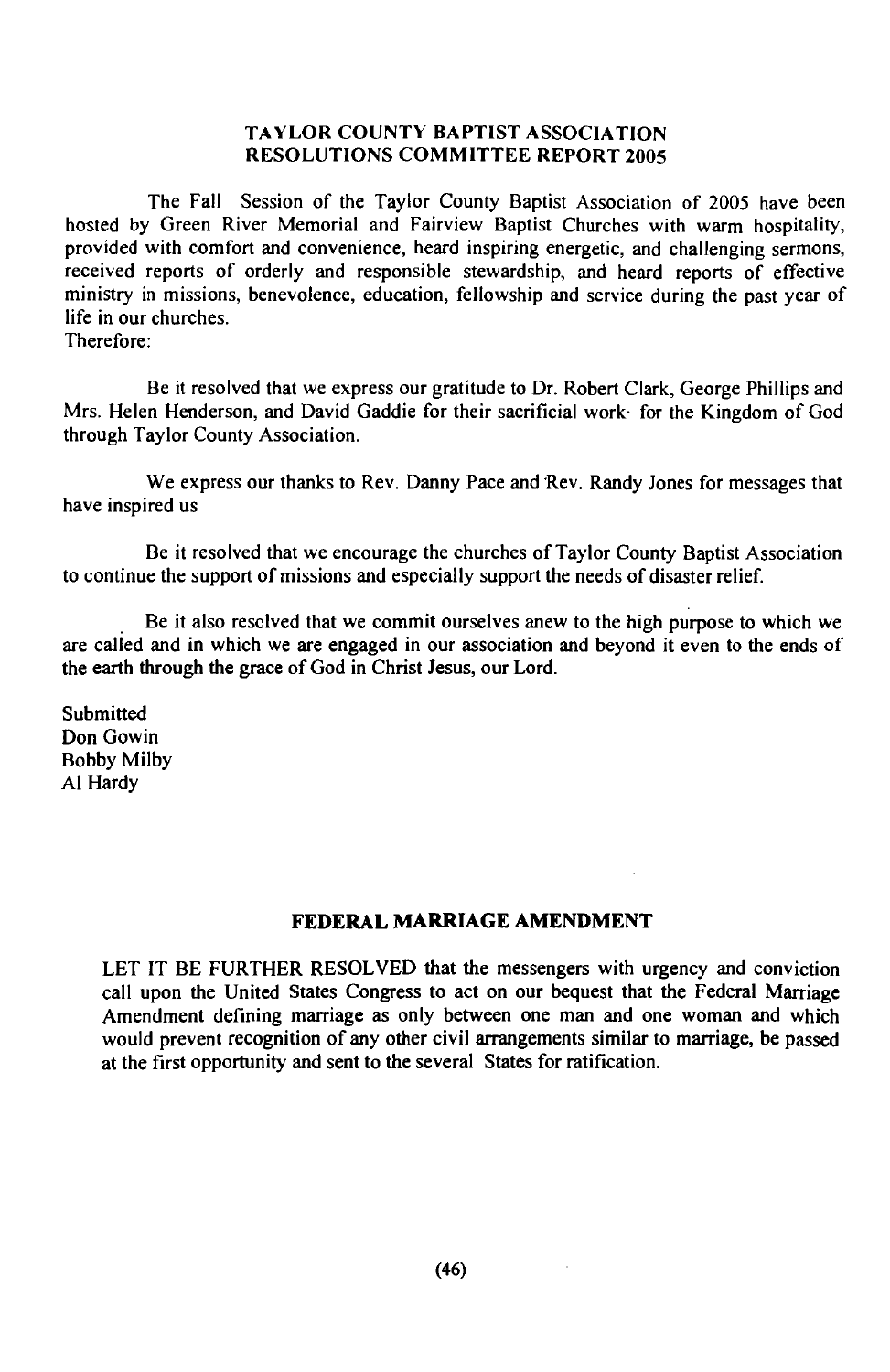#### **LEADERSHIP GROWTH TEAM REPORT SEPTEMBER 13, 2005**

You will notice in the book of reports that there are three new people who will be giving direction to the Leadership Team in the next Associational year: Brother York, pastor of Mt. Washington; Brother Bob Langlois, pastor of Yuma Baptist; Brother Gary Durham, pastor of Green River Baptist; and Brother Eugene Smith will continue as a part of the team.

Let me encourage you to take advantage of some of the opportunity being made available to you by Campbellsville University and the Kentucky Baptist Convention for your Spiritual growth and development.

For example:

- (1) The pastors and church leaders conference to be held September 22 and 23, 2005 under the leadership of Dr. R. Alan Culpepver and Rev. Fred Luter, Jr.
- (2) Reconciliation Networks of the World, St. Matthews Baptist Church, October 2-8, 2005
- (3) Church Planting Basic Training, October 18-20, 2005
- (4) Kentucky Baptist Convention annual meeting in Frankfort, November 15 and 16, 2005
- (5) Shepherding the Shepherd, Lexington, Kentucky, January 12, 14, 2006
- (6) Quarterly Prayer Meeting for Spiritual Growth, Severns Valley, January 27-28, 2006

#### **RESOLUTION**

- Where as George "Gee" Phillips provided effective leadership for the Taylor  $\bullet$ County Baptist Association, and
- Where as Brother Phillips demonstrated Christian living in praying, giving, going, and telling others about his Saviour, Jesus Christ, and
- Where as he represented his church, Taylor County Baptists and his Lord in an exemplary manner and
- Where as he showed how a Christian layman can proclaim the gospel at home and abroad.
- Be it hereby resolved that we of Taylor County Baptist Association express our appreciation to George "Gee" Phillips for his dedication in serving as the moderator for the past two years, and
- Be it further resolved that we commend him for continued service as a Christian gentleman.

Given this  $13<sup>th</sup>$  day of September 2005 at the Forty-Eighth Annual Meeting of the Association.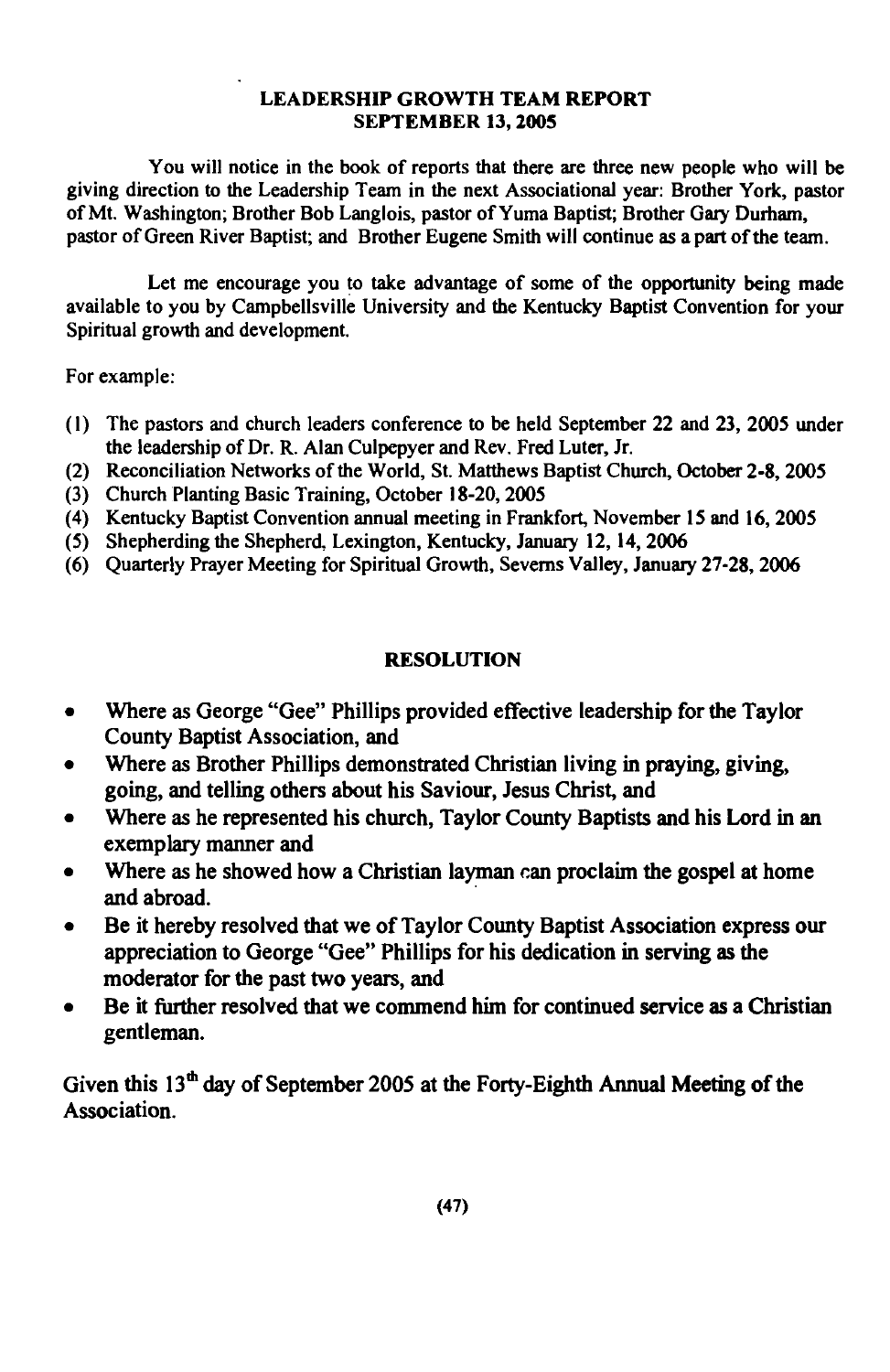#### **DIRECTOR OF MISSIONS REPORT FOR AUGUST 2005**

| Miles Traveled  | 330 |
|-----------------|-----|
| Telephone calls | 45  |
| Conferences     | 18  |
| Letters         | 38  |

Participant in Congregational Conflict Consultation Training.

Participant in Church Relation Council Meeting, Campbellsville University, Bible preview of Nehemiah

Met with Baptist Men Prayer Breakfast

Preached Friendship Baptist Church

Met with Executive Board of Taylor County Baptist Association

Attended Super Saturday Event, Lexington Kentucky

Participant in Ordination of Deacon at Lowell Avenue

Hospital Chaplain for a week

Attended Gideons Annual Meeting for pastors

**Funeral Home Visitation** 

Attended Chamber of Commerce Meeting, Speaker Senator Jim Bunning

Meeting with youth minister

Participant in meeting of Greater Campbellsville United

Attended meeting of P.A.R.T.icipation Ministries

Respectfully submitted,

Robert S. Clark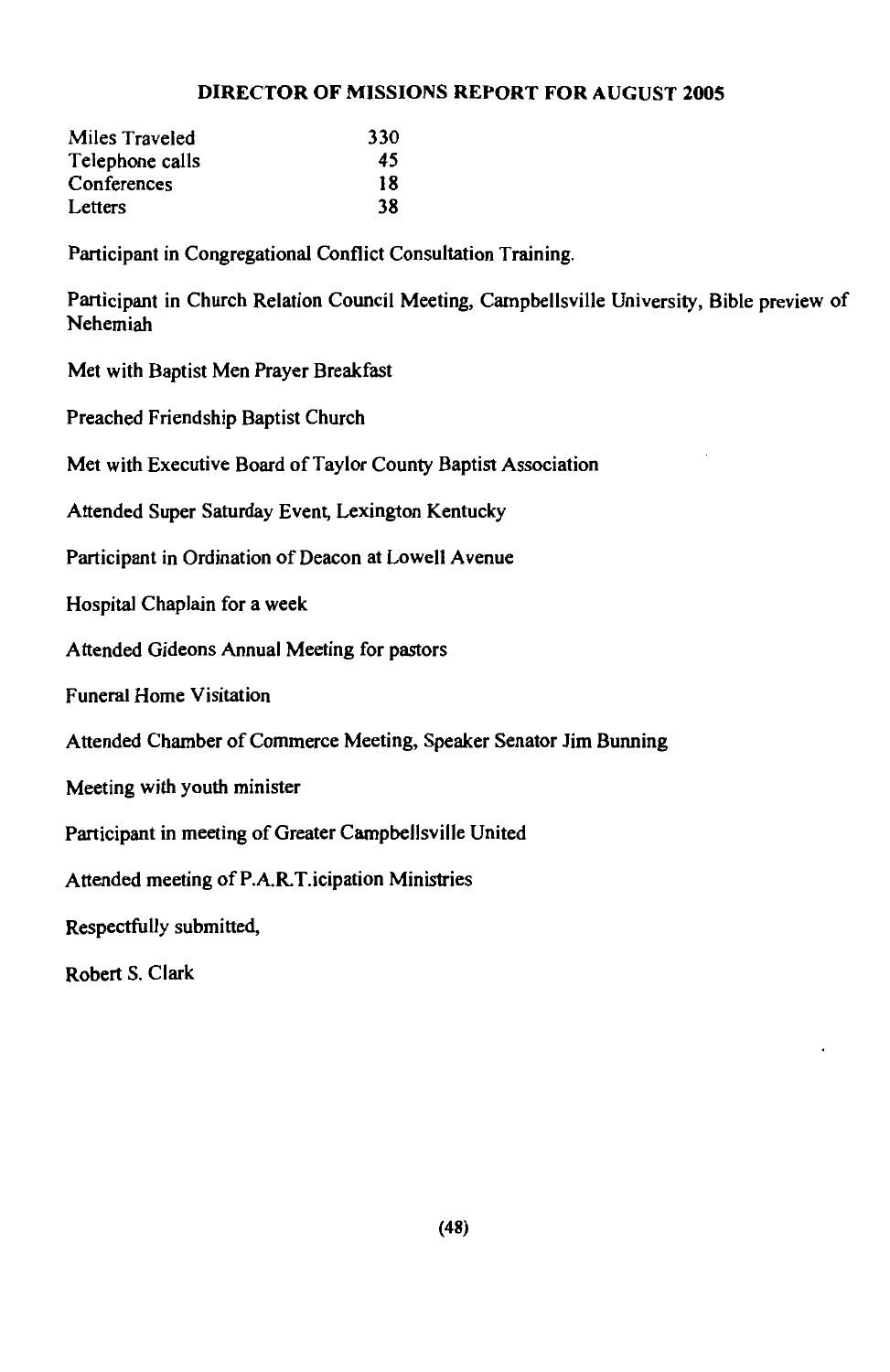#### SOUTHERN KENTUCKY HISPANIC MINISTRY, INC. MAY 25, 2005

President-Kevin Denton, (Liberty)

Vice President-Norma Brock, (Lynn)

Secretary—Becky Smith, (Lynn)

Assistant Secretary-Penny Akers, (Taylor)

Treasurer-Gladys Stieben, (Severns Valley)

**Assistant Treasurer**—Sue Carlin. (Severns Valley)

#### Treasurer address:

Gladys Stieben (Administrative Assistant Severns Valley) Severns Valley Baptist Church **PO Box 541** Elizabethtown, Kentucky 42702

#### Supervise Missionary—Bill Henderson, (Taylor)

Along with all DOM's of all associations

#### **Budget Committee:**

Gladys Stieben, Tommy Pervis, David Gaddie, (Taylor)

#### **Personnel Committee:**

Kevin Denton, Bill Taylor, Billy Curt Richardson, (Lynn)

#### **Missionary Search Committee:**

Kevin Denton, Penny Akers, Billy Curt Richardson, Norm Brock, and Sue Carlin

#### **Associational Funding Commitments per year:**

| Liberty        | \$15,000.   |
|----------------|-------------|
| Taylor         | 10,000.     |
| Severns Valley | 10,000.     |
| Lynn           | 5,000.      |
|                | \$40,000.00 |

Missionary Salary \$40,000 plus ministry expense of \$10,000.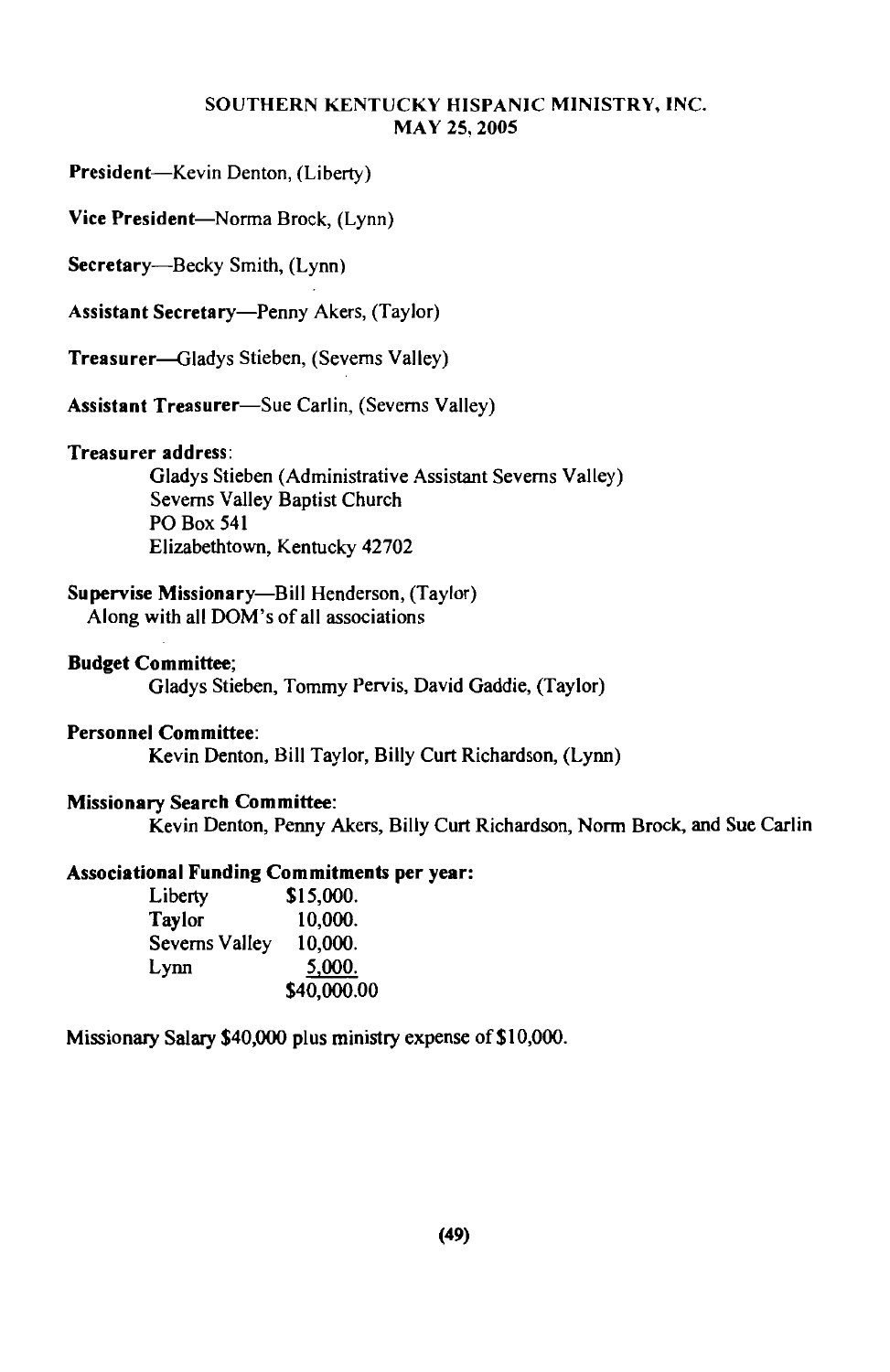#### SOUTHERN KENTUCKY HISPANIC MINISTRY INC.

Job description for Hispanic Missionary:

1. The missionary will assist the association in the creation and implementation of outreach ministries to Hispanics. These ministries will include but not limited to, identifying pockets of Hispanic in the ministry area and offering recommendations for evangelizing and organization local ministry points. The missionary will help implement these recommendations.

 $2.$ The missionary will develop leaders. He will identify the Christian education needs of new believers. Prospective leaders are to be identified and encouraged toward further Christian training for local leadership. The missionary will help provide this training. The missionary will serve in a supervisory role to facilitate this training.

 $3<sub>1</sub>$ The missionary will maintain a personal commitment to spiritual growth, prayer, and Bible study. The missionary is also expected to observe needs of his family, personal rest and health.

The missionary will preach and provide leadership at the various preaching points until 4. local leadership can be developed or a minister can be called to serve in the various preaching points.

The missionary will be expected to attend each association's annual's meeting and give a 5. report. The missionary will also be encouraged to create relationship with other churches so that he/they can become familiar with each other.

The missionary will be advocate for Hispanic issues in the ministry areas. 6.

The missionary will contact each association DOM monthly to report on activities and 7. progress.

The missionary will submit monthly reports of his activities and expenses to the Southern 8. Kentucky Hispanic Ministry Inc.

The missionary will have two weeks of vacation per year and be allowed time off to 9. attend conference and conventions.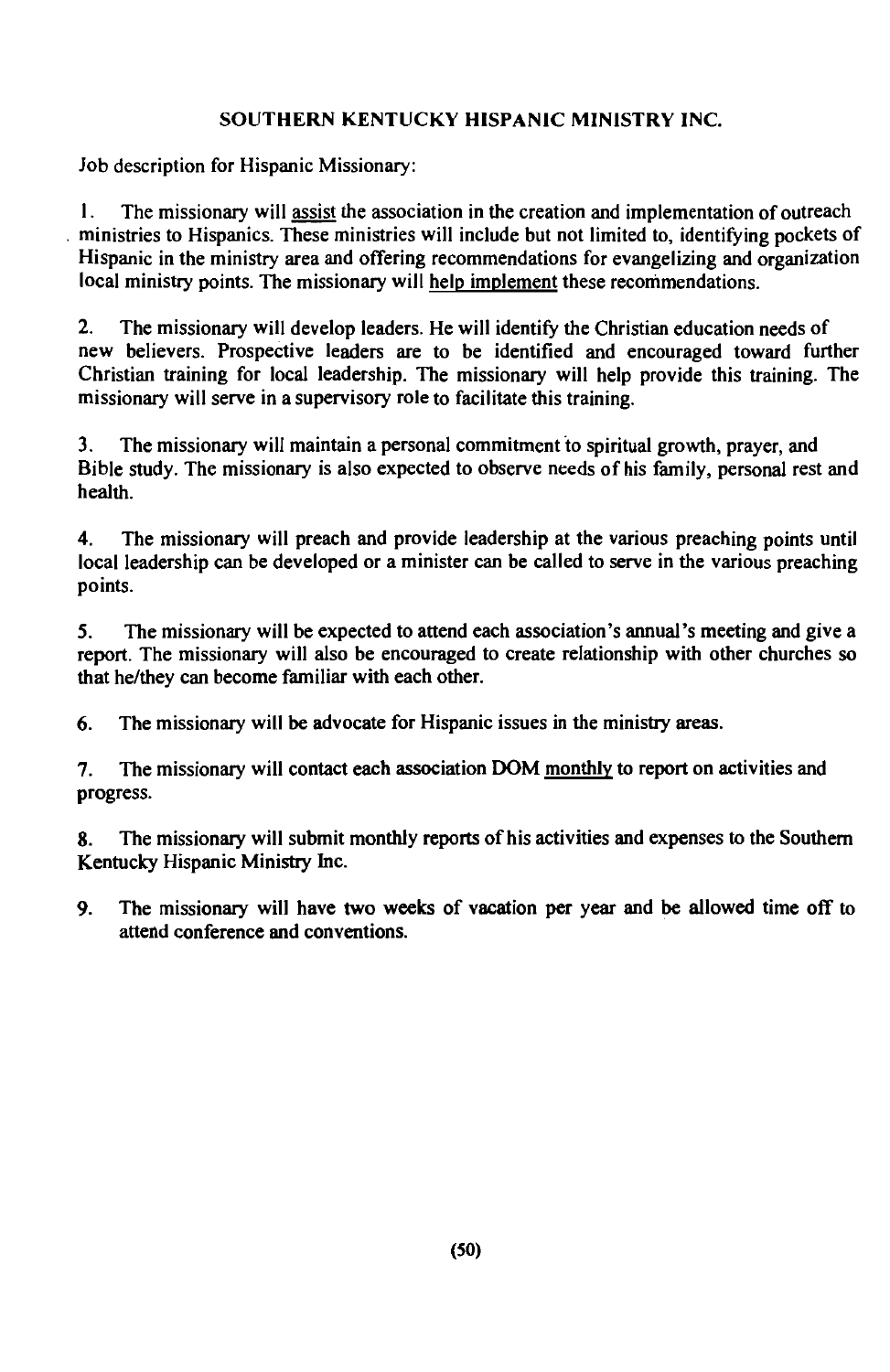## **TREASURERS**

| Treasurer of Association                                     |              |
|--------------------------------------------------------------|--------------|
| David Gaddie, 305 Summit Drive                               | 270-789-2913 |
| Acton                                                        |              |
| Rosaline Beck, 1715 Kindness Road                            | 270-465-7856 |
| Campbellsville                                               |              |
| Henry Lee, PO Box 530                                        | 270-789-1095 |
| <b>Eastside</b>                                              |              |
| James Rice, 922 Salem Church Road                            | 270-465-3208 |
| <b>ElkHorn</b>                                               |              |
| Ruth Ann Hayes, 3145 ElkHorn Road<br><b>Fairview</b>         | 270-789-2113 |
| Harold Young, PO Box 237 Mannsville, KY.                     | 270-789-1297 |
| Friendship                                                   |              |
| Clyde Stephens, 5410 Bengal Road                             | 270-789-0437 |
| <b>Good Hope</b>                                             |              |
| Terry Dabney, PO Box 426                                     | 270-465-2933 |
| <b>Green River</b>                                           |              |
| Faye Clark, 616 Hatcher Road                                 | 270-465-6377 |
| Liberty                                                      |              |
| Edward McGuire, PO Box 657                                   | 270-465-6064 |
| <b>Lowell Avenue</b>                                         |              |
| Henry Pippin, 420 Lowell Avenue                              | 270-789-4245 |
| Meadowview                                                   |              |
| Suzanne Houk, 395 Springhill Drive                           | 270-465-5415 |
| <b>Mount Gilboa</b>                                          |              |
| Phyllis Phillips, PO Box 303                                 | 270-465-2078 |
| <b>Mount Roberts</b>                                         |              |
| Karen Bruce, 360 North Colsby Road                           | 270-465-7613 |
| <b>Mount Washington</b>                                      |              |
| Shelia Price, 303 Jayne Avenue                               | 270-465-6547 |
| <b>Palestine</b>                                             |              |
| Paige Gibson, 109 Hillcrest Drive                            | 270-789-4513 |
| Pitman Vallev                                                |              |
| Timmy Mardis, 2035 Newton Lane<br><b>Pleasant Hill</b>       | 270-789-1863 |
|                                                              | 270-789-1009 |
| Larry England, 105 Ridgecrest Drive<br><b>Robinson Creek</b> |              |
| Donna Kerr, 2218 Tebbs Bend Road                             | 270-789-3025 |
| Salem                                                        |              |
| David Gaddie, 305 Summit Drive                               | 270-789-2913 |
| Saloma                                                       |              |
| Karen Reynolds, 4742 Hodgenville Road                        | 270-789-2164 |
| South Campbellsville                                         |              |
| Carolyn Bell, 101 Peterson Street                            | 270-465-7472 |
| Yuma                                                         |              |
| Wendell Lewis, 827 Elliott Ridge Road, ElkHorn, Kentucky     | 270-465-7115 |
|                                                              |              |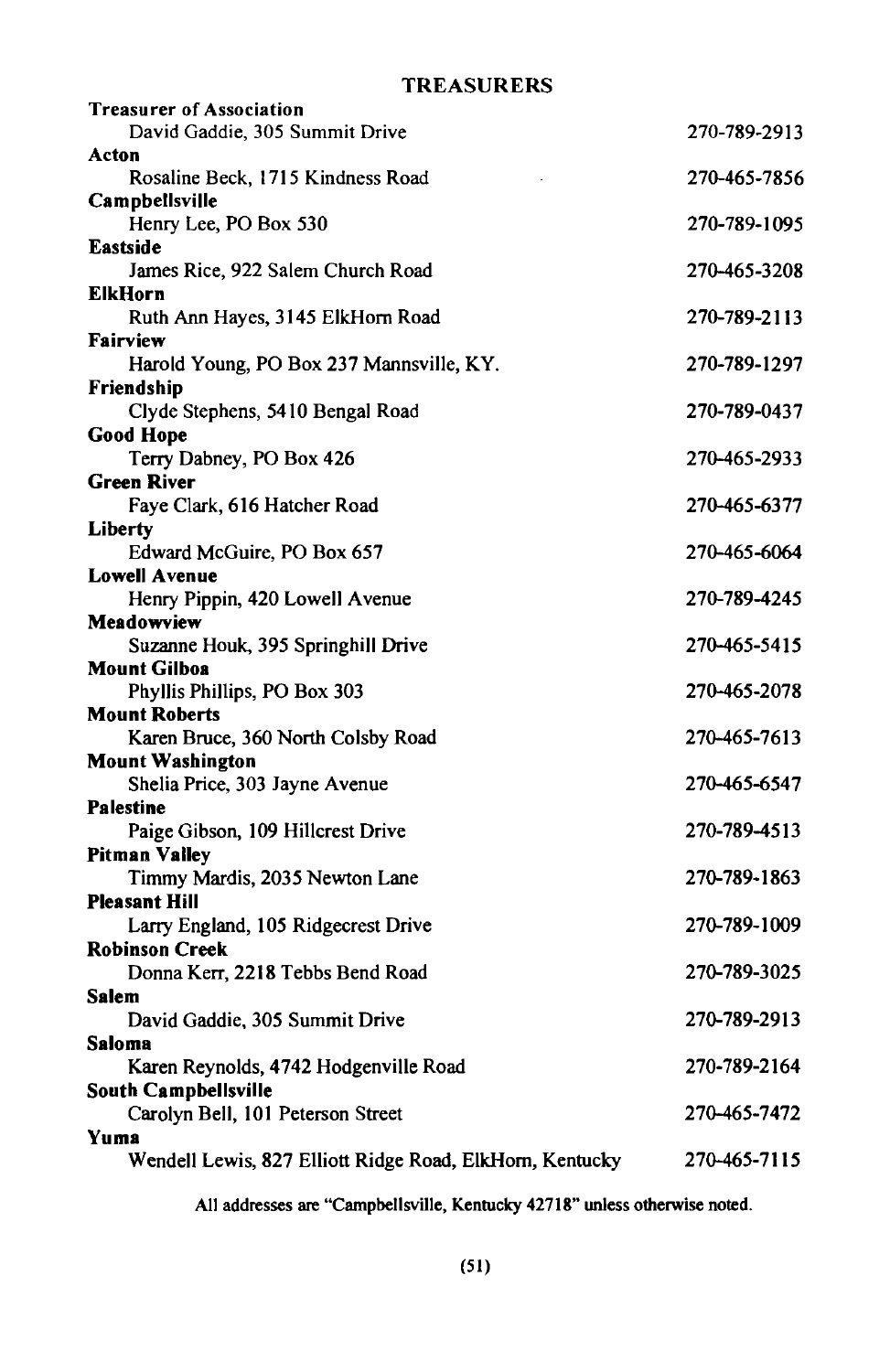## **WOMEN MISSIONARY UNION**

| <b>WMU Director of Association</b>       |              |
|------------------------------------------|--------------|
| Sharon Wayne, 146 Wayne Road             | 270-789-1088 |
| Acton                                    |              |
| Darlene Batcher, 4936 Hodgenville Road   | 270-465-3462 |
| Campbellsville                           |              |
| Corinne Rogers, 1984 Campbellsville Road | 270-932-7381 |
| <b>Eastside</b>                          |              |
| <b>ElkHorn</b>                           |              |
| <b>Fairview</b>                          |              |
| Friendship                               |              |
| Geraldine Jones, 5025 Bengal Road        | 270-465-5156 |
| <b>Good Hope</b>                         |              |
| Peggy Hardy, 608 N. Central Avenue       | 270-465-3268 |
| <b>Green River Memorial</b>              |              |
| Marilyn Shreve, 142 Soule Chapel Road    | 270-465-8309 |
| Liberty                                  |              |
| Marie Compton, 405 Dowell Street         | 270-849-2131 |
| <b>Lowell Avenue</b>                     |              |
| Joyce Graham, 2106 Pearl Circle          | 270-789-1750 |
| Meadowview                               |              |
| <b>Mount Gilboa</b>                      |              |
| LaQuita Hunt, 2305 White Rose Road       | 270-465-7671 |
| <b>Mount Roberts</b>                     |              |
| Debbie Mardis, 789 Mac Pittman Road      | 270-465-3291 |
| <b>Mount Washington</b>                  |              |
| Brenda York, 311 Sharon Drive            | 270-465-7186 |
| <b>Palestine</b>                         |              |
| Barbara Bault, 828 W. Main Street        | 270-465-7746 |
| Pitman Valley                            |              |
| Pleasant Hill                            |              |
| Regina Graham, 800 White Rose Road       | 270-465-4009 |
| <b>Robinson Creek</b>                    |              |
| Kathy Newton, 6010 Old Lebanon Road      | 270-465-3310 |
| Salem                                    |              |
| Sharon Wayne, 146 Wayne Road             | 270-789-1088 |
| Saloma                                   |              |
| Mildred Gibson, 915 Lebanon Avenue       | 270-465-0920 |
| South Campbellsville                     |              |
| Yuma                                     |              |
| Karen Wright, 35 Linda Lane              | 270-465-6281 |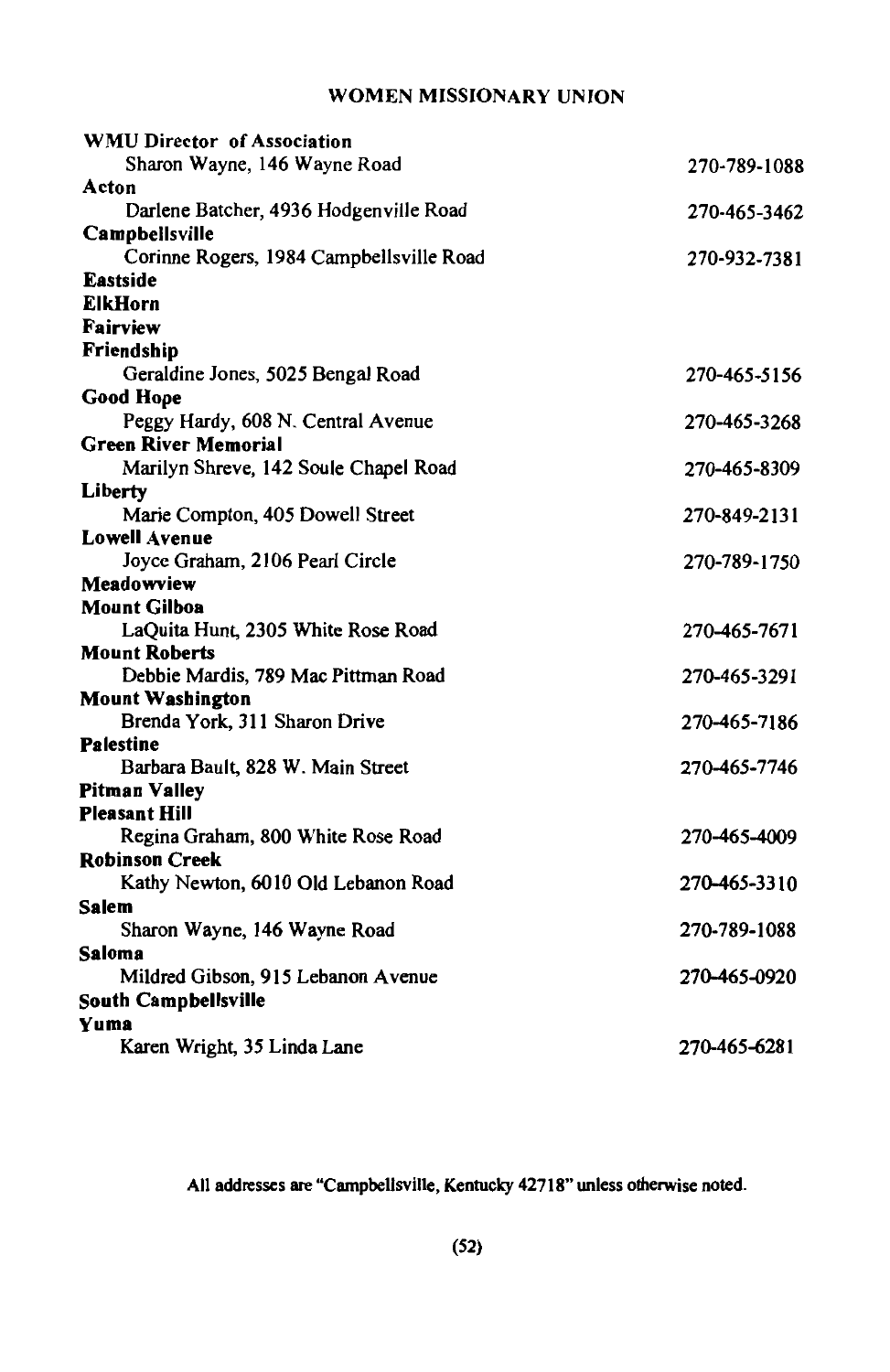## **CLERKS**

| <b>Clerk of Association</b>                            |              |
|--------------------------------------------------------|--------------|
| Helen Henderson, 279 Shiloh Road                       | 270-465-8998 |
| Acton                                                  |              |
| Nora Minor, 3515 ElkHorn Road                          | 270-465-3420 |
| Campbellsville                                         |              |
| Jim Campbell, 711 North Columbia Avenue                | 270-465-8820 |
| <b>Eastside</b>                                        |              |
| Dora Wagoner, 555 Reid's Chapel Road                   | 270-465-2813 |
| <b>ElkHorn</b>                                         |              |
| Kim McAfee, 65 Palestine Road                          | 270-789-2565 |
| Fairview                                               |              |
| Diana Colvin, 807 North Central Avenue                 | 270-465-5388 |
| Friendship                                             |              |
| Patty McDowell, 71 Dowell Street                       | 270-789-4765 |
| <b>Good Hope</b>                                       |              |
| Janet Rafferty, 802 West Main Street                   | 270-465-6215 |
| <b>Green River</b>                                     |              |
| Judy Wilson, 3441 Old Columbia Road                    | 270-465-5812 |
| Liberty                                                |              |
| Brian Wise, 160 North Calvary Road                     | 270-789-2656 |
| <b>Lowell Avenue</b>                                   |              |
| Marietta Moyers, 401 Ingram Avenue                     | 270-465-8505 |
| <b>Meadowview</b>                                      |              |
| Paul Smith, 650 Smith Ridge Road                       | 270–465-7250 |
| <b>Mount Gilboa</b>                                    |              |
| JoAnne Hunt, 1615 White Rose Road, Finley, KY. 42715   | 270-789-2932 |
| <b>Mount Roberts</b>                                   |              |
| Mindy Auberry, 2280 Moss Road                          | 270-789-3758 |
| <b>Mount Washington</b>                                | 270-465-6818 |
| Verlas Miller, 200 Western Drive<br><b>Palestine</b>   |              |
|                                                        | 270-465-7510 |
| Lena Harmon, 706 Melrose Drive<br><b>Pitman Valley</b> |              |
| Sharon Clark, 192 Clark Road                           | 270-465-2990 |
| Pleasant Hill                                          |              |
| Anita Berry, 901 Gardenia Drive                        | 270-465-2511 |
| <b>Robinson Creek</b>                                  |              |
| Judy Bell, 44 Shelia Drive                             | 270-465-3209 |
| Salem                                                  |              |
| Brenda Patton, 940 Spears Road                         | 270-465-7835 |
| Saloma                                                 |              |
| Helen Henderson, 279 Shiloh Road                       | 270-465-8998 |
| <b>South Campbellsville</b>                            |              |
| Amy Harrison, PO Box 26, ElkHorn, KY. 42733            | 270-465-8217 |
| Yuma                                                   |              |
| Larry Bell, PO Box 95 Mannsville, KY. 42758            | 606-789-9611 |
|                                                        |              |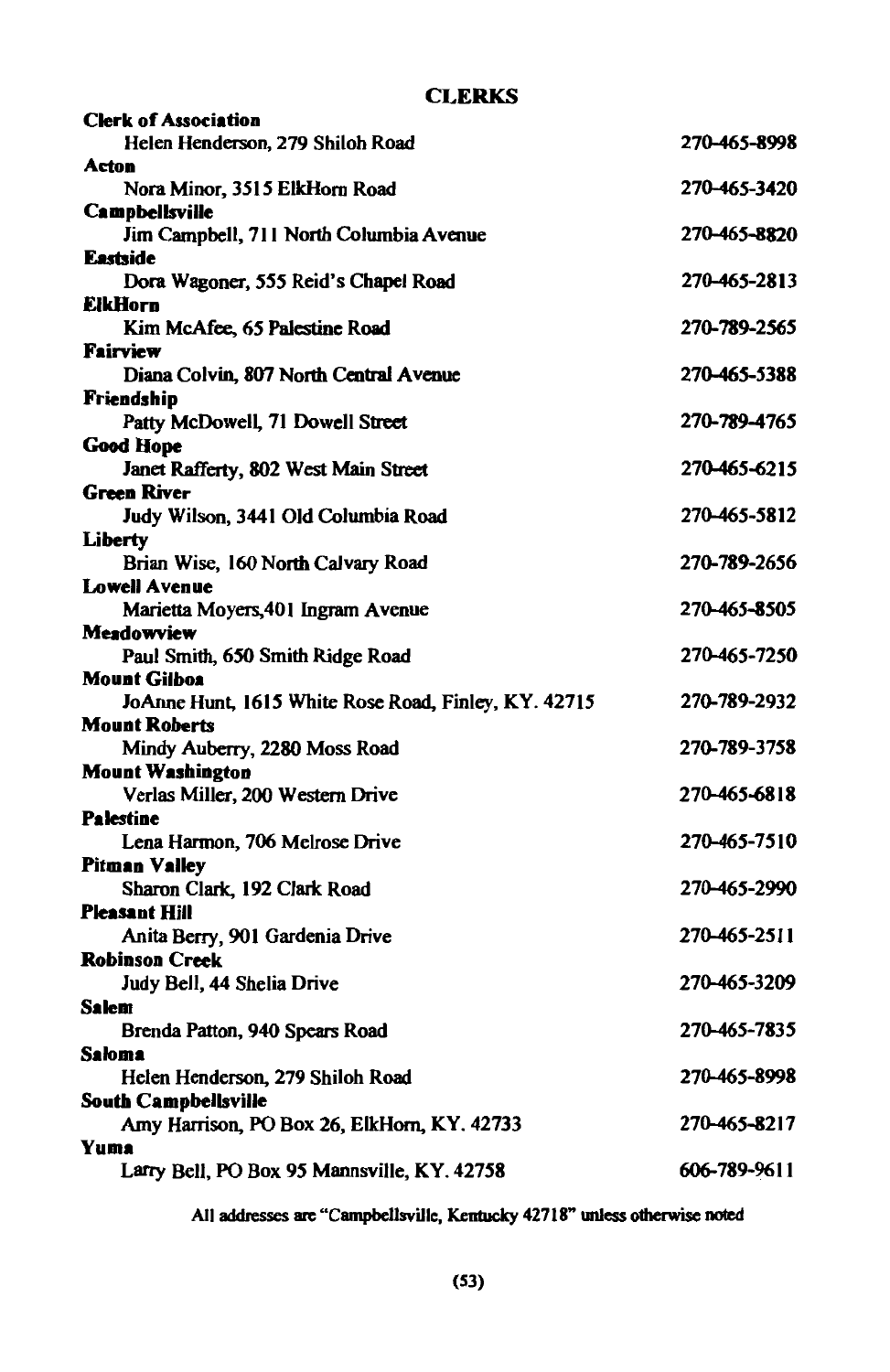## **CHAIRMAN OF DEACONS**

| <b>Moderator of Association</b>                        |              |
|--------------------------------------------------------|--------------|
| Gary Durham, 3441 Old Columbia Road                    | 270-465-6032 |
| Acton                                                  |              |
| David Arnold, 2384 Wise Road                           | 270-465-6976 |
| Campbellsville                                         |              |
| Jay Eastridge, 200 Cambridge Way                       | 270-465-9372 |
| Eastside                                               |              |
| Gordon Clark, 450 Clark Road                           | 270-465-7713 |
| ElkHorn                                                |              |
| Ricky Harden, 555 E. Meadow Creek Road                 | 270-465-2255 |
| Fairview                                               |              |
| Friendship                                             |              |
| Milton Jones, 5025 Bengal Road                         | 270-465-5156 |
| <b>Good Hope</b>                                       |              |
| E. Poe Young, 320 Robinson Avenue                      | 270-465-4443 |
| <b>Green River</b>                                     |              |
| David Cox, 453 Martin Road<br>Liberty                  | 270-465-6533 |
| John Smith, 5075 Spurlington Road                      |              |
| Lowell Avenue                                          | 270-789-2865 |
| Troy Young, 20 Bridlewood Park                         | 270-789-3048 |
| Meadowview                                             |              |
| David Cable, 29 Debra Kay Avenue                       | 270-465-2250 |
| <b>Mount Gilboa</b>                                    |              |
| George Phillips, PO Box 303                            | 270-465-2078 |
| <b>Mount Roberts</b>                                   |              |
| Bob Milby, 135 John Deere Lane                         | 270-789-2786 |
| <b>Mount Washington</b>                                |              |
| Terry Price, 303 Jayne Lane                            | 270-465-6547 |
| Palestine                                              |              |
| Kim Bailey, 335 Palestine Road                         | 270-789-1107 |
| Pitman Valley                                          |              |
| Orville Newton, 172 Newton Lane                        | 270-465-3844 |
| Pleasant Hill                                          |              |
| Sonny Cave, 3356 Old Lebanon Road                      | 270-465-8338 |
| Robinson Creek                                         |              |
| Mike Sprowles, 210 Pickett Road                        | 270-789-1148 |
| Salem                                                  |              |
| Jacky Arvin, 601 Hunters Run<br>Saloma                 | 270-465-7139 |
|                                                        |              |
| Larry Marcum, 1019 Chaney Pike<br>South Campbellsville | 270-465-3946 |
| Steve McAllister, South Central Avenue                 | 270-789-1537 |
| Yuma                                                   |              |
| Gary Bault, 199 Gibb Greer Road, Columbia, KY. 42728   | 270-465-3927 |
|                                                        |              |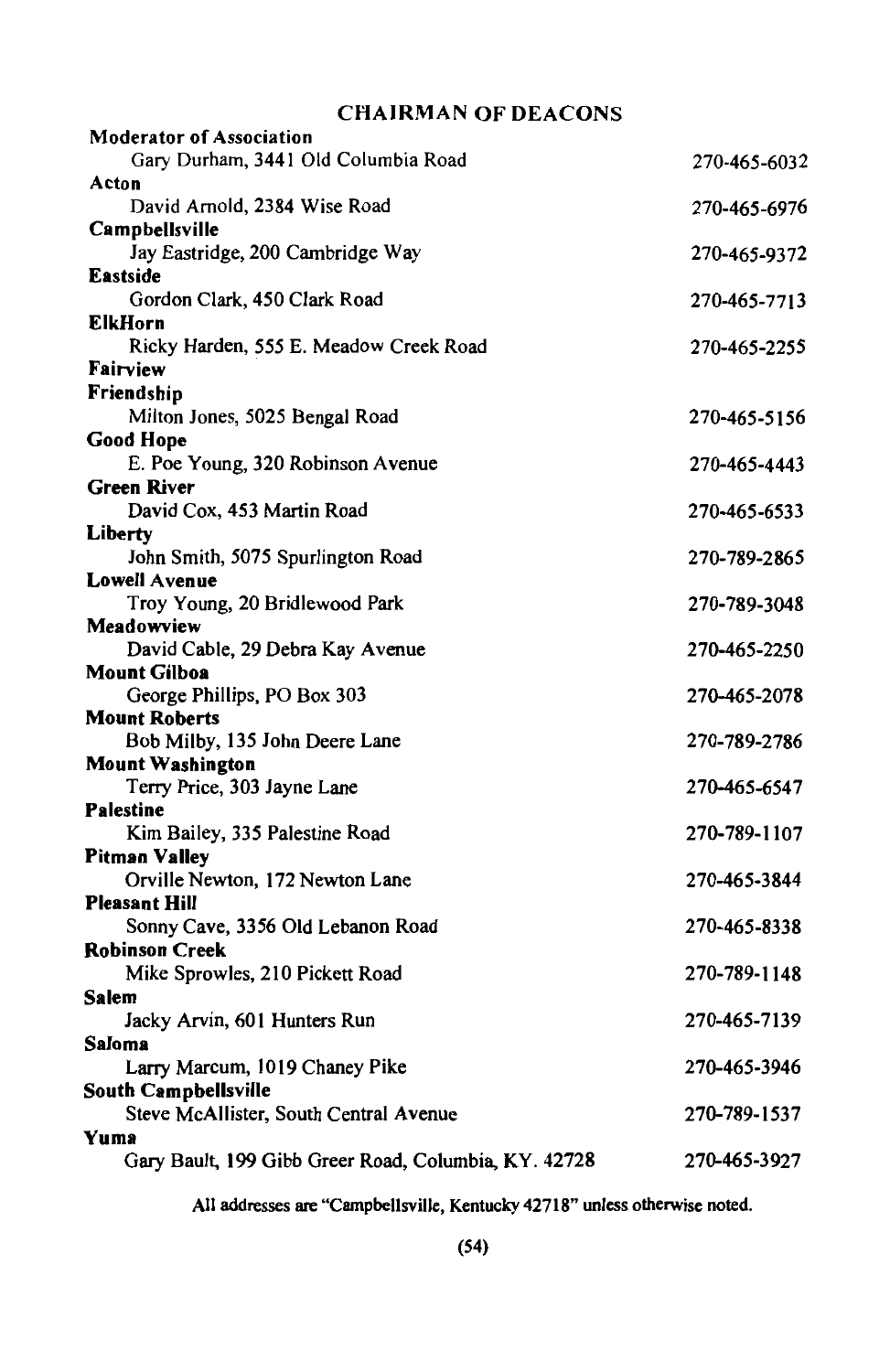## **SUNDAY SCHOOL DIRECTORS**

| <b>Associational Sunday School Director</b>                          |              |
|----------------------------------------------------------------------|--------------|
| Don Gowin, 500 E. Meadow Creek Road                                  | 270-465-0122 |
| Acton                                                                |              |
| Billie Batcher, 103 Cross Street, Raywick, KY. 40060                 | 270-692-9056 |
| Campbellsville                                                       |              |
| Larry Noe, 260 Cambridge Way                                         | 270-465-7989 |
| Eastside                                                             |              |
| <b>ElkHorn</b>                                                       |              |
| Michael Julian, 100 Lula Drive                                       | 270-469-4336 |
| <b>Fairview</b>                                                      |              |
| Larry Willis, 207 Jan Street                                         | 270-789-2457 |
| Friendship                                                           |              |
| Anne Sanders, 6515 Bengal Road                                       | 270-789-1705 |
| <b>Good Hope</b>                                                     |              |
| Lynwood Newton, 417 Lowell Avenue                                    | 270–465–7652 |
| <b>Green River</b>                                                   |              |
| Danny Thompson, 2888 Bengal Road                                     | 270-789-2423 |
| Liberty                                                              |              |
| John Smith, 5075 Spurlington Road                                    | 270-789-2865 |
| <b>Lowell Avenue</b>                                                 |              |
| Scott Necessary, 65 Hearth Stone Way                                 | 270-465-7672 |
| Meadowview                                                           |              |
| Delbert Dix, 822 W. Main Street                                      | 270–465–4777 |
| <b>Mount Gilboa</b>                                                  |              |
| <b>Mount Roberts</b>                                                 |              |
| Terry Mardis, 789 Mac Pittman Road                                   | 270-465-3291 |
| <b>Mount Washington</b>                                              |              |
| Jason Miller, 6325 Scott Ridge Road, Raywick, KY. 40060              | 606-465-0310 |
| <b>Palestine</b>                                                     |              |
| Kim Bailey, 335 Palestine Road                                       | 270-789-1107 |
| <b>Pitman Valley</b>                                                 |              |
| Timmy Mardis, 2035 Newton Lane                                       | 270-789-4223 |
| <b>Pleasant Hill</b>                                                 |              |
| Eddie O'Banion, 121 Pleasant Hill Church Road                        | 270-465-2788 |
| <b>Robinson Creek</b><br>Salem                                       |              |
|                                                                      | 270-465-7139 |
| Jacky Arvin, 601 Hunters Run<br>Saloma                               |              |
|                                                                      | 270-789-2917 |
| Richard Durham, 218 Jayne Avenue                                     |              |
| <b>South Campbellsville</b><br>Jerry Inman, 601 South Central Avenue | 270-465-4529 |
| Yuma                                                                 |              |
|                                                                      | 270-465-3927 |
| Garry Bault, 199 Gibb Greer Road, Columbia, KY. 42728                |              |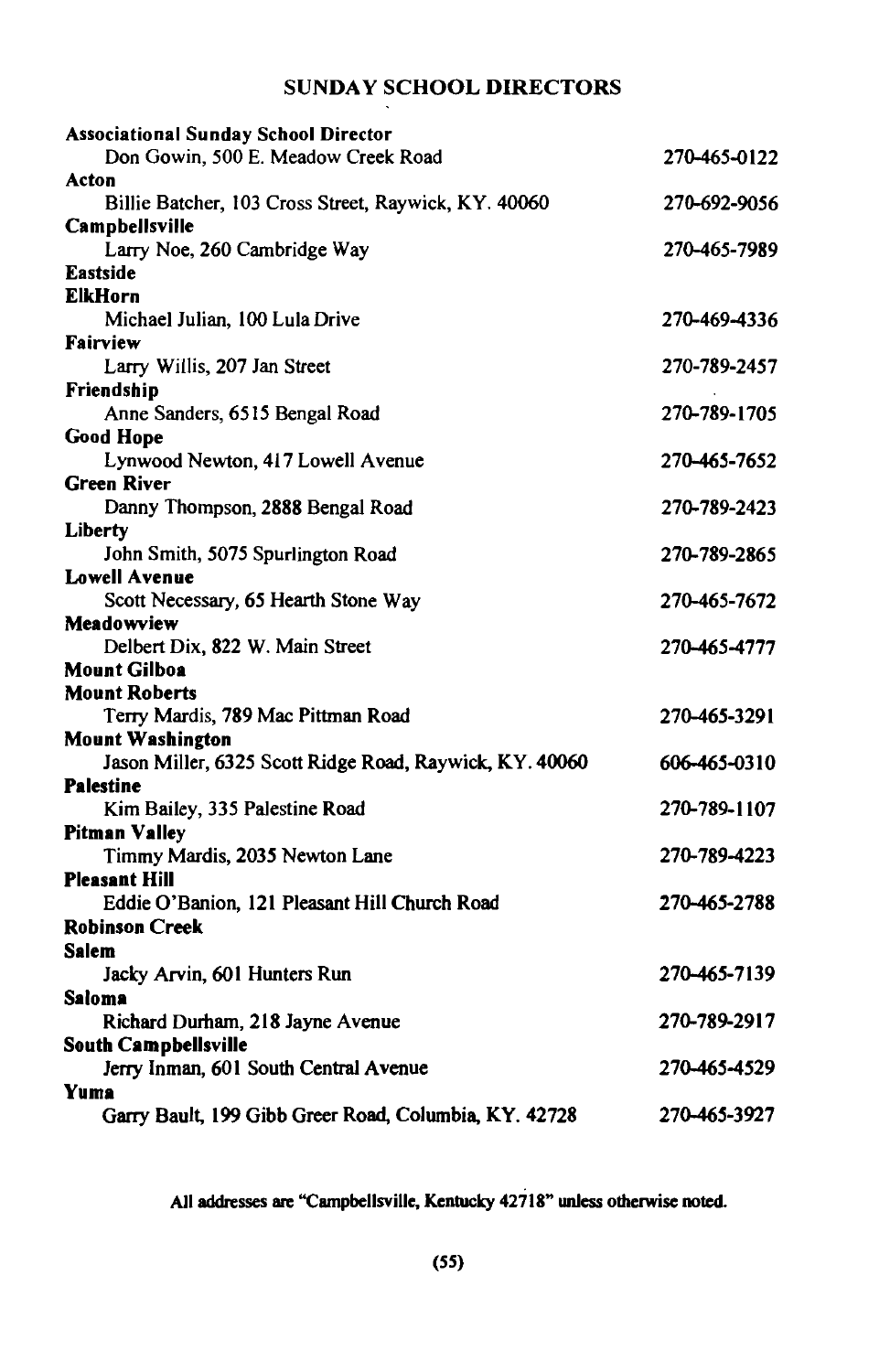## **DISCIPLESHIP TRAINING DIRECTORS**

| <b>Associational Discipleship Training</b> |              |
|--------------------------------------------|--------------|
| Jeff Newton, 407 Hastings Way              | 270-789-1139 |
| Acton                                      |              |
| Paul Pike, 210 Jayne Avenue                | 270-465-2948 |
| <b>Campbellsville</b>                      |              |
| Susie Crowder, 200 Mile Lane               | 270-469-4019 |
| <b>Eastside</b>                            |              |
| <b>ElkHorn</b>                             |              |
| <b>Fairview</b>                            |              |
| Friendship                                 |              |
| Barry Blevins, 115 Hidden Meadow Drive     | 270-789-1673 |
| <b>Good Hope</b>                           |              |
| <b>Green River Memorial</b>                |              |
| Liberty                                    |              |
| <b>Lowell Avenue</b>                       |              |
| Kelly Calmes, 86 Eunice Drive              | 270-465-4527 |
| Meadowview                                 |              |
| <b>Mount Gilboa</b>                        |              |
| <b>Mount Roberts</b>                       |              |
| <b>Mount Washington</b>                    |              |
| <b>Palestine</b>                           |              |
| <b>Pitman Valley</b>                       |              |
| <b>Pleasant Hill</b>                       |              |
| <b>Robinson Creek</b>                      |              |
| Salem                                      |              |
| Ronnie Patton, 940 Spears Road             | 270-465-7835 |
| Saloma                                     |              |
| Cathy Chowning, 512 Fern Drive             | 270-789-2707 |
| <b>South Campbellsville</b>                |              |
| Yuma                                       |              |
| Shirley Hughes, 3496 Speck Ridge Road      | 270-789-9765 |
|                                            |              |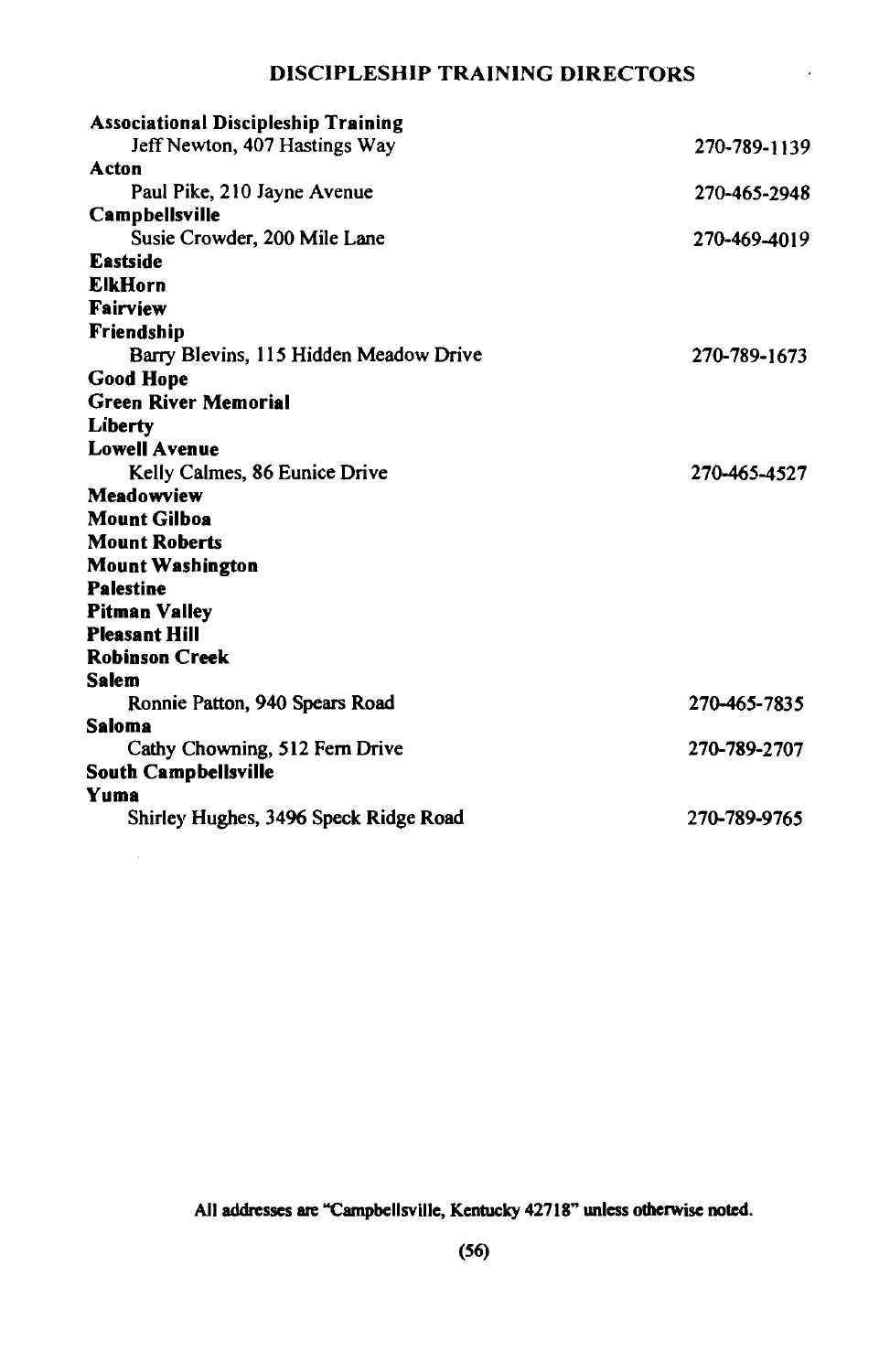## **MUSIC DIRECTORS**

| <b>Associational Directors of Music</b>                     |              |
|-------------------------------------------------------------|--------------|
| Tim Hooper, 308 Underwood Road                              | 270-465-5938 |
| Tim Shockley, 274 Snow Lane                                 | 270-469-9296 |
| Acton                                                       |              |
| James Beck, 1715 Kindness Road                              | 270-465-7856 |
| Campbellsville                                              |              |
| David Johnson, PO Box 530                                   | 270-465-8115 |
| <b>Eastside</b>                                             |              |
| Tina Meece, 614 W. Main Street                              |              |
| ElkHorn                                                     |              |
| Greg Ford, 265 Capps Road                                   | 270-789-2567 |
| Fairview                                                    |              |
| Zachary Cox, PO Box 144, Mannsville, KY. 42758              |              |
| Friendship                                                  |              |
| William Sanders III, 6515 Bengal Road                       | 270-789-1705 |
| <b>Good Hope</b>                                            |              |
| Mary Hedgespeth, 8320 Saloma Road                           | 270-465-8905 |
| <b>Green River</b>                                          |              |
| Liberty                                                     |              |
| Brian Wise, 160 N. Calvary Road                             | 270-789-2656 |
| <b>Lowell Avenue</b>                                        |              |
| Lisa Gupton, 112 Autumn Drive                               | 270-789-1712 |
|                                                             |              |
| <b>Meadowview</b>                                           |              |
| Romey Reynolds, 79 Meadwoview Drive                         | 270-465-4607 |
| <b>Mount Gilboa</b>                                         |              |
| Nancy Hunt, 902 Gardenia Drive                              | 270-465-4808 |
| <b>Mount Roberts</b>                                        |              |
| Cheryl Mings, 24 Harris Drive                               | 270-465-3999 |
| <b>Mount Washington</b>                                     |              |
| Jeff Wright, 10520 Saloma Road                              | 270-789-2585 |
| <b>Palestine</b>                                            |              |
| Timothy Hooper, 308 Underwood Road                          | 270-465-5938 |
| <b>Pitman Valley</b>                                        |              |
| Terry Dooley, 2505 Roberts Road                             | 270-465-2350 |
| <b>Pleasant Hill</b>                                        |              |
| Leon Neto, 100 Todd Street, Apt. 4                          | 270-469-4969 |
| <b>Robinson Creek</b>                                       |              |
| Dan Blakeman, 2424 Saloma Road                              | 270-789-3908 |
| Salem                                                       |              |
| Connie Arnold, Fariview Road                                | 270-789-3351 |
| Saloma                                                      |              |
| Kaleb Chowning, 1505 West Saloma Road                       |              |
| <b>South Campbellsville</b>                                 |              |
| Joshua Hensley, 601 S. Central Avenue                       | 270-465-4261 |
| Yuma                                                        |              |
|                                                             |              |
| Wendell Thompson, 1305 Hovious Ridge Road, Casey Creek, KY. |              |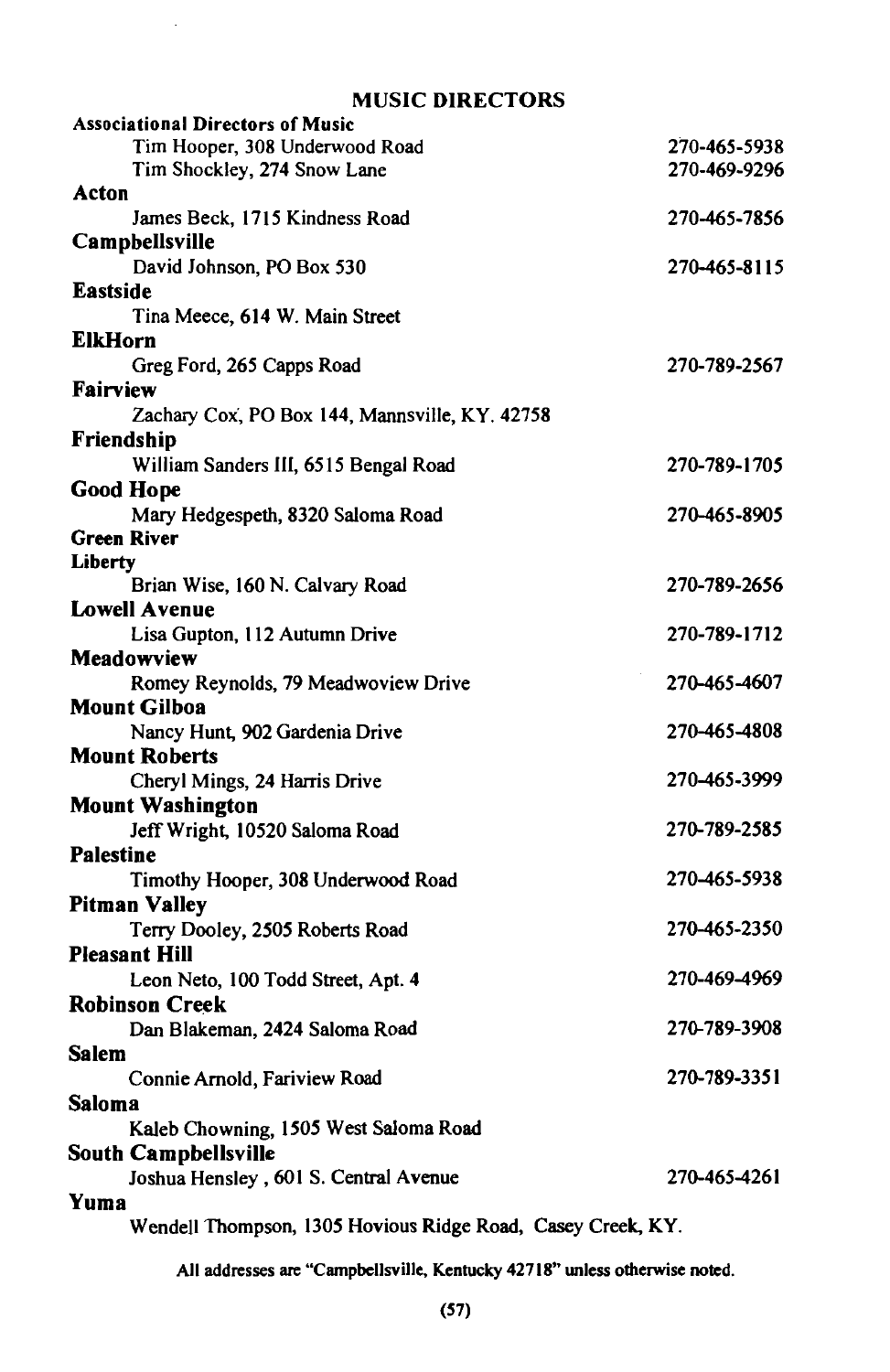**BROTHERHOOD DIRECTORS** 

| Director of Association                     |              |
|---------------------------------------------|--------------|
| Wendell Bowen, 714 Lebanon Road             | 270-465-8011 |
| Acton                                       |              |
| Campbellsville                              |              |
| Mark McKinley, 500 Forest Hills Drive       | 270-465-8105 |
| Eastside                                    |              |
| Elk Horn                                    |              |
| Fairview                                    |              |
| Friendship                                  |              |
| Wendell Bowen, 714 Lebanon Road             | 270-465-8011 |
| Good Hope                                   |              |
| Donald Green, 213 Crawford Street           | 270-789-0532 |
| Green River                                 |              |
| Liberty                                     |              |
| Paul Lacy, 1808 Barney School Road          | 270-465-2647 |
| Lowell Avenue                               |              |
| Forster Hedgespeth, 505 Pitman Avenue       | 270-465-7000 |
| Meadowview                                  |              |
| Mount Gilboa                                |              |
| <b>Mount Roberts</b>                        |              |
| Mcunt Washington                            |              |
| Palestine                                   |              |
| Kim Bailey, 335 Palestine Road              | 270-789-1107 |
| Pitman Valley<br><b>Pleasant Hill</b>       |              |
|                                             |              |
| <b>Robinson Creek</b>                       |              |
| David Young, 2987 Saloma Road               | 270-465-7834 |
| Salem<br>Saloma                             |              |
|                                             |              |
| Mike Forbis, 15 Peachtree Circle            | 270-465-6245 |
| South Campbellsville                        |              |
| Yuma                                        |              |
| Larry Bell, PO Box 95 Mannsville, KY. 42758 | 606-787-9611 |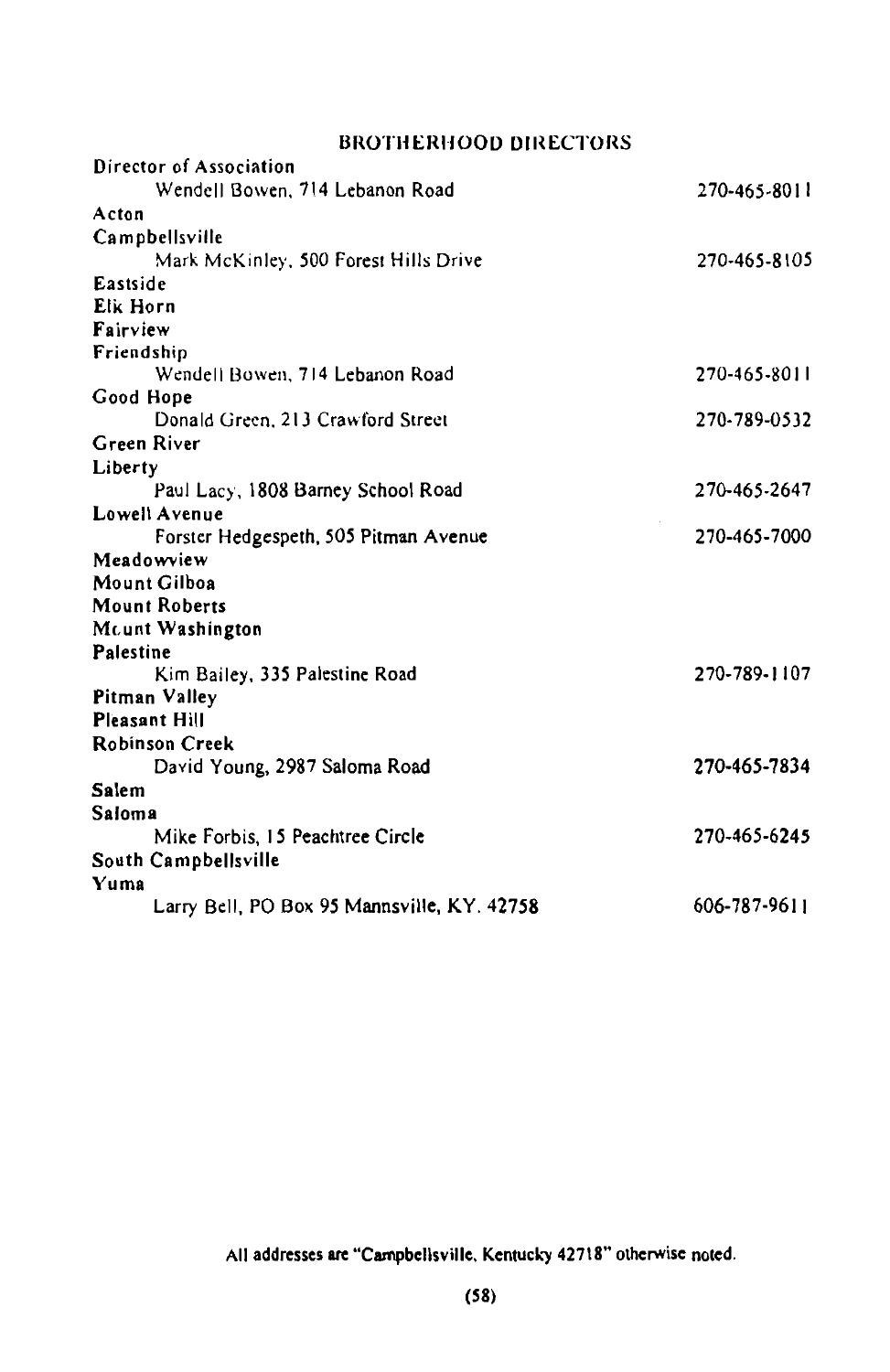## **BAPTISM INFORMATION TAYLOR COUNTY**

| Items Reported:<br>3-Total Baptisms<br>3A-Baptism 5 & Under |    | 3B-Baptisms 6-8<br>3C-Baptisms 9-11 |    |    | 3D-Baptisms 12-17<br>3E-Baptisms 18-29 |    | 3F-Baptisms 30-59<br>3G-Baptisms 60 and Up |    |    |
|-------------------------------------------------------------|----|-------------------------------------|----|----|----------------------------------------|----|--------------------------------------------|----|----|
| <b>CONGREATION</b>                                          | CM |                                     | 3А | 3B | 3 <sup>C</sup>                         | 3D | 3E                                         | 3F | 3G |
| <b>ACTON</b>                                                |    |                                     | 0  |    |                                        |    |                                            |    |    |
| <b>CAMPBELLSVILLE</b>                                       |    | 27                                  |    |    |                                        |    |                                            |    |    |
| <b>EASTSIDE</b>                                             |    |                                     |    |    |                                        |    |                                            |    |    |
| <b>ELKHORN</b>                                              |    |                                     |    |    |                                        |    |                                            |    |    |
| <b>FAIRVIEW</b>                                             |    |                                     |    |    |                                        |    |                                            |    |    |
| <b>FRIENDSHIP</b>                                           |    |                                     |    |    |                                        |    |                                            |    |    |
| <b>GOOD HOPE</b>                                            |    |                                     |    |    |                                        |    |                                            |    |    |
| <b>GREEN RIVER</b>                                          |    |                                     |    |    |                                        |    |                                            |    |    |
| <b>LIBERTY</b>                                              |    |                                     |    |    |                                        |    |                                            |    |    |
| LOWELL AVE.                                                 |    | 19                                  |    |    |                                        |    |                                            |    |    |
| MEADOWVIEW                                                  |    |                                     |    |    |                                        |    |                                            |    |    |
| MT. GILBOA                                                  |    |                                     |    |    |                                        |    |                                            |    |    |
| <b>MT. ROBERTS</b>                                          |    |                                     |    |    |                                        |    |                                            |    |    |
| MT.WASHINGTON                                               |    |                                     |    |    |                                        |    |                                            |    |    |
| <b>PALESTINE</b>                                            |    |                                     |    |    |                                        |    |                                            |    |    |
| PITMAN VALLEY                                               |    |                                     |    |    |                                        |    |                                            |    |    |
| PLEASANT HILL                                               | Ċ  | 10                                  |    |    |                                        |    |                                            |    |    |
| <b>RAIKES HILL</b>                                          |    |                                     |    |    |                                        |    |                                            |    |    |
| <b>ROBINSON CREEK</b>                                       | C  |                                     |    |    |                                        |    |                                            |    |    |
| <b>SALLM</b>                                                |    |                                     |    |    |                                        |    |                                            |    |    |
| <b>SALOMA</b>                                               |    |                                     |    |    |                                        |    |                                            |    |    |
| S. CAMPBELLSVILLE                                           |    |                                     |    |    |                                        |    |                                            |    |    |
| <b>YUMA</b>                                                 |    |                                     |    |    |                                        |    |                                            |    |    |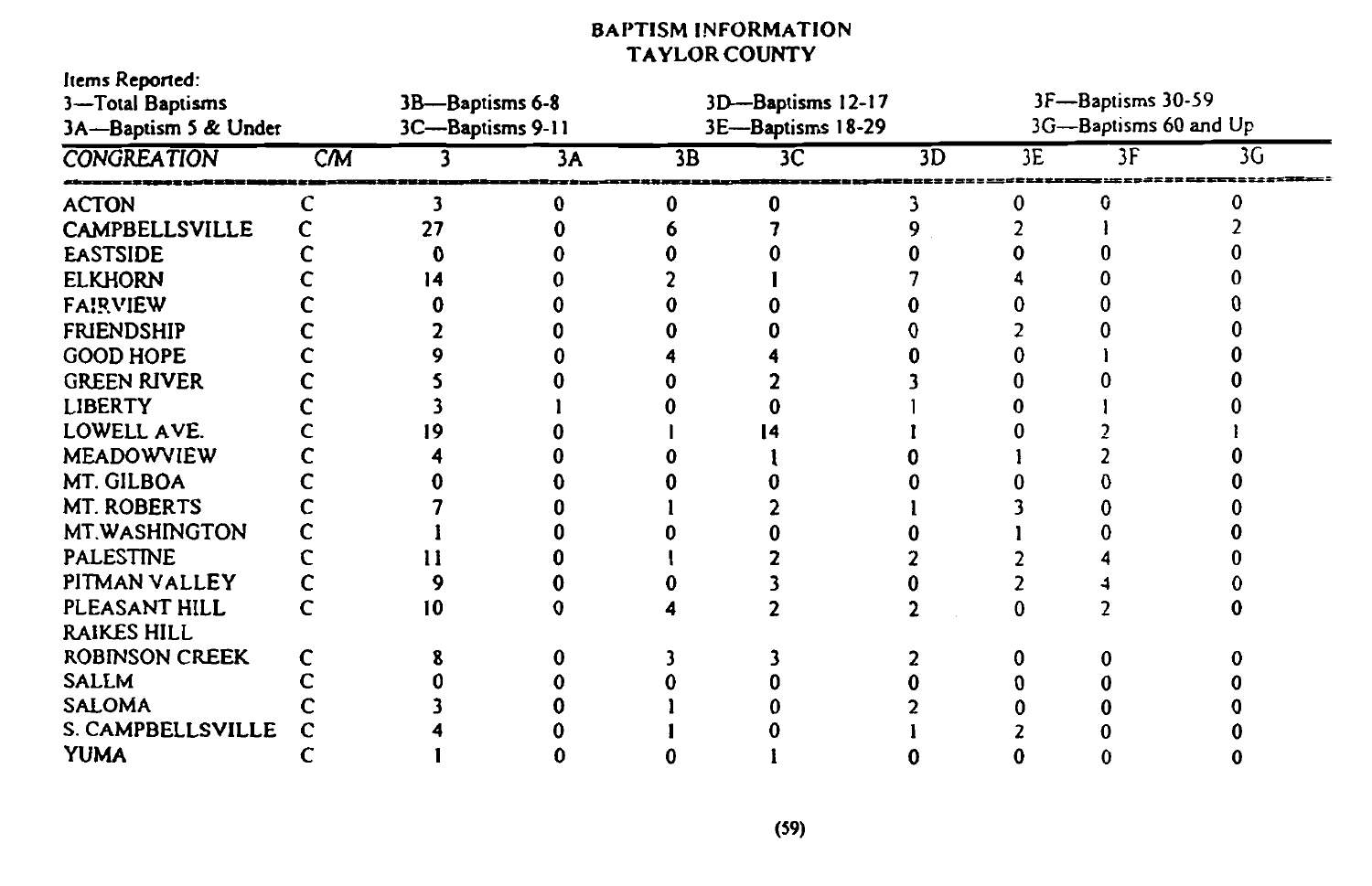## **BIBLE STUDY INFORMATION TAYLOR COUNTY**

## Items Reported

| 5-Total SS Enrollment<br>5B-- Ages 6-11 |    | 5D-Ages 18-24       |      | SF-35-54 |               | 5H-65 & Up |          |                | 5J--Other Bible Study |     |                     |               |          |     |                  |
|-----------------------------------------|----|---------------------|------|----------|---------------|------------|----------|----------------|-----------------------|-----|---------------------|---------------|----------|-----|------------------|
| 5A-Ages 5 & Under                       |    | $5C - Ages$ $12-17$ |      |          | 5E-Ages 25-34 |            |          | $5G - 55 - 64$ |                       |     | 51 General Officers |               |          |     | 6-SS Weekly Ave. |
| 8-New Ongoing Bible Study Groups        |    |                     |      |          |               |            |          |                |                       |     |                     |               |          |     |                  |
| Congregation                            | CM | Taylor              | 5    | 5A       | 5B            | 5C         | 5D       | 5E             | 5F                    | 5G  | 5H                  | 51            | 5J       | 6   | 8                |
| <b>ACTON</b>                            | С  | <b>Taylor</b>       | 30   |          | 3             | 4          | 3        | $\overline{2}$ | 2                     | 8   | 7                   | 0             | 0        | 18  | 2                |
| CAMPBELLSVILLE                          | C  | Taylor              | 1142 | 88       | 123           | 121        | 75       | 220            | 170                   | 113 | 183                 | $\mathbf{11}$ | 38       | 610 |                  |
| <b>EASTSIDE</b>                         |    | Taylor              | 0    | 0        | 0             | 0          | $\bf{0}$ | 0              | 0                     | 0   | 0                   | 0             | $\Omega$ | 0   |                  |
| <b>ELKHORN</b>                          |    | Taylor              | 196  | 25       | 45            | 27         | 11       | 22             | 35                    | 13  | 11                  |               | 0        | 128 |                  |
| <b>FAIRVIEW</b>                         |    | Taylor              | 52   | 10       | 4             | 6          | 0        | 4              | 16                    | 8   | 4                   | 0             | 0        | 27  |                  |
| <b>FRIENDSHIP</b>                       | c  | Taylor              | 95   | 9        | 14            | 16         | 15       | 14             | 14                    | 12  | 20                  |               | 25       | 54  |                  |
| <b>GOOD HOPE</b>                        | c  | Taylor              | 115  |          | 16            | 15         | 12       | 8              | 10                    | 16  | 25                  |               | 5        | 72  |                  |
| <b>GREEN RIVER</b>                      | c  | Taylor              | 122  | 9        | 6             | 14         | 0        | 12             | 15                    | 35  | 30                  |               | 0        | 87  | 0                |
| <b>LIBERTY</b>                          | c  | Taylor              | 66   | 10       | 3             | 10         |          | 6              | 11                    | 10  | 11                  |               | 0        | 45  |                  |
| LOWELL AVE.                             | c  | Taylor              | 322  | 28       | 42            | 25         |          | 13             | 122                   | 32  | 50                  |               | 0        | 0   |                  |
| MEADOWVIEW                              | c  | Taylor              | 125  |          | 15            | 12         | 10       | 24             | 15                    | 23  | 20                  |               | 0        | 68  | O                |
| MT. GILBOA                              | c  | Taylor              | 46   | 0        | 5             | 12         | 0        | 0              | 15                    |     |                     |               | 0        | 25  | 0                |
| MT. ROBERTS                             | c  | Taylor              | 109  | 14       | 25            | 13         |          |                | 21                    |     | 9                   | 10            | 0        | 55  |                  |
| MT. WASHINGTON                          | c  | Taylor              | 65   | 2        | 6             | 4          |          | 6              | 15                    | 15  | 10                  |               | 0        | 45  |                  |
| <b>PALESTINE</b>                        | c  | Taylor              | 127  | 10       | 15            | 10         | 9        | 18             | 14                    | 7   | 40                  |               | 0        | 79  | 0                |
| PITMAN VALLEY                           | c  | Taylor              | 81   | 8        | 14            | 5          | 5        | 12             | 15                    | 10  | 12                  |               | 0        | 66  | 0                |
| PLEASANT HILL                           | c  | Taylor              | 232  | 12       | 24            | 21         | 15       | 10             | 58                    | 31  | 58                  | $\mathbf{c}$  | 0        | 165 | 0                |
| <b>RAIKES HILL</b>                      |    |                     |      |          |               |            |          |                |                       |     |                     |               |          |     |                  |
| ROBINSON CREEK                          | с  | Taylor              | 150  | 10       | 17            | 35         | 10       | 10             | 22                    | 16  | 25                  |               | 0        | 79  |                  |
| <b>SALEM</b>                            |    | Taylor              | 91   | 9        | 12            | 10         | 0        | 0              | 30                    | 12  | 18                  | 0             | 0        | 69  | 0                |
| <b>SALOMA</b>                           |    | <b>Taylor</b>       | 84   | 9        | 8             | 8          |          | 16             | 15                    | 10  | 9                   |               | 0        | 61  |                  |
| S-CAMPBELLSVILLEC                       |    | Taylor              | 155  |          | 9             | 15         |          | 5              | 30                    | 79  | 11                  |               | 0        | 147 |                  |
| YUMA                                    |    | Taylor              | 72   | 10       | 13            | 9          |          | 3              | 18                    | 5   | 10                  |               |          | 37  |                  |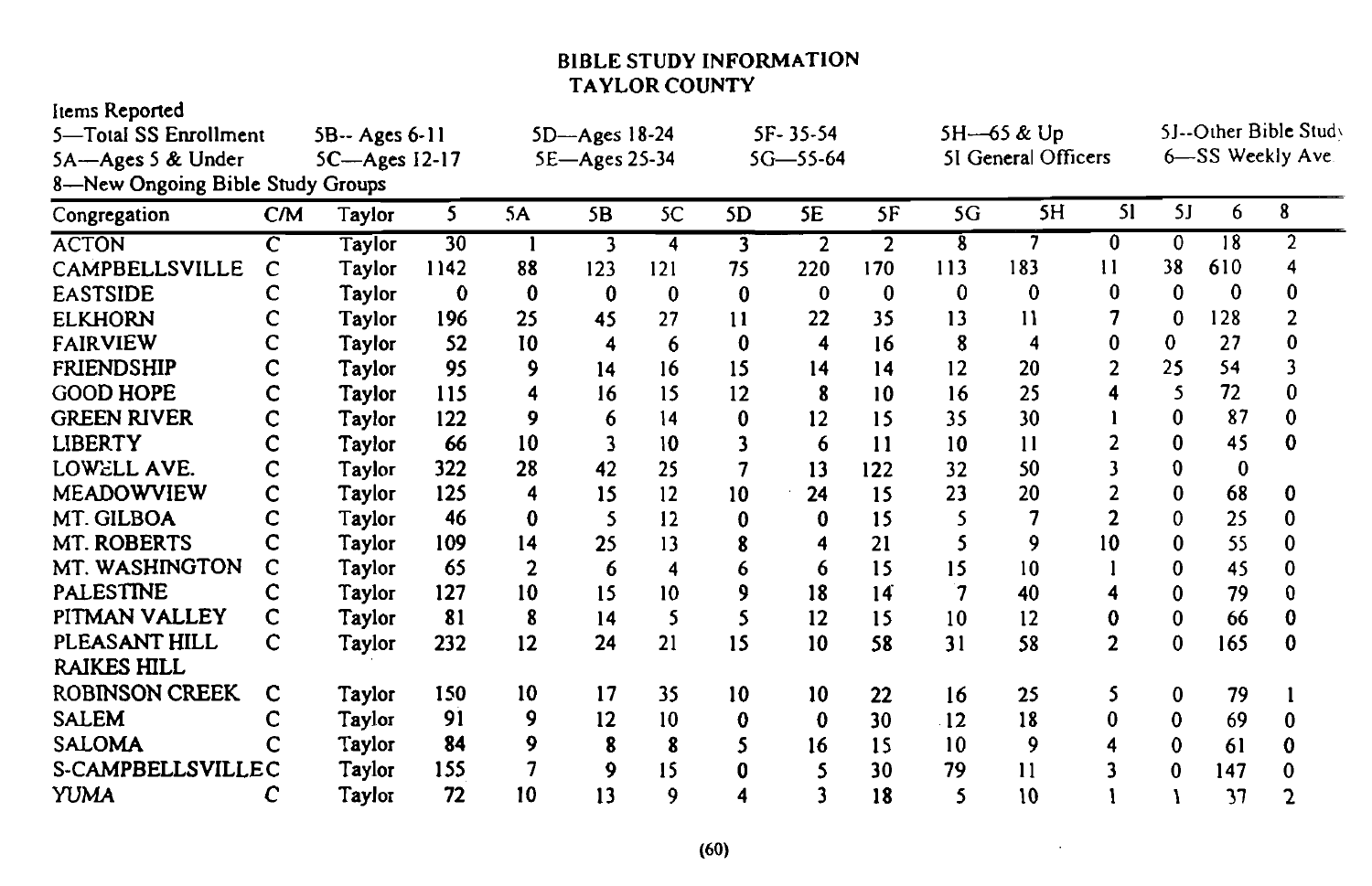## **FINANCIAL INFORMATION** TAYLOR COUTNY

| Items Reported<br>15—Undesignated Receipts<br>16-Tresignated Receipts |             | 17-Other Receipts<br>18-Cooperative Giving |            | 20—State Giving | 19-Associational Giving |          | 21-Annie Armstrong<br>22-Lottie Moon |           | 23-Other Missions |                    |  |
|-----------------------------------------------------------------------|-------------|--------------------------------------------|------------|-----------------|-------------------------|----------|--------------------------------------|-----------|-------------------|--------------------|--|
| CONGREGATION                                                          | $\mathbf C$ | 15                                         | 16         | 17              | 18                      | 19       | 20                                   | 21        | 22                | 23                 |  |
| <b>ACTON</b>                                                          | с           | 18,038.00                                  | 2,318.00   | 0.00            | 2,183.00                | 368.00   | 85.00                                | 125.00    | 107.00            | 211.00             |  |
| <b>CAMPBELLSVILLE</b>                                                 | с           | 1,158,913.00                               | 376,886.00 | 83,847.00       | 151,134.00              | 6,500.00 | 7,523.00                             | 17,716.00 | 37,268.00         | 6,778.00           |  |
| <b>EASTSIDE</b>                                                       | с           | 9.000.00                                   | 200.00     | 0.00            | 0.00                    | 0.00     | 0.00                                 | 0.00      | 0.00              |                    |  |
| <b>ELKHORN</b>                                                        | c           | 238,206.00                                 | 38,945.00  | 0.00            | 1,500.00                | 1,200.00 | 0.00                                 | 0.00      |                   | 0.0023.111.00      |  |
| <b>FAIRVIEW</b>                                                       |             | 27,339.00                                  | 10,690.00  | 0.00            | 2,283.00                | 547.00   | 0.00                                 | 0.00      | 160.00            | 150.00             |  |
| <b>FRIENDSHIP</b>                                                     |             | 82,670.00                                  | 19,366.00  | 0.00            | 14,864.00               | 817.00   | 695.00                               | 715.00    | 5.962.00          | 5,401.00           |  |
| <b>GOOD HOPE</b>                                                      | с           | 96,190.00                                  | 75,085.00  | 0.00            | 25,010.00               | 2,405.00 | 1,566.00                             | 1,840.00  |                   | 4.420.00 14.921.00 |  |
| <b>GREEN RIVER</b>                                                    |             | 109.619.00                                 | 26,852.00  | 442.00          | 16,443.00               | 3,289.00 | 1,914.00                             | 1,520.00  | 3,722.00          | 0.00               |  |
| <b>LIBERTY</b>                                                        | с           | 62.248.00                                  | 5.324.00   | 4.545.00        | 6.899.00                | 1,725.00 | 475.00                               | 370.00    |                   | 527.00 10,500.00   |  |
| LOWELL AVE.                                                           |             | 263,679.00                                 | 21,779.00  | 4,800.00        | 46,109.00               | 5.270.00 | 2,598.00                             | 3,915.00  |                   | 6,600.00 15,611.00 |  |
| <b>MEADOWVIEW</b>                                                     | с           | 83,199.00                                  | 8,021.00   | 0.00            | 9,225.00                | 2,930.00 | 0.00                                 | 0.00      | 393.00            | 6,457.00           |  |
| <b>MT. GILBOA</b>                                                     |             | 37,524.00                                  | 13,982.00  | 0.00            | 7,229.00                | 1,100.00 | 575.00                               | 1,034.00  | 3,503.00          | 1.300.00           |  |
| <b>MT. ROBERTS</b>                                                    | c           | 52,728.00                                  | 14,721.00  | 0.00            | 9.008.00                | 753.00   | 544.00                               | 920.00    | 1,630.00          | 0.00               |  |
| MT. WASHINGTON                                                        | c           | 73,133.00                                  | 2,426.00   | 1,600.00        | 1,000.00                | 1,200.00 | 1,200.00                             | 7,745.00  | 705.00            | 1.668.00           |  |
| <b>PALESTINE</b>                                                      | с           | 127,041.00                                 | 28,438.00  | 0.00            | 15,198.00               | 1,275.00 | 788.00                               | 855.00    | 1,616.00          | 2.941.00           |  |
| PITMAN VALLEY                                                         | c           | 56,9788.00                                 | 2,960.00   | 0.00            | 0.00                    | 240.00   | 100.00                               | 100.00    | 120.00            | 2,400.00           |  |
| PLEASANT HILL                                                         | Ċ           | 206,460.00                                 | 46,292.00  | 0.00            | 55,559.00               | 4.175.00 | 1,595.00                             | 1,685.00  | 3,376.00          | 0.00               |  |
| <b>RAIKES HILL</b>                                                    | с           |                                            |            |                 |                         |          |                                      |           |                   |                    |  |
| <b>ROBINSON CREEK</b>                                                 |             | 119,650.00                                 | 2,810.00   | 1.400.00        | 10,000.00               | 2.214.00 | 350.00                               | 800.00    | 2.010.00          | 375.00             |  |
| <b>SALEM</b>                                                          |             | 96,589.00                                  | 15,856.00  | 81.00           | 17,024.00               | 1,930.00 | 1,349.00                             | 1,500.00  | 3,059.00          | 4,985.00           |  |
| <b>SALOMA</b>                                                         |             | 72,485.00                                  | 5,301.00   | 420.00          | 10.873.00               | 3.624.00 | 1.101.00                             | 616.00    | 1,543.00          | 14,087.00          |  |
| <b>S-CAMPBELLSVILLE</b>                                               | c           | 140,565.00                                 | 3,630.00   | 0.00            | 14,057.00               | 1,406.00 | 240.00                               | 680.00    | 900.00            | 900.00             |  |
| <b>YUMA</b>                                                           | с           | 34,658.00                                  | 0.00       | 0.00            | 3,749.00                | 920.00   | 774.00                               | 398.00    | 595.00            | 252.00             |  |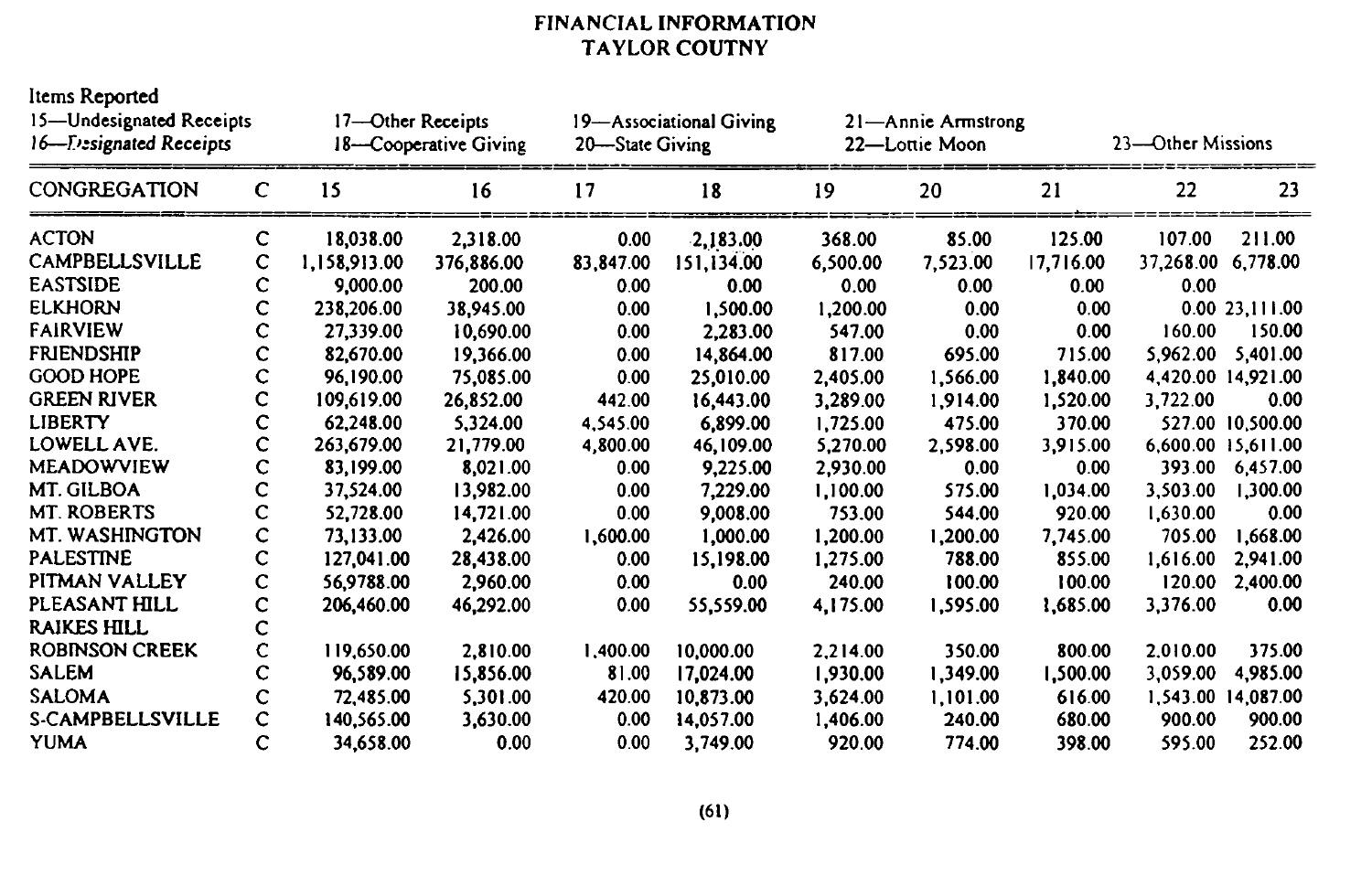| 1. Total Members      |     | 2-Resident Members |      | 4-Other Additions | 7-Primary Worship Attendance |                 |  |
|-----------------------|-----|--------------------|------|-------------------|------------------------------|-----------------|--|
| Congregation          | CMM | Taylor             |      | 2                 | 4                            |                 |  |
| <b>ACTON</b>          | C   | Taylor             | 59   | 36                | 3                            | $\overline{20}$ |  |
| CAMPBELLSVILLE        | C   | Taylor             | 1658 | 1213              | 49                           | 736             |  |
| <b>EASTSIDE</b>       | с   | Taylor             | 99   |                   |                              | 25              |  |
| <b>ELKHORN</b>        | с   | Taylor             | 325  |                   | 24                           | 298             |  |
| <b>FAIRVEIW</b>       | c   | Taylor             | 150  | 93                |                              | 62              |  |
| <b>FRIENDSHIP</b>     |     | Taylor             | 168  | 159               |                              | 75              |  |
| <b>GOOD HOPE</b>      | с   | Taylor             | 224  | 166               |                              | 110             |  |
| <b>GREEN RIVER</b>    |     | <b>Taylor</b>      | 422  | 342               |                              | 130             |  |
| <b>LIBERTY</b>        |     | Taylor             | 213  | 148               |                              | 65              |  |
| LOWELL AVENUE         | C   | Taylor             | 590  | 520               | 10                           | 240             |  |
| <b>MEADOWVIEW</b>     |     | Taylor             | 198  | 188               |                              | 98              |  |
| MT. GILBOA            |     | Taylor             | 159  | 121               |                              | 30              |  |
| MT. ROBERTS           |     | Taylor             | 170  | 170               | 12                           | 80              |  |
| MT. WASHINGTON        |     | Taylor             | 278  | 180               | 0                            | 80              |  |
| <b>PALESTINE</b>      |     | Taylor             | 351  | 248               | 17                           | 117             |  |
| PITMAN VALLEY         | C   | Taylor             | 150  | 150               |                              | 95              |  |
| PLEASANT HILL         | C   | Taylor             | 616  | 478               | 9                            | 190             |  |
| <b>RAIKES HILL</b>    | с   | Taylor             |      |                   |                              |                 |  |
| <b>ROBINSON CREEK</b> | С   | Taylor             | 315  | 309               |                              | 100             |  |
| <b>SALEM</b>          |     | Taylor             | 98   | 98                |                              | 79              |  |
| <b>SALOMA</b>         |     | Taylor             | 190  | 158               |                              | 80              |  |
| S-CAMPBELLSVILLE C    |     | Taylor             | 818  | 655               |                              | 140             |  |
| <b>YUMA</b>           |     | Taylor             | 150  | 115               | 0                            | 40              |  |

## MEMBER AND CONGREGATION INFORMATION TAYLOR COUNTY

Items Reported:

 $\sim$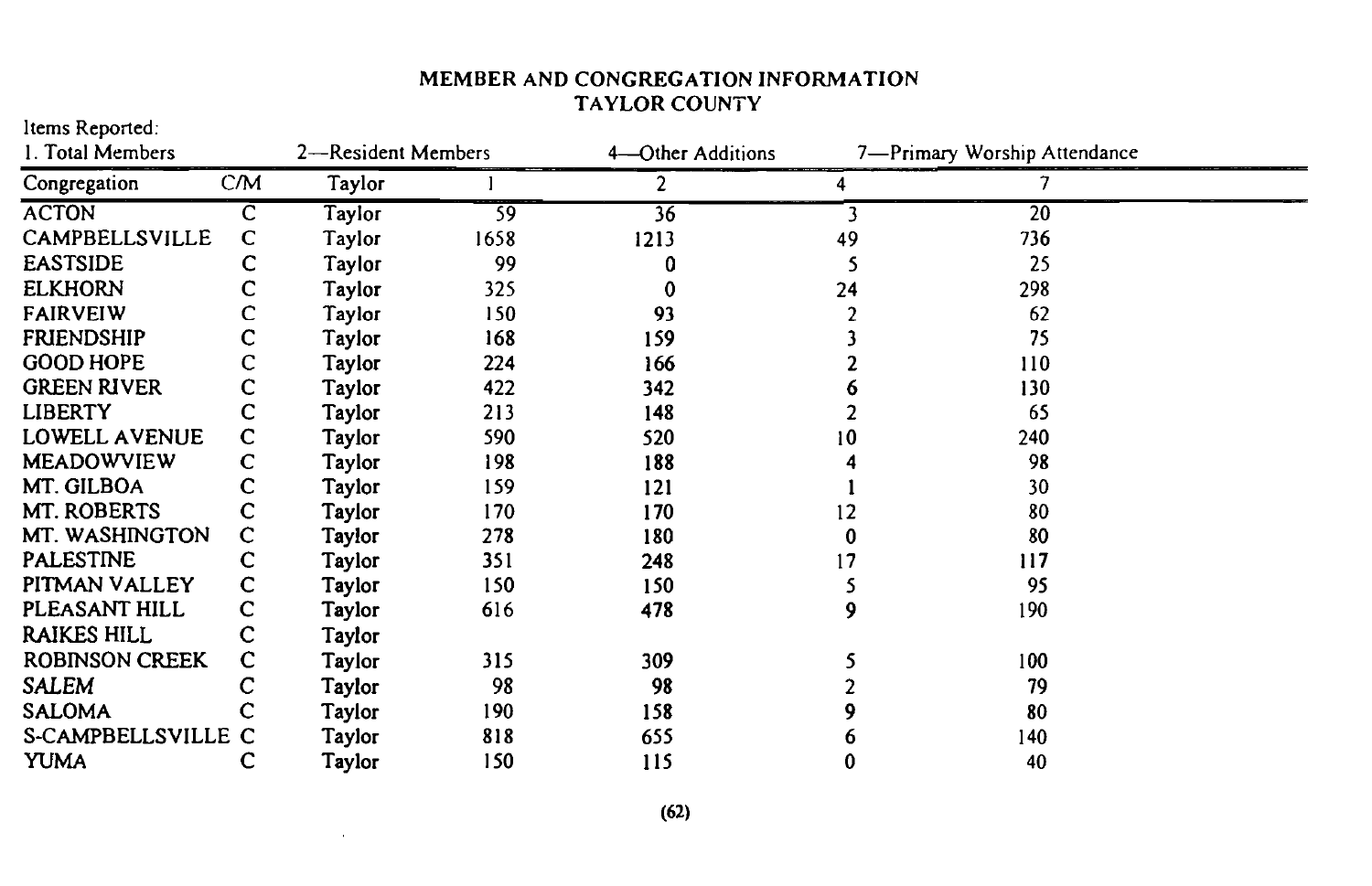#### OTHER PROGRAM INFORMATION **TAYLOR COUNTY**

**Item Reported** 

9-VBS Enrollment 10-Discipleship Training 11-Music Ministry 12-Mission Project 13-WMU 14-Men & Boys Mission

|                         |           |               |                 |                 | Education |      |    |    |
|-------------------------|-----------|---------------|-----------------|-----------------|-----------|------|----|----|
| <b>CONGREGATION</b>     | <b>CM</b> | <b>TAYLOR</b> | 9               | 10              | 11        | 12   | 13 | 14 |
| <b>ACTON</b>            |           | <b>TAYLOR</b> | $\overline{24}$ | $\overline{12}$ | 0         |      | 8  | O  |
| <b>CAMPBELLSVILLE</b>   |           | <b>TAYLOR</b> | 240             | 130             | 277       | 210  | 93 | 60 |
| <b>EASTSIDE</b>         |           | <b>TAYLOR</b> | 17              | o               |           |      |    |    |
| <b>ELKHORN</b>          |           | <b>TAYLOR</b> | 62              | 80              | 15        | 2326 |    |    |
| <b>FAIRVIEW</b>         |           | <b>TAYLOR</b> | 62              |                 |           |      |    |    |
| <b>FRIENDSHIP</b>       |           | <b>TAYLOR</b> | 56              | 15              | 10        | 21   | 13 |    |
| <b>GOOD HOPE</b>        |           | <b>TAYLOR</b> | 156             |                 | 40        | 60   | 25 |    |
| <b>GREEN RIVER</b>      |           | <b>TAYLOR</b> | 131             | 24              | 14        | 14   | 67 |    |
| <b>LIBERTY</b>          |           | <b>TAYLOR</b> | 61              |                 | 14        |      | 29 |    |
| LOWELL AVENUE           |           | <b>TAYLOR</b> | 176             | 98              | 45        | 475  | 90 |    |
| <b>MEADOWVIEW</b>       |           | <b>TAYLOR</b> | 62              |                 | 23        |      |    |    |
| MT. GILBOA              |           | <b>TAYLOR</b> |                 |                 |           |      | 19 |    |
| <b>MT. ROBERTS</b>      |           | <b>TAYLOR</b> | 104             |                 | 14        |      | 35 |    |
| <b>MT. WASHINGTON</b>   |           | <b>TAYLOR</b> | 38              |                 | 20        |      |    |    |
| <b>PALESTINE</b>        |           | <b>TAYLOR</b> | 85              |                 | 22        |      | 26 | 28 |
| PITMAN VALLEY           |           | <b>TAYLOR</b> | 60              |                 |           |      |    |    |
| PLEASANT HILL           |           | <b>TAYLOR</b> | 125             |                 | 15        |      | 40 | 15 |
| <b>RAIKES HILL</b>      |           | <b>TAYLOR</b> |                 |                 |           |      |    |    |
| <b>ROBINSON CREEK</b>   |           | <b>TAYLOR</b> | 129             |                 |           | 20   | 10 |    |
| <b>SALEM</b>            |           | <b>TAYLOR</b> | 67              | 17              | 12        |      | 31 |    |
| <b>SALOMA</b>           |           | <b>TAYLOR</b> | 72              | 30              | 12        | 20   | 10 |    |
| <b>S-CAMPBELLSVILLE</b> |           | <b>TAYLOR</b> | 67              |                 | 12        |      |    |    |
| <b>YUMA</b>             |           | <b>TAYLOR</b> | 67              | 45              |           |      | 30 |    |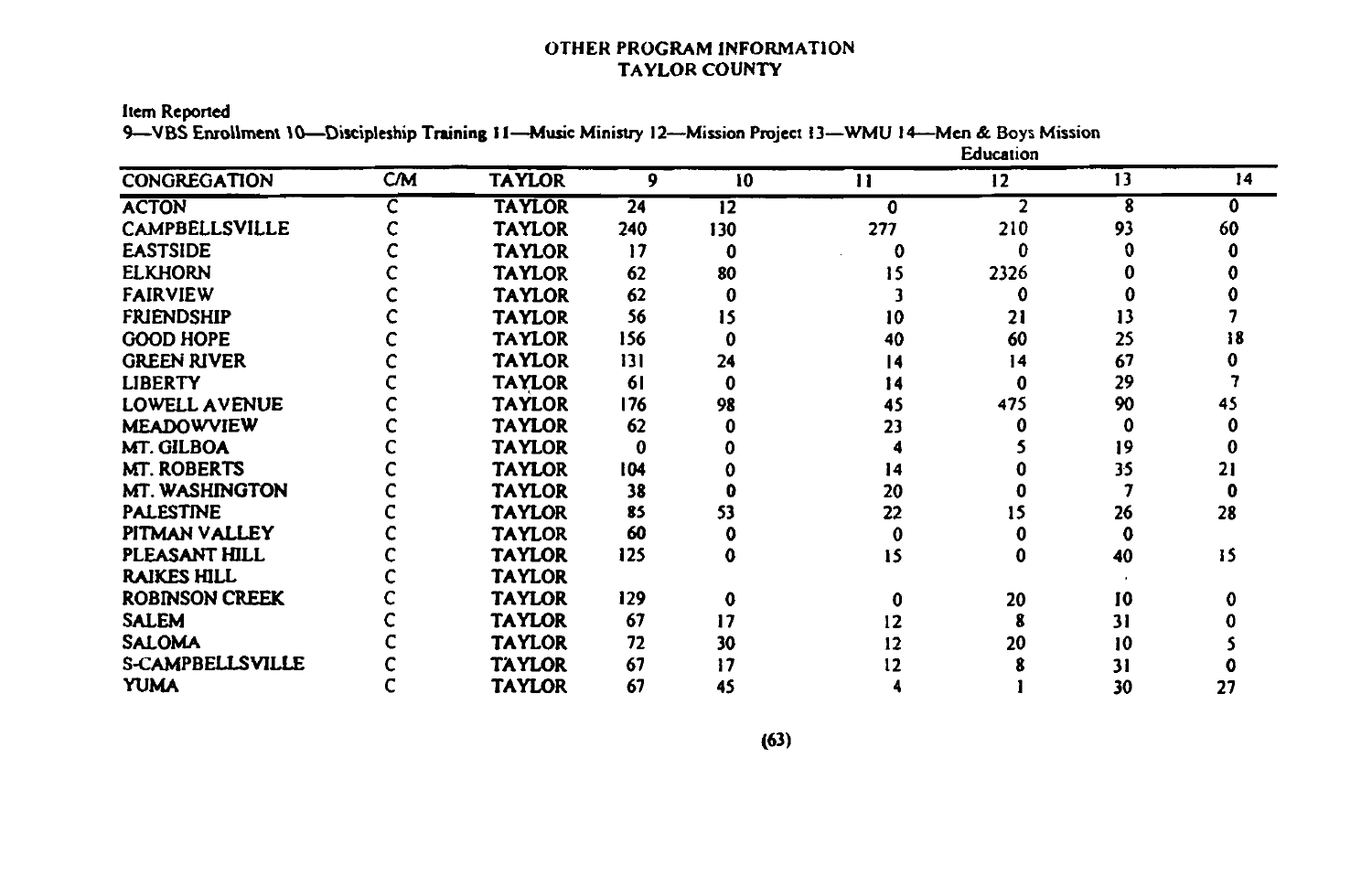# HISTORICAL TABLES (1958-1969)

| Church<br>1958                                 | Moderator            | <b>Clerk</b>              | Preacher                                 |
|------------------------------------------------|----------------------|---------------------------|------------------------------------------|
| Campbellsville                                 | J. Chester Badgett   | Woodruff T. Chandler      | D.L. Druin<br>J. Chester Badgett         |
| 1959<br>ElkHorn                                | J. Chester Badgett   | Woodruff T. Chandler      | J.A. Parker<br>L.A. Fishburn             |
| 1960<br>Good Hope<br>Liberty                   | D. L. Druien         | Woodruff T. Chandler      | W. E. Miller<br>T.H. Harding             |
| 1961<br>Lone Valley                            | D. L. Druien         | Woodruff T. Chandler      | Giblert Sapp<br>H.T. Parrott             |
| 1962<br>Mt. Gilboa<br>South Campbellsville     | T.H. Harding         | Woodruff T. Chandler      | Harvey Morrison<br><b>Marshall Black</b> |
| 1963<br>Palestine<br>Lowell Avenue             | Gilbert Sapp         | Woodruff T. Chandler      | <b>Ralph Boots</b><br>L.M. Hamilton      |
| 1964<br><b>Pleasant Hill</b><br>Campbellsville | <b>Homer Kirtley</b> | Woodruff T. Chandler      | J. Chester Badgett<br>D.L.Druien         |
| 1965<br>Robinson Creek<br>Campbellsville       | <b>Homer Kirtley</b> | Woodruff T. Chandler      | Harvey Morrison<br>William R. Beard      |
| 1966<br>Salem<br>Campbellsville                | William R. Beard     | Woodruff T. Chandler      | L.M. Hamilton<br>Landon Handley          |
| 1967<br>Saloma<br>Lowell Avenue                | William R. Beard     | Woodruff T. Chandler      | Joe Hampton<br><b>Arnold Moon</b>        |
| 1968<br>South Campbellsville<br>Green River    | Joe R. Hampton       | J.L. McNeal               | Arnold Moon<br>Ralph Boots               |
| 1969<br>Campbellsville<br>Meadowview           | J. B. Crawley        | Lonnie Turner<br><b>M</b> | Landon Handley<br><b>Roy Fowler</b>      |

(M) Missionary Message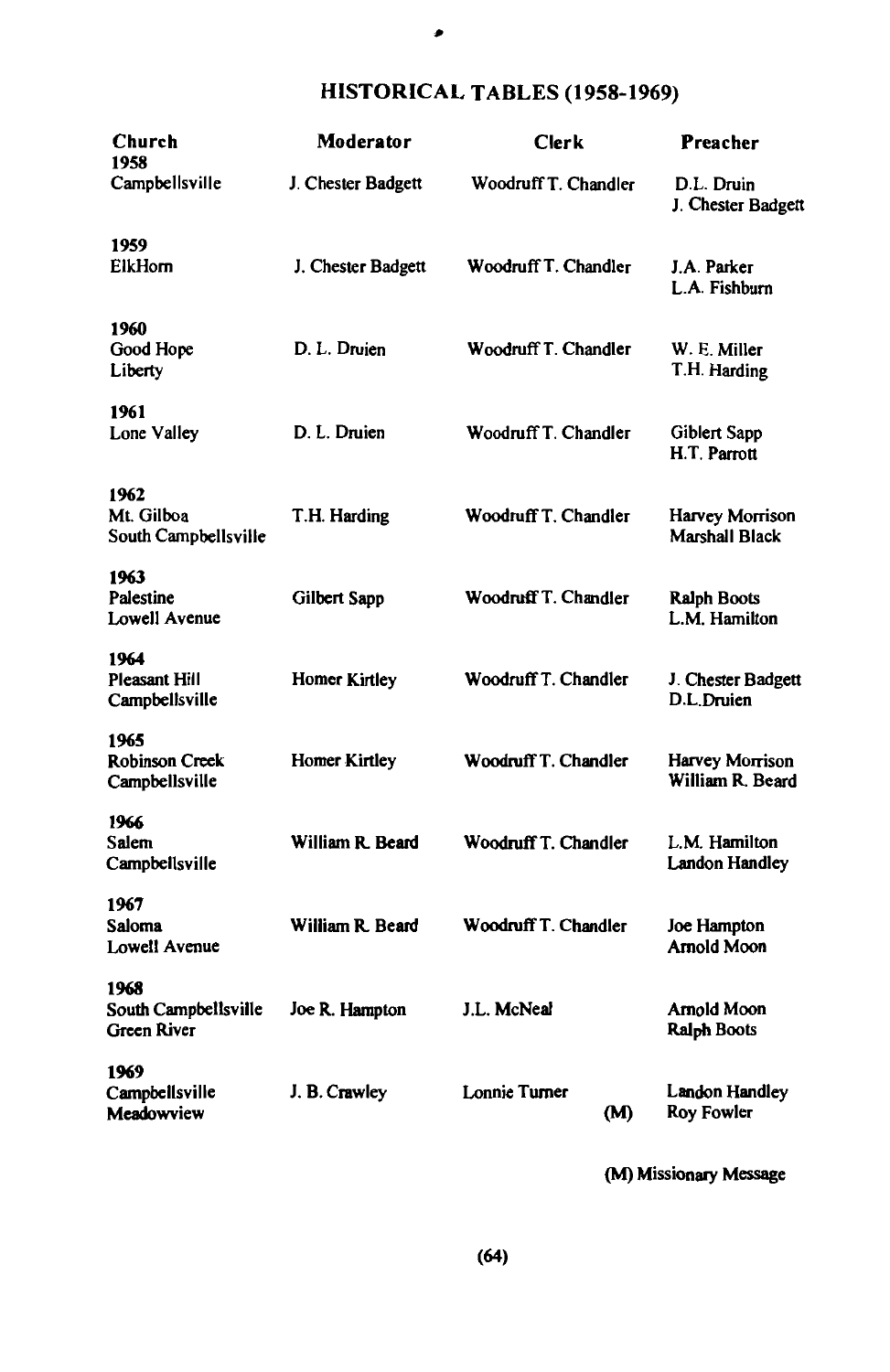## HISTORICAL TABLES (1970-1981)

| <b>CHURCH</b>                                        | <b>MODERATOR</b>       | <b>CLERK</b>        |     | <b>PREACHER</b>                          |
|------------------------------------------------------|------------------------|---------------------|-----|------------------------------------------|
| 1970<br>Elkhorn<br>Mt. Gilboa                        | J.B. Crawley           | Lonnie Turner       | (M) | L.D. Kennedy<br>David Jester             |
| 1971<br>Good Hope<br>Liberty                         | Landon Handley         | George R. Gaddie    | (M) | J. Gene Hall<br><b>Richard Clement</b>   |
| 1972<br>Friendship<br>Palestine                      | Landon Handley         | George R. Gaddie    | (M) | Hardin Hosey<br>Jim McKinley             |
| 1973<br>Robinson Creek<br>Pleasant Hill              | Darrell Hunt           | George R. Gaddie    | (M) | Charles R. Harris<br>Wilburn Hoglen      |
| 1974<br>Salem<br><b>Lowell Avenue</b>                | Darrell Hunt           | George R. Gaddie    | (M) | Richard Shields<br>William Bender        |
| 1975<br>Green River Memorial<br>South Campbellsville | <b>Richard Shields</b> | George R. Gaddie    | (M) | J. Chester Badgett<br><b>Bobby Evans</b> |
| 1976<br>Saloma<br>Campbellsville                     | <b>Richard Shields</b> | <b>Hardin Hosey</b> | (M) | Marshall Black<br>Wayne Hassenmyer       |
| 1977<br>Fairview<br>Palestine                        | Jerry Kibbons          | Hardin Hosey        | (M) | George Gaddie<br><b>Tacahiro Oue</b>     |
| 1978<br>Robinson Creek<br>Elkhorn                    | Jerry Kibbons          | Hardin Hosey        | (M) | Donald Gowin<br>Donald Spiegel           |
| 1979<br>Liberty<br>Good Hope                         | George R. Gaddie       | Hardin Hosey        | (M) | Thurmon Eaton<br>J. Alvin Hardy          |
| 1980<br>Pleasant Hill<br>Mt. Gilboa                  | George R. Gaddie       | L.D. Kennedy        | (M) | Jerry Kibbons<br>L.D. Kennedy            |
| 1981<br>Pitman Valley<br>Salem                       | L.D. Kennedy           | Jim Campbell        | (M) | Paul Homer<br>J. Chester Badgett         |
|                                                      |                        |                     |     | (M) Missionary Message                   |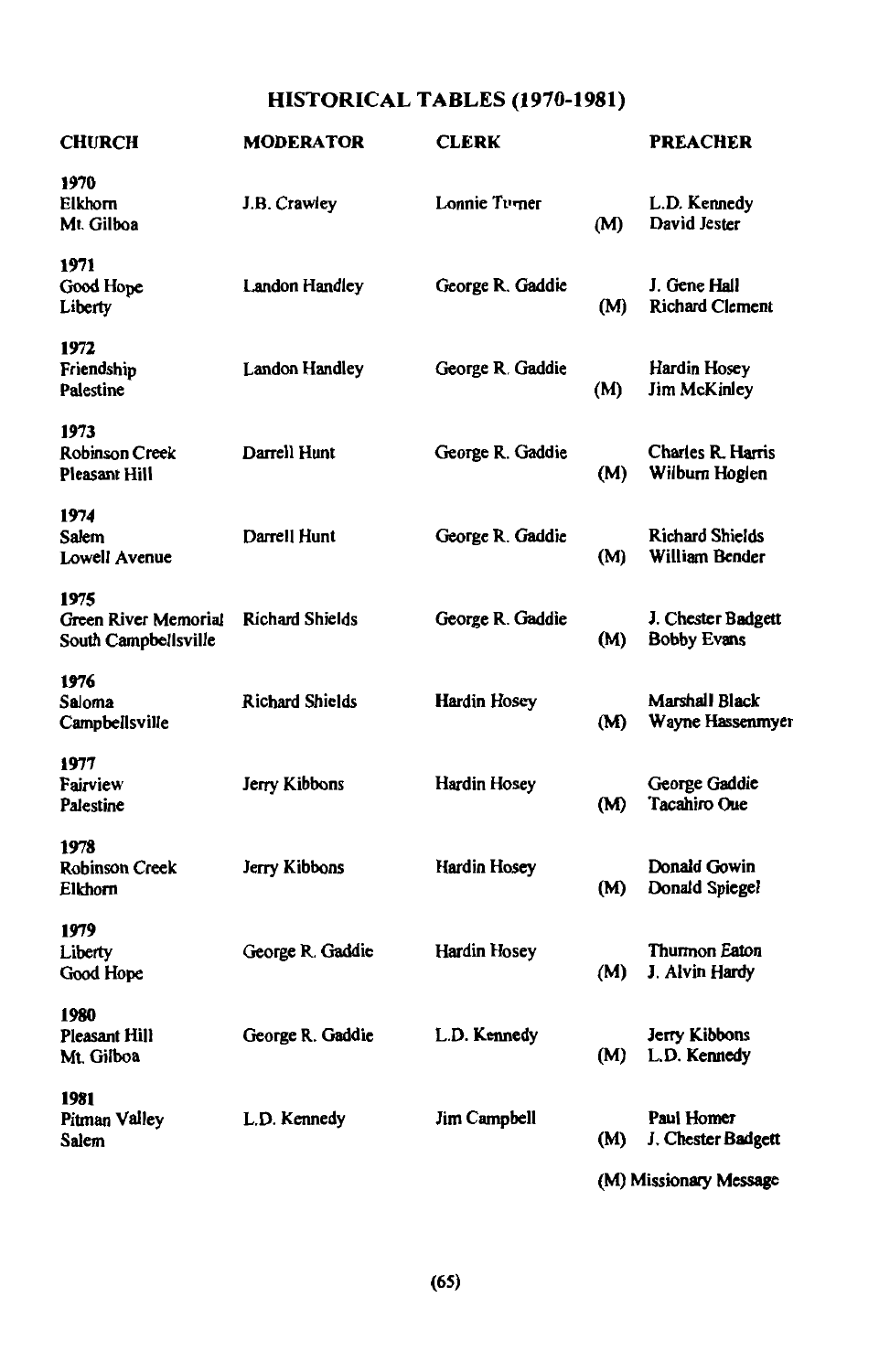## HISTORICAL TABLES (1982-1991)

| <b>CHURCH</b>                                                                    | MODERATOR            | <b>CLERK</b> |     | <b>PREACHER</b>                                           |
|----------------------------------------------------------------------------------|----------------------|--------------|-----|-----------------------------------------------------------|
| 1982<br>Friendship<br>Lowell Avenue                                              | Marshall Black       | Jim Campbell | (M) | Don Watson<br>Jim McKinley                                |
| 1983<br>Meadowview<br>South Campbellsville                                       | Marshall Black       | Jim Campbell | (M) | <b>Bob Martin</b><br>Jeff Day                             |
| 1984<br>Yuma<br>Campbellsville                                                   | James E. Jones       | Jim Campbell | (M) | Richard Reed<br>Bill Marshall                             |
| 1985<br>Saloma<br>Elkhorn                                                        | James E. Jones       | Jim Campbell | (M) | Howard Davenport<br><b>Richard Clement</b>                |
| 1986<br>Spring--Meadowview<br><b>Robinson Creek</b><br>Green River Memorial      | Darrell Hunt         | Jim Campbell | (M) | Mike Moynahan<br>George R. Gaddie<br>Allen West           |
| 1987<br>Spring-Good Hope<br>Eastside                                             | Darrell Hunt         | Jim Campbell | (M) | Randy Smith<br>Taylor County/<br>Kenya Partnership        |
| Pleasant Hill                                                                    |                      |              |     | James Jones                                               |
| 1988<br>Spring-Salem<br>Mt. Gilboa<br>Palestine                                  | Darrell Hunt         | Jim Campbell | (M) | Roger Alford<br>Gilbert Sapp<br><b>Kenneth Winters</b>    |
| 1989<br>Spring-Liberty<br>Pitman Valley<br><b>Green River Memorial</b>           | <b>Bob E. Martin</b> | Jim Campbell | (M) | Donald Berry<br>Jim Collison<br>John Wilson               |
| 1990<br>Spring-Friendship<br><b>Green River Memorial</b><br>South Campbellsville | <b>Bob E. Martin</b> | Jim Campbell | (M) | Landon Hadley<br>J.W. Farmer<br>Calvin Wilkins            |
| 1991<br>Spring-Yuma<br>Saloma<br>Campbellsville                                  | Tom Gupton           | Jim Campbell | (M) | Mike Crain<br><b>Chris Mueller</b><br><b>Jim McKinlev</b> |
|                                                                                  |                      |              | (M) | Missionary Message                                        |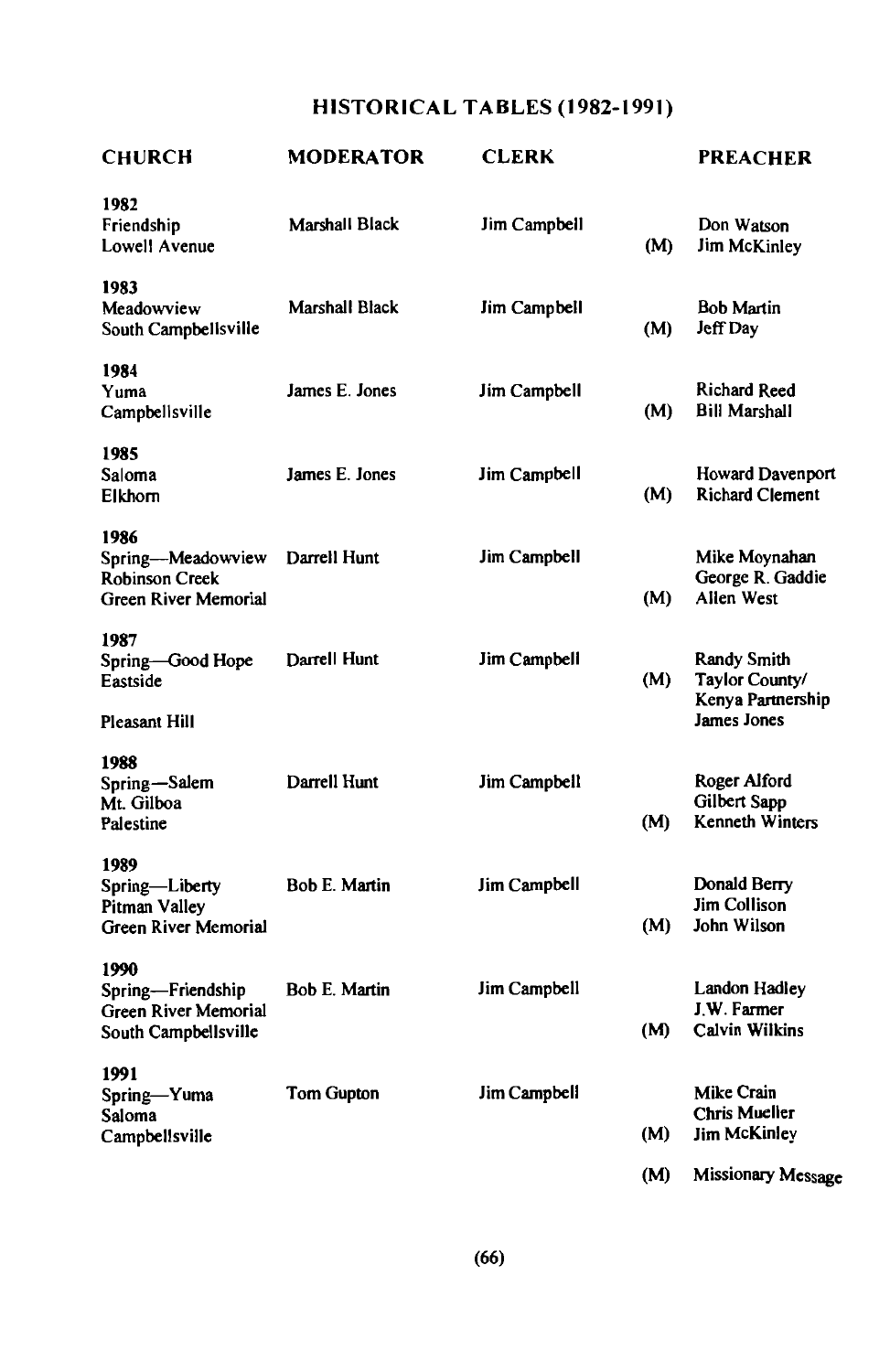## HISTORICAL TABLES (1992-2000)

| <b>CHURCH</b>                                                | <b>MODERATOR</b>                | CLERK                         |     | <b>PREACHER</b>                                                                  |
|--------------------------------------------------------------|---------------------------------|-------------------------------|-----|----------------------------------------------------------------------------------|
| 1992<br>Spring-Meadowview<br>Robinson Creek<br>Elkhorn       | Tom Gupton                      | Jim Campbell                  | (M) | Mark Jones<br>Al Hardy<br>Charles and<br>Carrie Hedrick                          |
| 1993<br>Spring-Acton<br>Good Hope<br><b>Pleasant Hill</b>    | Larry Koch                      | Jim Campbell                  | (M) | J.V. Mullen<br>Larry Koch<br><b>Bill</b> and<br>Laverne Arnold                   |
| 1994<br>Spring—Fairview<br>Salem<br>Campbellsville           | Larry Koch                      | Jim Campbell                  | (M) | Tim Najpaver<br>Brian Fannin<br><b>Bill Jaggers</b>                              |
| 1995<br>Spring-Fairview<br>Salem<br>Campbellsville           | David Henderson<br>Darrell Hunt | Jim Campbell                  | (M) | John Chowning<br>Dewayne Howell<br>Becky Mann and<br>Ed Garr                     |
| 1996<br>Spring-Good Hope<br>Pitman Valley<br>Lowell Avenue   | Darrell Hunt                    | Jim Campbell                  | (M) | Fred Miller<br>Herman Wilkins<br><b>Benton Williams</b>                          |
| 1997<br>Spring—Friendship<br>Liberty<br>Green River Memorial | Darrell Hunt                    | Jim Campbell                  | (M) | Ray England<br>Dan Hunt, Sr.<br>Jim Strange,<br>Dianna Derringer<br>J.B. Crawley |
| 1998<br>Spring-Eastside<br>Friendship<br>Palestine           | Dwayne Howell                   | Jim Campbell                  | (M) | <b>Jeff McCarty</b><br>James E. Jones<br>David Coppage                           |
| 1999<br>Spring—Yuma<br>Meadowview<br>South Campbellsville    | Dwayne Howell                   | Jim Campbell<br>Nancy Walters | (M) | George Gaddie<br>Linda Egbert                                                    |
| 2000<br>Spring—Salem<br>Saloma<br>Campbellsville             | Al Hardy                        | Michael Goodwin               | (M) | Gene Hall<br>Donnie Blick<br>Larrry Rowell                                       |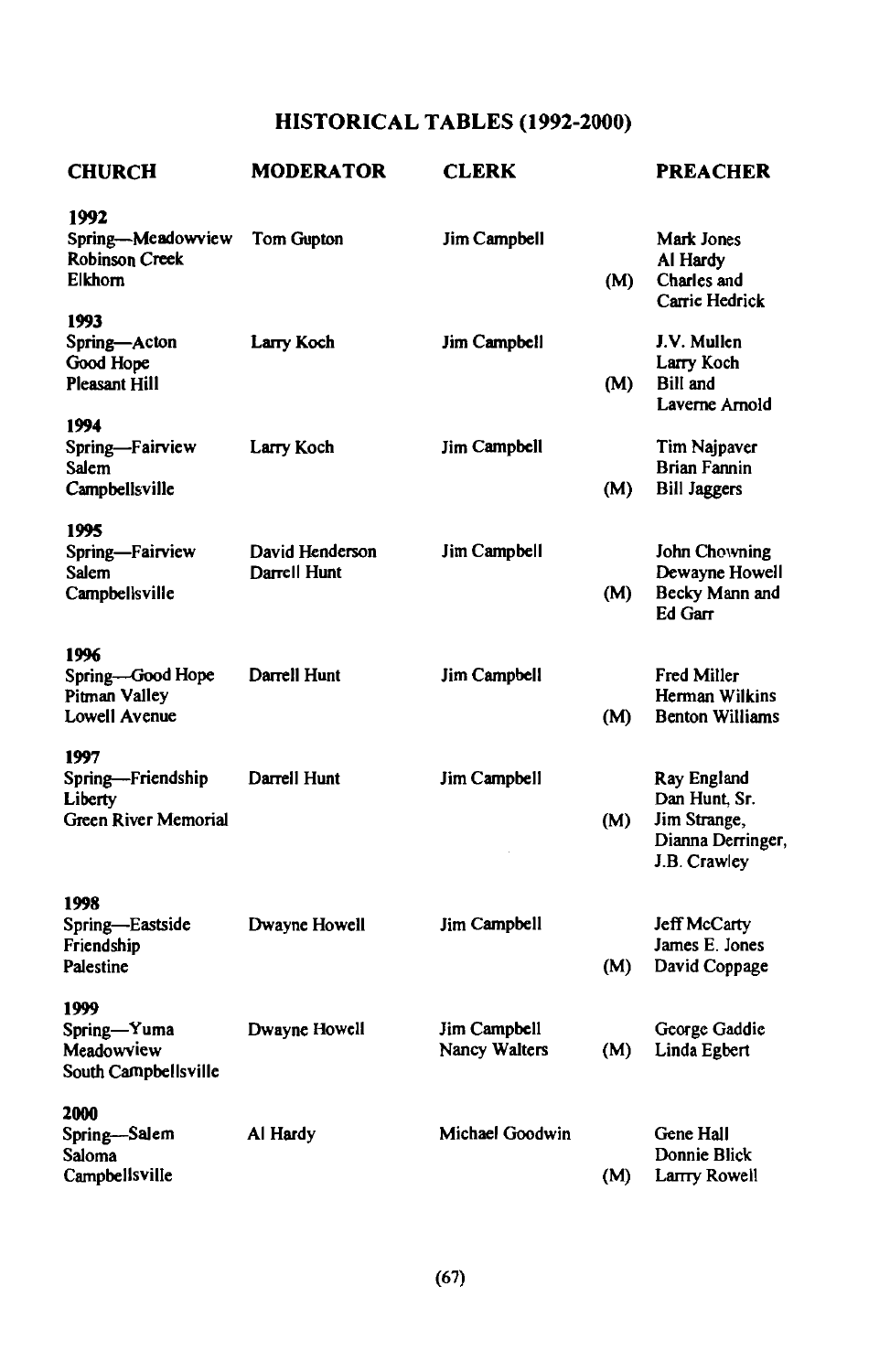## HISTORICAL TABLES (2001-2006)

| <b>CHURCH</b>                                                          | <b>MODERATOR</b>       | <b>CLERK</b>           |     | <b>PREACHER</b>                                                                                         |
|------------------------------------------------------------------------|------------------------|------------------------|-----|---------------------------------------------------------------------------------------------------------|
| 2001<br>Spring-Mt. Roberts<br>Mt. Gilboa<br><b>Robinson Creek</b>      | Al Hardy               | Michael Goodwin        | (M) | Dr. Ted Taylor<br>Dr. Nikolai<br>Syrovatka                                                              |
| 2002<br>Spring-Acton<br><b>Pleasant Hill</b><br>Elkhorn                | Michael Goodwin        | Helen Franklin         | (M) | <b>Bro. Dave Walters</b><br><b>Ron Gleaves</b><br>David Hill                                            |
| 2003<br>Spring--<br>Mt. Washington<br>Faiview<br>Lowell Avenue         | Michael Goodwin        | Helen Franklin         | (M) | Jimmie York<br>Skip Alexander<br>John Kelly                                                             |
| 2004<br>Spring-<br>Pitman Valley<br>Palestine<br>Good Hope             | <b>George Phillips</b> | Helen Franklin         |     | Rev. Gary Durham<br>Rev. John Chowning<br>(M) Dr. Van Thompson                                          |
| 2005<br>Spring<br><b>Raikes Hill</b><br><b>Green River</b><br>Fairview | <b>George Phillips</b> | Helen Franklin         | (M) | Rev. Roger Robertson<br>Rev. Danny Pace<br>Mrs. Marilyn Goodwin<br>Rev. Larry Rowell<br>George Phillips |
| 2006<br>Spring<br>Yuma<br>Friendship<br>Pleasant Hill                  | Gary Durham            | <b>Helen Henderson</b> |     | Rev. Michael Goodwin<br>Rev. Danny Nelson                                                               |

(M) Missionary Message